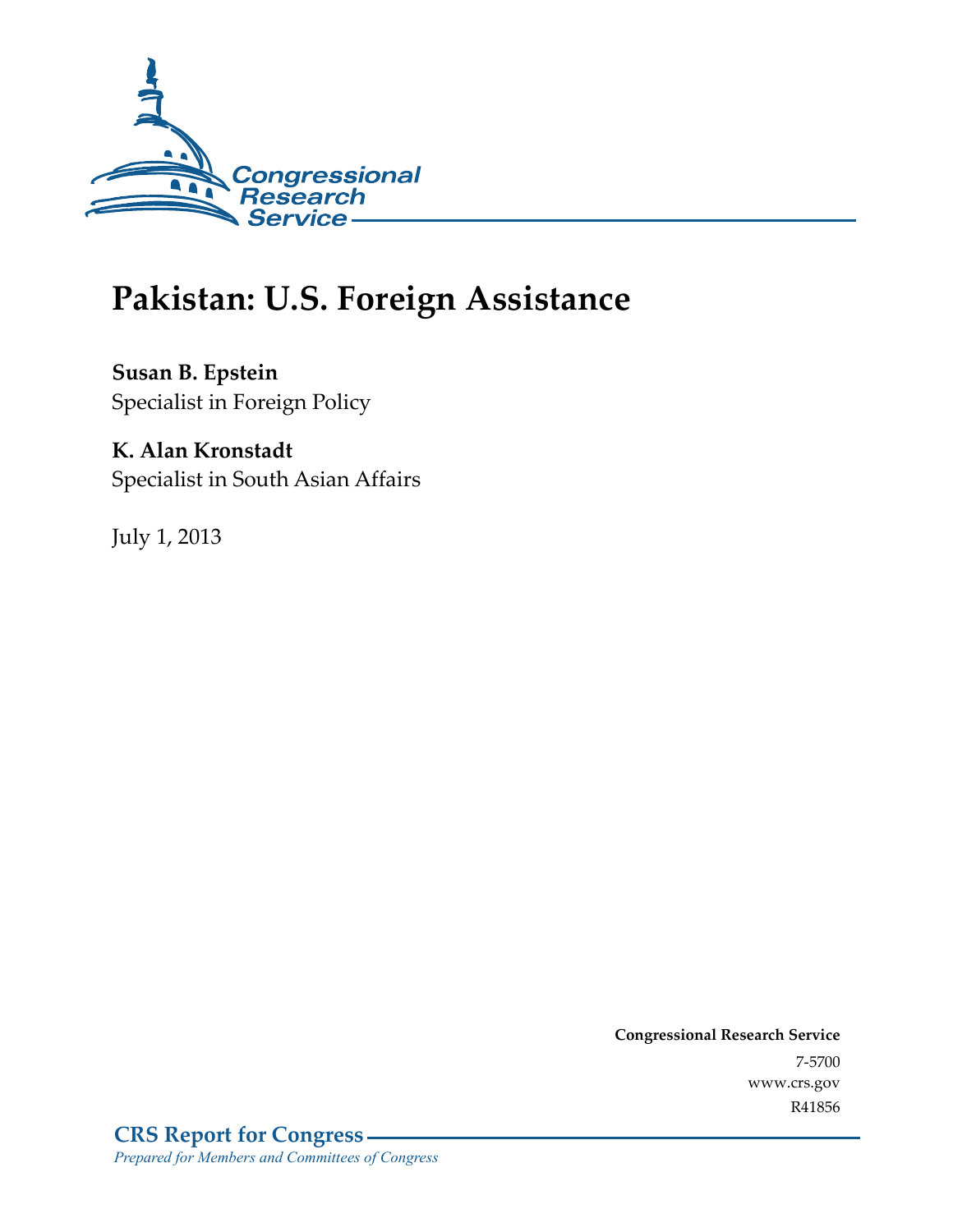# **Summary**

In the post-2001 era, the United States has viewed Pakistan as a key ally, especially in the context of counterterrorism and Afghan and regional stability. Pakistan has been among the leading recipients of U.S. foreign assistance both historically and in recent years, although assistance levels have has fluctuated considerably over the decades of Pakistani independence. In the wake of 9/11, however, aid to Pakistan increased steadily. Since 1948, the United States has pledged more than \$30 billion in direct aid, about half for military assistance, and more than two-thirds appropriated in the post-2001 period. Many observers question the gains accrued to date, variously identifying poor planning, lack of both transparency and capacity, corruption, and slow reform by the Pakistani government as major obstacles. Moreover, any goodwill generated by U.S. aid is offset by widespread and intense anti-American sentiment among the Pakistani people.

Developments in 2011 put immense strains on bilateral relations, making uncertain the future direction of the U.S. aid program. Relations have remained tense since that time, although civilian aid has continued to flow and substantive defense transfers are set to resume later in 2013. Disruptions in 2011 included the killing of Osama bin Laden in a Pakistani city and a NATO military raid into Pakistani territory near Afghanistan that inadvertently left 24 Pakistani soldiers dead. The latter development led Islamabad to bar U.S. and NATO access to vital ground lines of communication (GLOCs) linking Afghanistan to the Arabian Sea for a period of more than seven months. More recently, the  $113<sup>th</sup>$  Congress is focusing on measures to reduce the federal budget deficit. This backdrop appears to be further influencing debate over assistance levels to a topranking recipient that many say lacks accountability and even credibility as a U.S. ally. For many lawmakers, the core issue remains balancing Pakistan's strategic importance to the United States—not least its role in Afghan reconciliation efforts—with the pervasive and mutual distrust bedeviling the bilateral relationship.

The  $111<sup>th</sup>$  Congress passed the Enhanced Partnership with Pakistan Act of 2009 (P.L. 111-73) authorizing the President to provide \$1.5 billion in annual nonmilitary aid to Pakistan for five years (FY2010-FY2014) and requiring annual certification for release of security-related aid. Such conditionality is a contentious issue. Congress also established two new funds in 2009, the Pakistan Counterinsurgency Fund (PCF, within Defense Department appropriations) and the Pakistan Counterinsurgency Capability Fund (PCCF, within State-Foreign Operations Appropriations). The  $112<sup>th</sup>$  Congress enacted further conditions and limitations on assistance. Among these were certification requirements for nearly all FY2012 assistance (in the Consolidated Appropriations Act, 2012—P.L. 112-74) and for FY2013 Coalition Support Funds (CSF, military reimbursements funded out of the Pentagon) and PCF (in the National Defense Authorization Act for FY2013—P.L. 112-239). Similar provisions appear in pending FY2014 legislation. In September 2012, the Administration waived FY2012 certification requirements under included national security provisions and, in February 2013, it issued a waiver to allow for the transfer of major defense equipment in FY2013.

The Administration has requested nearly \$1.2 billion economic and security aid to Pakistan for FY2014. This represents a steep decline from total FY2012 assistance of about \$1.9 billion (excluding CSF). Estimated FY2013 allocations are not yet available. This report will be updated as warranted by events. For broader discussion, see CRS Report R41832, *Pakistan-U.S. Relations*, by K. Alan Kronstadt. See also CRS Report R42116, *Pakistan: U.S. Foreign Aid Conditions, Restrictions, and Reporting Requirements*, by Susan B. Epstein and K. Alan Kronstadt.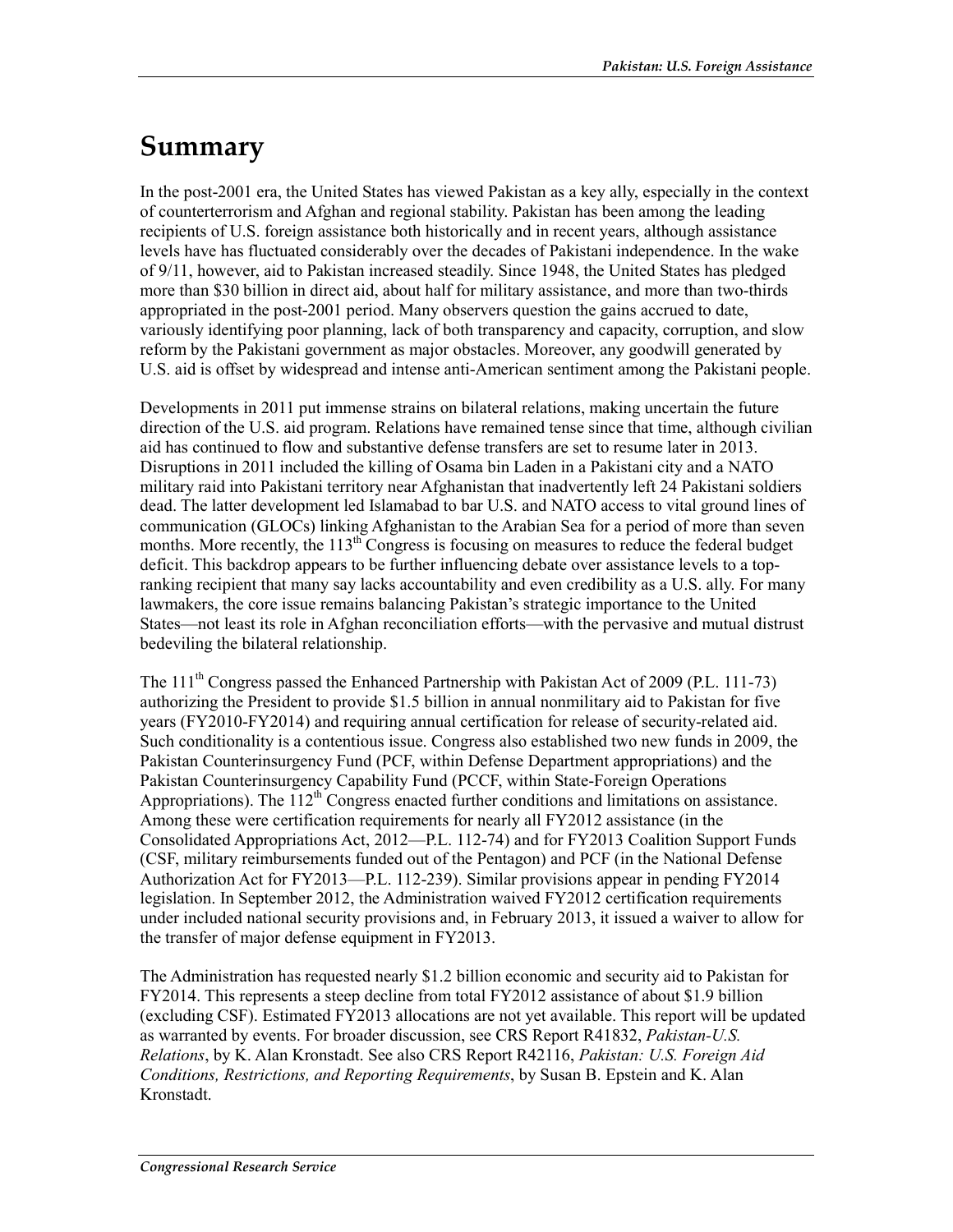# **Contents**

| Pakistan Counterinsurgency Fund/Pakistan Counterinsurgency Capability Fund |  |
|----------------------------------------------------------------------------|--|
|                                                                            |  |
|                                                                            |  |
|                                                                            |  |
|                                                                            |  |
|                                                                            |  |
|                                                                            |  |
|                                                                            |  |
|                                                                            |  |
|                                                                            |  |
|                                                                            |  |
|                                                                            |  |
|                                                                            |  |
|                                                                            |  |
|                                                                            |  |
|                                                                            |  |

# **Figures**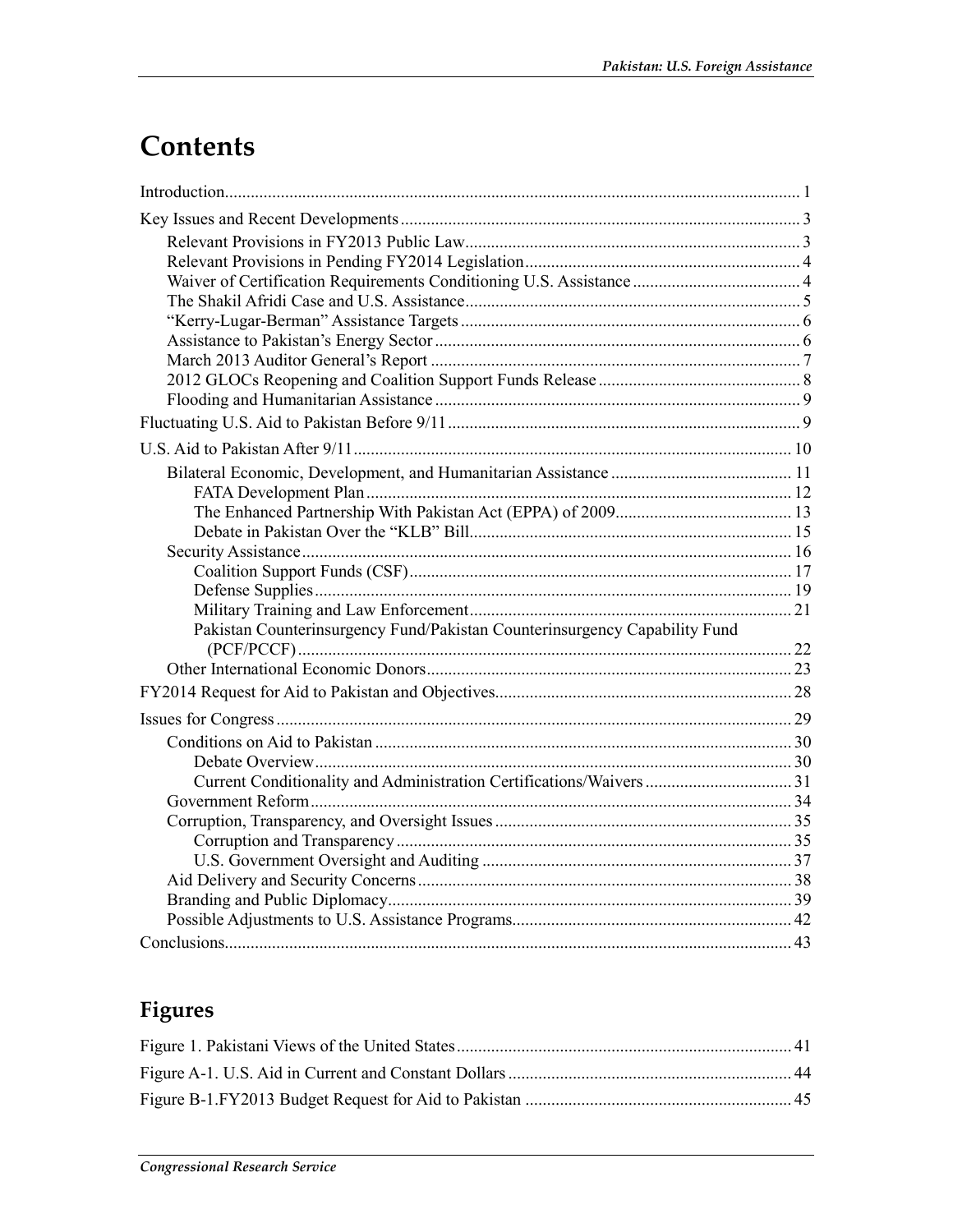|--|--|--|--|--|

# **Tables**

| Table 2. Direct Overt U.S. Aid and Military Reimbursements to Pakistan, FY2001- |  |
|---------------------------------------------------------------------------------|--|
|                                                                                 |  |
|                                                                                 |  |

# **Appendixes**

| Appendix C. Major Donor Bilateral Development Assistance to Pakistan, CY2010 46      |  |
|--------------------------------------------------------------------------------------|--|
| Appendix D. Principles and Purposes of the Enhanced Partnership with Pakistan Act of |  |

## **Contacts**

|--|--|--|--|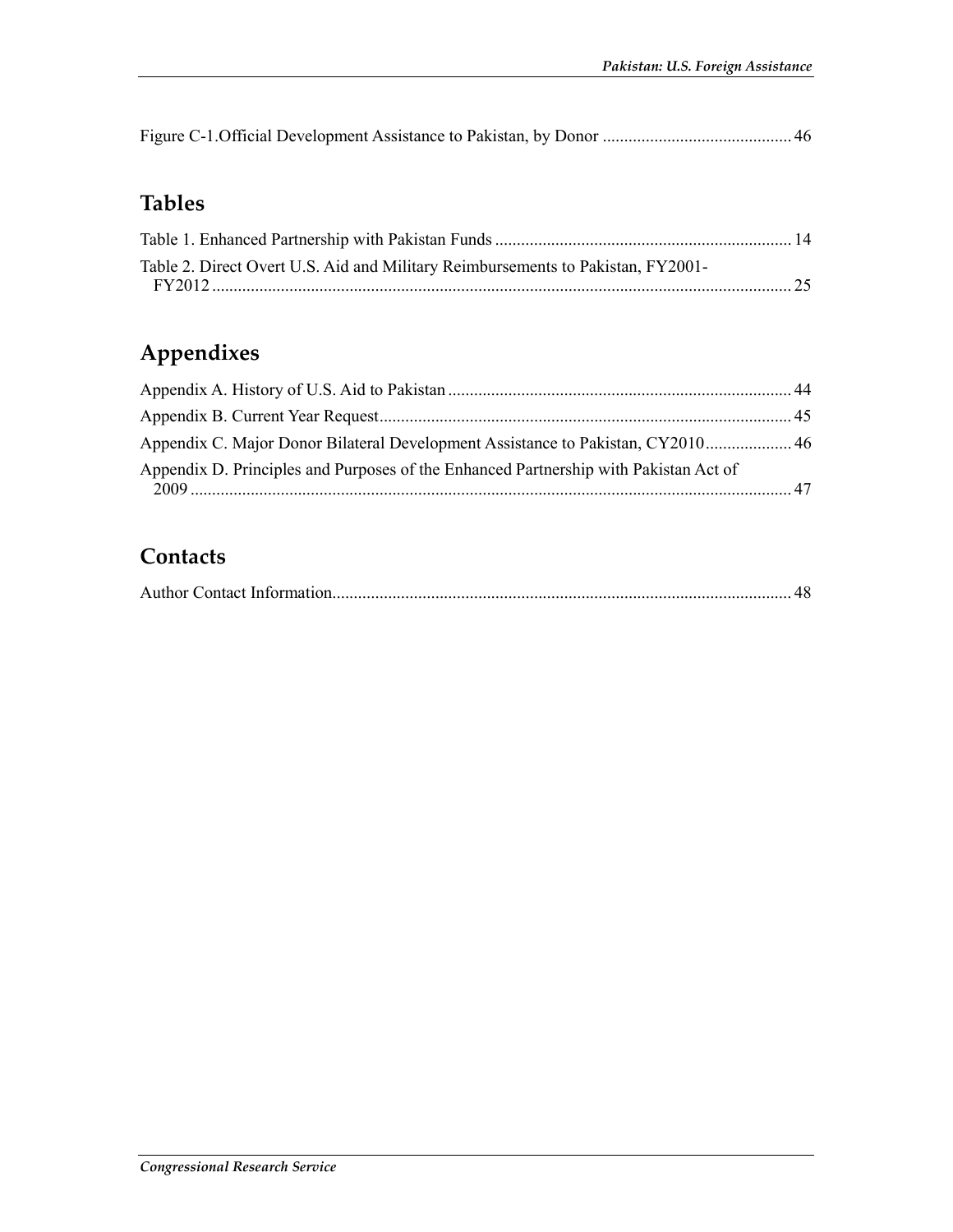# **Introduction1**

Experts commonly list Pakistan among the most strategically important countries for U.S. policy makers. The 113<sup>th</sup> Congress is grappling with troubled and even deteriorated U.S.-Pakistani relations, as well as the need to balance Pakistan's importance to U.S. national security interests with U.S. domestic budgetary pressures.

In the post-9/11 period, assisting in the creation of a more stable, democratic, and prosperous Pakistan actively combating religious militancy has been a central U.S. foreign policy effort. Global and South Asian regional terrorism, and a nearly 12-year-long effort to stabilize neighboring Afghanistan, are viewed as top-tier concerns. Pakistan's apparently accelerated nuclear weapons program and the long-standing dispute with India over Kashmir continue to threaten regional stability. Pakistan is identified as a base for numerous U.S.-designated terrorist groups and, by some accounts, most of the world's jihadist terrorist plots have some connection to Pakistan-based elements. With anti-American sentiments and xenophobic conspiracy theories remaining rife among ordinary Pakistanis, persistent economic travails and a precarious political setting combine to present serious challenges to U.S. decision makers.

Opinion surveys show a large and consistent majority of Pakistanis holding strongly unfavorable views toward the United States.<sup>2</sup> Meanwhile, Americans tend to have poor views of Pakistan; one survey—taken soon after the May 2011 bin Laden raid—found only 2% identifying Pakistan as a U.S. "ally."<sup>3</sup> Aware of these and other concerns, the U.S. government has provided large-scale foreign assistance to Pakistan with an eye toward short-term U.S. security interests and longerterm interests in realizing a more stable, democratic, and prosperous Pakistani state.

The United States has provided significant aid to Pakistan over the nearly 66 years since that country's independence, but at levels that fluctuated widely. Major aid flows during some periods and drastic cuts in others contributed to creating a perception among many in Pakistan that the United States is not a fully reliable ally. At the same time, some U.S. lawmakers continue to question providing large amounts of aid to a Pakistani government that is seen as an unreliable partner in U.S. counterterrorism efforts—as evidenced in 2011 by revelations that Al Qaeda founder Osama bin Laden found refuge in a Pakistani city for several years and that the Haqqani Network of Afghan insurgents may continue to receive support for Pakistan's main intelligence service. To many, Pakistan also appears incapable of providing sustainable economic development and security for its own people, and often is unaccountable to the United States for aid results. Beyond these issues, some question whether the aid results in public diplomacy

<u>.</u>

<sup>1</sup> For broader discussion of U.S.-Pakistan relations, see CRS Report R41832, *Pakistan-U.S. Relations*, by K. Alan Kronstadt. See also CRS Report R42116, *Pakistan: U.S. Foreign Aid Conditions, Restrictions, and Reporting Requirements*, by Susan B. Epstein and K. Alan Kronstadt.

 $2$  A June 2012 Pew Global Attitudes poll found that 74% of Pakistanis considered the United States an "enemy" (a 5% increase over 2011), while only 9% considered it to be a "partner." A May 2013 Pew survey found only 11% of Pakistan's hold a favorable view of the United States, the lowest percentage in a decade (see "Pakistani Public Opinion Ever More Critical of U.S.," June 27, 2012, at http://www.pewglobal.org/2012/06/27/pakistani-public-opinion-evermore-critical-of-u-s; "On Eve of Elections, A Dismal Public Mood in Pakistan," May 7, 2013, at http://www.pewglobal.org/2013/05/07/on-eve-of-elections-a-dismal-public-mood-in-pakistan ).

<sup>&</sup>lt;sup>3</sup> Another 11% called Pakistan "friendly," while 38% called it "unfriendly" and 23% identified Pakistan as "an enemy of the United States" (see http://today.yougov.com/news/2011/05/23/2-call-pakistan-ally-us).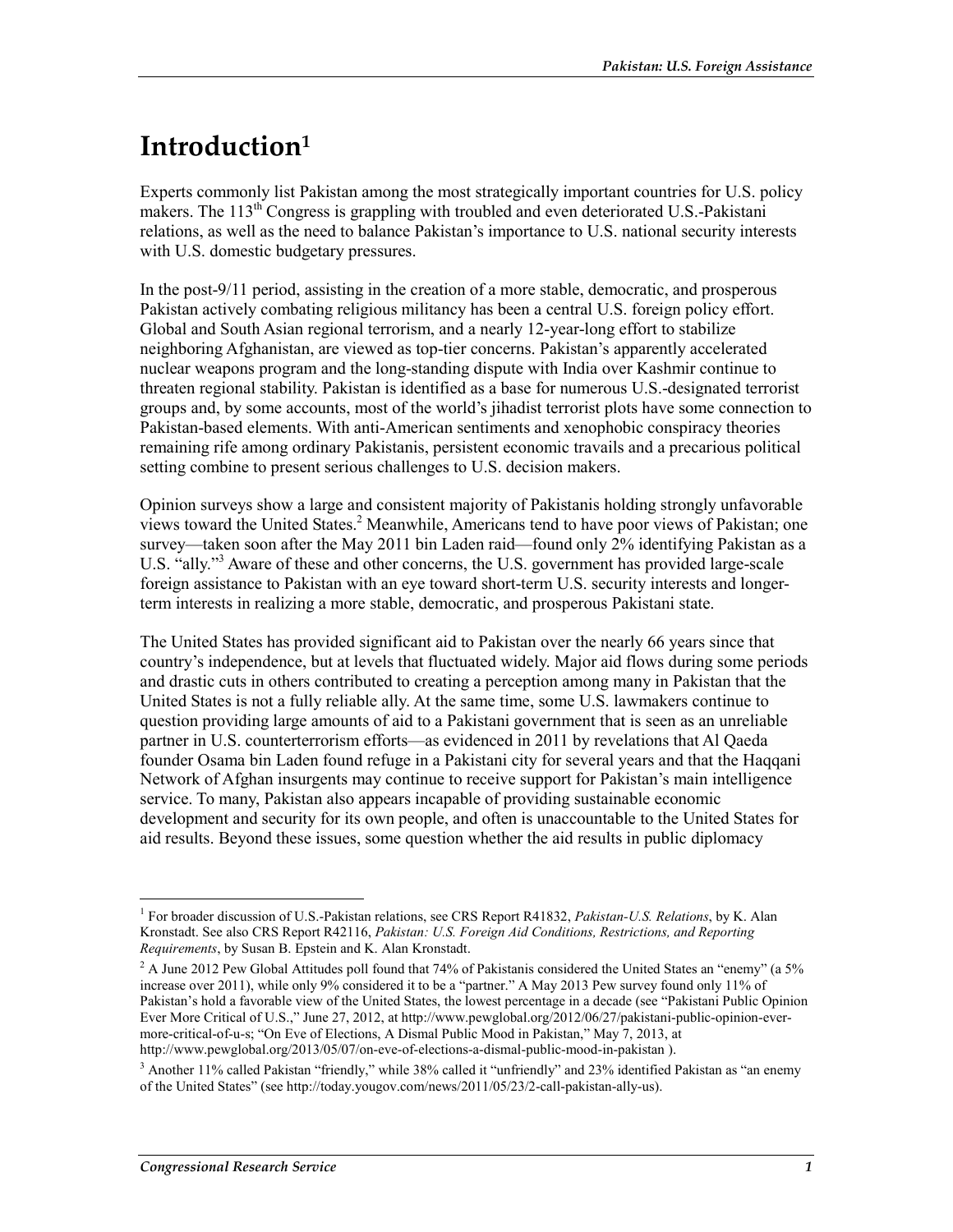benefits for the United States. Meanwhile, only a small percentage of Pakistanis appear to view U.S. assistance to their country as having a positive impact.<sup>4</sup>

Pakistan is a poor, fragile, and insecure state, representing a daunting challenge to U.S. and other foreign donors. Pakistan's estimated per capita GDP of \$2,881 (at purchasing power parity) in 2012 ranks it  $141<sup>st</sup>$  of 187 world countries (by comparison, the U.S. figure is \$51,248 and India's, with seven times as many citizens as Pakistan, is \$4,063). From 2008 to 2010 the country experienced aggregate inflation of nearly 50% against GDP growth of less than 13%. Pakistan's education sector is among the world's least effective: the government devotes less than 3% of GDP to education and nearly one-quarter of primary school age children have no formal education of any kind. Less than half of Pakistanis have access to modern energy services, and the energy infrastructure is so overburdened that chronic electricity shortages result in rolling blackouts lasting 16 or more hours per day, even in vital business centers such as Karachi. Potable water shortages are widespread, and a dilapidated health sector provides insufficient access to basic health services, meaning that many citizens—women and children, especially—die each year from preventable diseases. Meanwhile, security threats remain rife: Pakistan is home to multiple Islamist, separatist, sectarian, and other politically motivated militants and terrorist groups. Reports indicate that as many as 49,000 Pakistanis have died in terrorism- and/or insurgency-related violence since September 2001; more than 5,100 civilians are said to have been killed in bomb blasts or suicide attacks since 2008.<sup>5</sup>

The post-2001 U.S. assistance program for Pakistan has seen notable accomplishments, not least in the area of humanitarian relief related to that country's devastating 2005 earthquake and 2010 floods. U.S. aid has measurably improved Pakistan's energy, health, and education sectors, bolstered its infrastructure, and facilitated better governance and gender equity.<sup>6</sup> In the security realm, U.S. assistance has provided Pakistan's military and law enforcement agencies with equipment and training that has improved their capacity to combat the country's indigenous terrorism threat. It has also contributed to successes realized by the Pakistani military in offensive military operations undertaken in tribal areas, and enabled Pakistan to better support U.S.-led military operations in Afghanistan. Pakistani law enforcement agencies have received equipment and training.

However, by most objective measures, U.S. assistance to Pakistan since 2001 has not achieved its central goals, especially as Islamist extremism and militancy there have increased, the civilian government remains unstable, and the national economy continues to suffer. Many independent assessments of the U.S. aid program are critical of the way Washington has delivered and overseen aid. In the representative words found in a June 2012 study,

International, particularly U.S., military and civilian aid has failed to improve Pakistan's performance against jihadi groups operating on its soil or to help stabilize its nascent democracy. Lopsided focus on security aid after the 11 September 2001 attacks has not

<sup>&</sup>lt;sup>4</sup> A May 2013 Pew Global Attitudes poll found only 8% of Pakistani respondents saying the impact of U.S. economic and military aid was "mostly positive"; roughly two-thirds said the impact was "mostly negative" (see "On Eve of Elections, A Dismal Public Mood in Pakistan," May 7, 2013, at http://www.pewglobal.org/2013/05/07/chapter-3 attitudes-toward-the-united-states-and-american-policies).

<sup>&</sup>lt;sup>5</sup> Data in this paragraph from IMF World Economic Outlook Database, April 2013; World Bank Country Strategy Progress Report; USAID, "U.S. Assistance to Pakistan—Sectoral Working Papers;" and "Pakistani Victims: War on Terror Toll Put at 49,000," *Express Tribune* (Karachi), March 27, 2013.

<sup>&</sup>lt;sup>6</sup> See a collection of USAID fact sheets at http://islamabad.usembassy.gov/fact-sheets.html.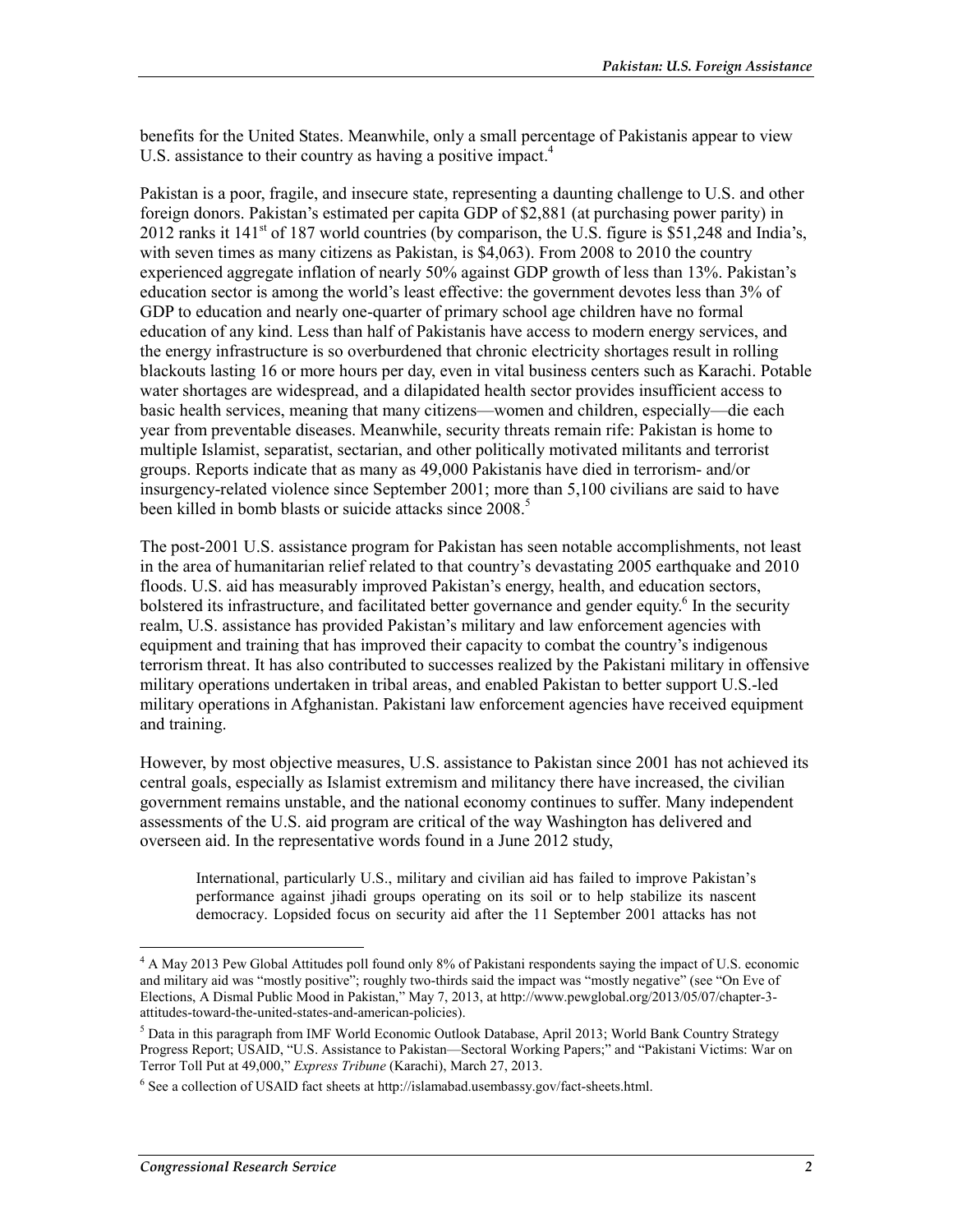delivered counterterrorism dividends, but entrenched the military's control over state institutions and policy, delaying reforms and aggravating Pakistani public perceptions that the U.S. is only interested in investing in a security client.<sup>7</sup>

This critique, like many others, urges the United States to apply conditions on military, but not civilian, assistance, and to give both the U.S. Agency for International Development (USAID) and its implementing partners more freedom to devise and prioritize their efforts. Some observers fault the U.S. government for failing to put security aid and development aid on distinct tracks. These analysts further contend that the Obama Administration and Congress may both have overestimated the pace at which the United States could enlarge the assistance program, and been too optimistic about the ability of U.S. agencies to quickly and extensively implement KLB effectively.<sup>8</sup>

# **Key Issues and Recent Developments**

## **Relevant Provisions in FY2013 Public Law**

The National Defense Authorization Act (NDAA) for FY2013 became P.L. 112-239 just days before the 112<sup>th</sup> Congress adjourned. The Act contains limitations, conditions, and waiver authorities for Coalition Support Fund (CSF) reimbursements and Pakistan Counterinsurgency Fund (PCF) disbursements. In addition, the certification requirements for most forms of U.S. assistance found in Section 7046 of the Consolidated Appropriations Act, 2012 (P.L. 112-74) continue to obtain in FY2013, as do certification requirements for the release of most security aid found in Section 203 of the Enhanced Partnership with Pakistan Act of 2009 (P.L. 111-73).

Section 1227 of the FY2013 NDAA limits CSF reimbursements to Pakistan to \$1.2 billion in the current fiscal year, and it prohibits any such reimbursements for the roughly seven-month period (November 2011-July 2012) that Pakistan had barred NATO from transiting along its Ground Lines of Communication (GLOCs) linking Afghanistan with the Arabian Sea. Payment of FY2013 CSF to Pakistan cannot be made unless the Secretary of Defense certifies that security is being maintained along the GLOCs, that Pakistan is taking demonstrable steps on counterterrorism efforts against al Qaeda, Tehrik-i-Taliban Pakistan, and other militant extremist groups, and that it is countering the threat of improvised explosive devices (IEDs). The Secretary may waive this certification requirement in the interest of U.S. national security.

Section 1228 of the Act extends PCF through the current fiscal year. Disbursement of such funds requires the Secretary of Defense, in consultation with the Secretary of State, to certify that Pakistan is demonstrating efforts to counter IEDs, cooperating on counterterrorism efforts, and not detaining Pakistani citizens, including Dr. Shakil Afridi, as a result of their cooperation with the U.S. government on counterterrorism efforts. The Secretary may also waive this certification requirement in the interest of U.S. national security.

<sup>&</sup>lt;sup>7</sup> "Aid and Conflict in Pakistan," International Crisis Group Asia Report No. 227, June 2012.

<sup>&</sup>lt;sup>8</sup> Nancy Birdsall, Milan Vaishnav, and Daniel Cutherell, "More Money More Problems: A 2012 Assessment of the US Approach to Development in Pakistan," Center for Global Development, July 2012.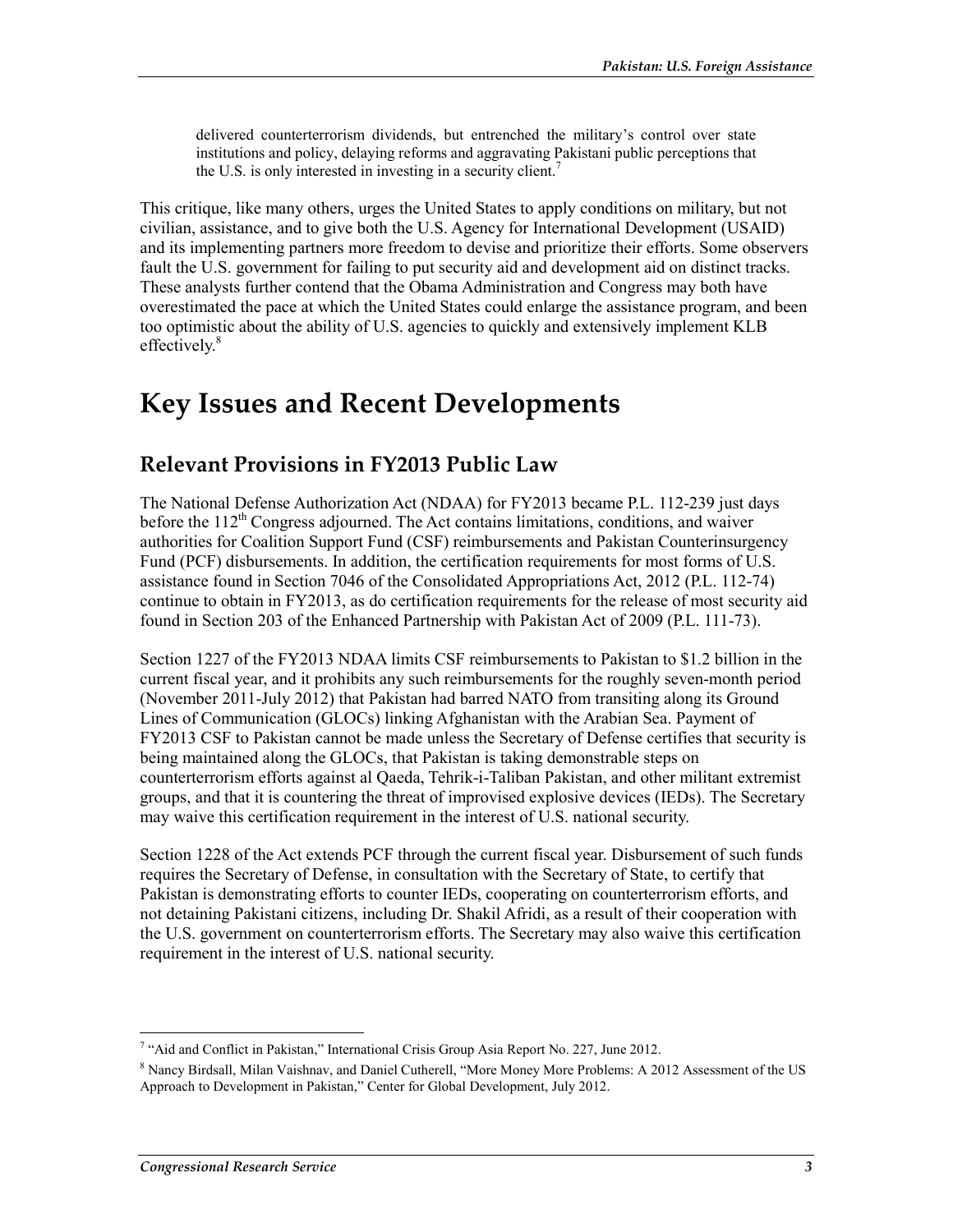# **Relevant Provisions in Pending FY2014 Legislation**

Section 1211 of the pending NDAA for FY2014 (H.R. 1960), passed by the full House on June 14, 2013, would limit FY2014 CSF reimbursements to Pakistan to \$1.5 billion. Furthermore, disbursement of such funds would require the Secretary of Defense to certify that Pakistan is maintaining the security of and not interfering with the movement of U.S. shipments along its GLOCs; that it is taking demonstrable steps to support counterterrorism operations, to disrupt the conduct of cross-border attacks on NATO and allied troops in Afghanistan, to counter the threat of IEDs, and to conduct cross-border coordination with Afghan and U.S. troops; and that it is not using its military or any security assistance provided by the United States to persecute nonviolent minority groups for their political or religious beliefs. The bill would allow the Secretary to waive this certification requirement in the interest of U.S. national security.

Section 9013 of the pending Department of Defense Appropriations Act for FY2014 (H.R. 2397), introduced in the House on June 17, 2013, would preclude any FY2014 CSF payments to Pakistan unless the Secretary of Defense, in coordination with the Secretary of State, certifies that Pakistan is cooperating with U.S. counterterrorism efforts in the region (for the first time naming the anti-India Lashkar-e-Taiba among the targeted groups); not supporting terrorist activities against U.S. or allied troops in Afghanistan and Pakistani security agencies are not intervening extra-judicially in the country's political and judicial processes; dismantling IED networks; preventing nuclear proliferation; implementing policies to protect judicial independence and due legal process; issuing visas in a timely manner for U.S. visitors engaged in counterterrorism efforts or assistance programs; and providing humanitarian organizations access to detainees. The bill would provide the Secretary of Defense, in consultation with the Secretary of State, to waive these restrictions in the interest of U.S. national security.

The FAULT Act (H.R. 1922, referred to House committees on May 9, 2013) would limit assistance to Iran, North Korea, Syria, Egypt, and Pakistan on the finding that U.S. taxpayer dollars "should not be distributed to those who seek to do harm to Americans or our allies," and that Pakistan is among those countries that "have engaged in activities that undermine the security and foreign policy objectives of the United States...." Enactment would end all foreign assistance to listed countries with the exception of an annual maximum \$50 million in agricultural or medical goods. Such limitations on a specific country could be waived if the President reports to Congress that the country has made fundamental changes in an extensive array of governmental policies or for humanitarian aid. The bill would also require the President to terminate Pakistan's status as a Major Non-NATO Ally.

# **Waiver of Certification Requirements Conditioning U.S. Assistance**

In August 2012, the State Department quietly notified Congress of its intention to cite U.S. national security provisions in waiving two certification requirements that placed conditions on U.S. assistance to Pakistan. These provisions required the Secretary of State to certify that Pakistan was cooperating with the United States on a range of counterterrorism, nonproliferation, democracy, and other issue-areas. Weeks later, then-Secretary Clinton formally notified Congress that the Administration would continue the U.S. aid flow by waiving certifications required in Section 203 of the Enhanced Partnership with Pakistan Act of 2009 (P.L. 111-73) and in Section 7046 of the Consolidated Appropriations Act, 2012 (P.L. 112-74), finding that it was in the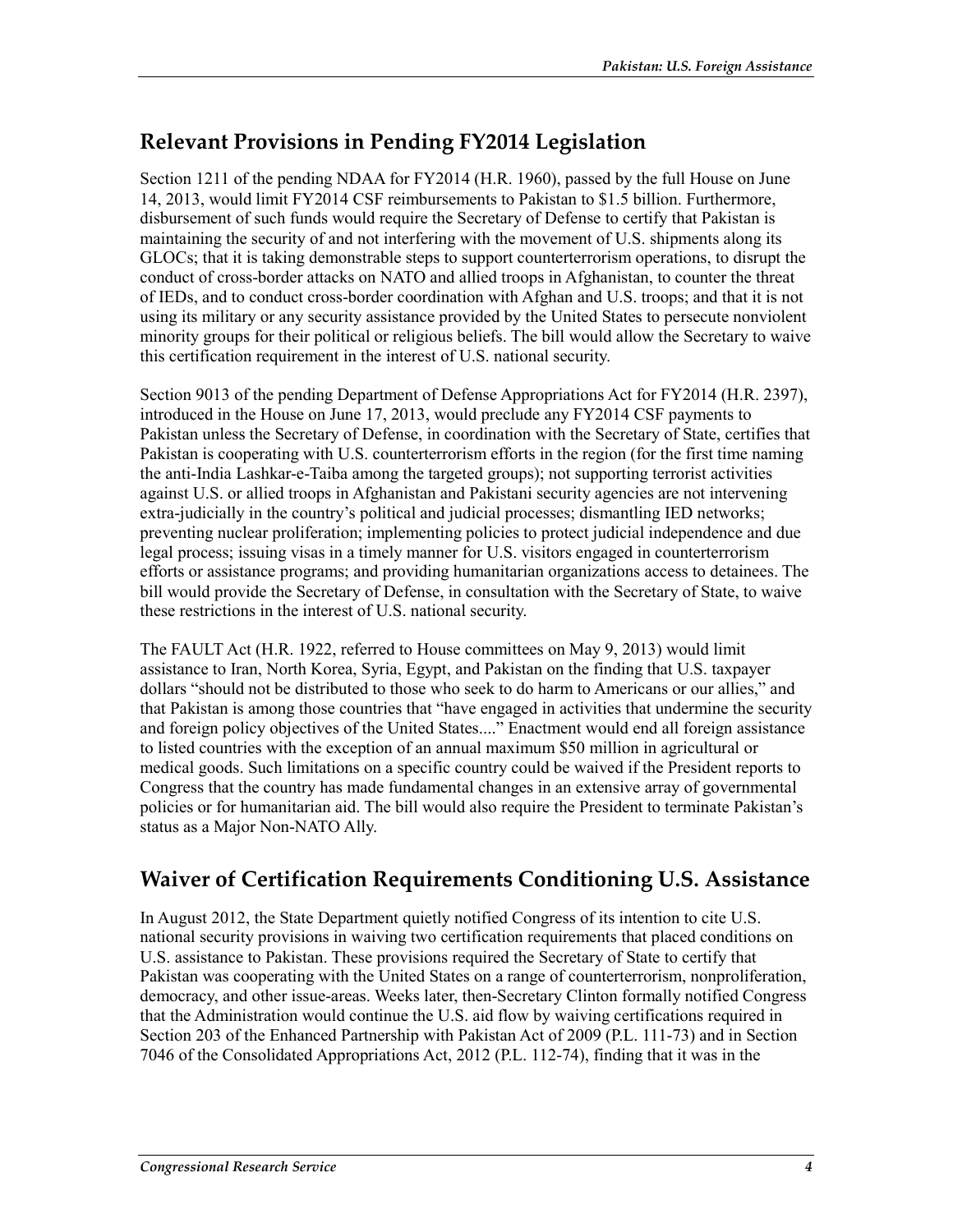national security interest of the United States to do so. This marked the first time the Obama Administration waived aid sanctions on Pakistan.<sup>9</sup>

In February 2013, in order to resume arms transfers to Pakistan in the current fiscal year, the Administration issued a more limited Section 203 waiver when Deputy Secretary of State Thomas Nides quietly removed restrictions on the issuance of export licenses for major defense equipment. License applications are now being considered on a case-by-case basis.<sup>10</sup> To date, the Administration has neither certified Pakistan nor issued a blanket national security waiver for FY2013 under Section 203 provisions.

## **The Shakil Afridi Case and U.S. Assistance**

In May 2012, a tribal court in Pakistan convicted Shakil Afridi of treason and sentenced him to 33 years in prison. Afridi was a physician who had worked with the CIA in an apparently unsuccessful attempt to collect DNA samples from Osama bin Laden's Abbottabad compound previous to the May 2011 U.S. commando raid there. Members of the U.S. Congress reacted strongly and with considerable bipartisan anger to news of Afridi's sentencing. A day later, a Senate Appropriations Subcommittee approved an amendment to the FY2013 State and Foreign Operations Appropriations bill that would withhold \$33 million (\$1 million for each year of the sentence) of requested Foreign Military Financing aid to Pakistan. Senator Rand Paul was among several Members who have sought to end *all* foreign assistance to Pakistan until Afridi is released and the charges dropped; he pushed for the Senate to consider such provisions in his bill (S. 3576). On September 22, 2012, the bill was defeated by a vote of 10-81.

Some Members of the  $113<sup>th</sup>$  Congress remain seized of the issue. In the Senate, the pending S. 158 would naturalize Dr. Afridi as a U.S. citizen, and S. 164 would prohibit further U.S. assistance to Pakistan until he is released and the charges dropped. A pending House resolution with 18 cosponsors (H.Res. 86) would express the sense of the House that Afridi is an American hero and should be immediately released from Pakistani custody.

During an April 2013 House hearing on the Administration's FY2014 foreign affairs budget proposal, one Member asked Secretary of State John Kerry how long the United States will use "quiet diplomacy" in an effort to see Afridi freed, "rather than just cutting off their aid?" The Secretary responded by saying,

Cutting off aid to Pakistan would—would not be a good move, certainly at this point in time, for a lot of different reasons. We are working with Pakistani with respect to nuclear safety and nonproliferation. We are working with Pakistan to get our supplies both in and out of Afghanistan. $11$ 

<sup>1</sup> <sup>9</sup> Congress had permanently waived all proliferation and debt-arrearage sanctions on Pakistan in October 2002, and the Bush Administration issued six waivers of democracy-related sanctions—for FY2002-FY2007—until these were permanently waived following a 2008 determination that a democratic government had been restored in Islamabad. Further discussion is in the "Current Conditionality and Administration Certifications/Waivers" section below.

<sup>&</sup>lt;sup>10</sup> See the State Department's February 15, 2013, release at http://www.pmddtc.state.gov/documents/ NoticetoExporters\_Pakistan.pdf.

<sup>&</sup>lt;sup>11</sup> "House Foreign Affairs Committee Holds Hearing on President Obama's Fiscal 2014 Budget Proposal for the State Department and Foreign Affairs," CQ Transcripts, April 17, 2013.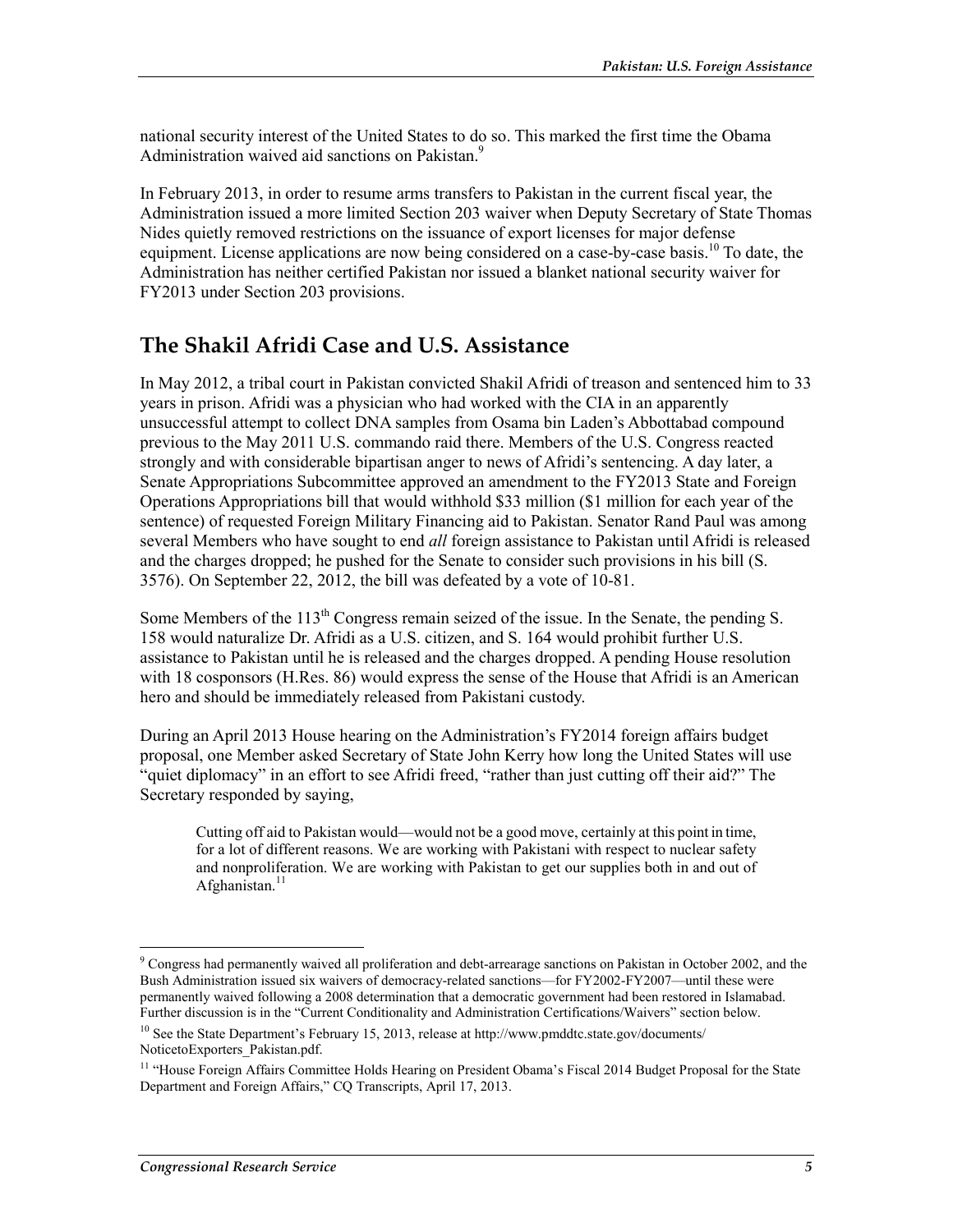## **"Kerry-Lugar-Berman" Assistance Targets**

The aspiration to provide \$1.5 billion in annual nonmilitary assistance to Pakistan for FY2010- FY2014, as authorized by the Enhanced Partnership with Pakistan Act of 2009 (EPPA, also known as the Kerry-Lugar-Berman or "KLB bill"), was met only in FY2010. Amounts fell short by \$414 million in FY2011, by \$433 million in FY2012, and by \$428 million in the FY2013 request. For FY2014, the Administration has requested just over half of the legislation's authorized amount. By way of explanation, Administration officials say Congress did not appropriate the funds for FY2011 and FY2012. For FY2013 and FY2014, the Administration request fell significantly short of \$1.5 billion due mainly to budgetary constraints. The legislation includes a sense of Congress that its provisions be extended for another five years (FY2015- FY2019), however the authorization itself ends in FY2014.

## **Assistance to Pakistan's Energy Sector**

Perhaps the most pressing problem facing the new Pakistani government of Prime Minister Nawaz Sharif, seated in June 2013, is the country's shambolic energy sector. The proximate issue is an estimated \$5 billion in "circular debt" in the power sector, debt caused largely by a failure of most Pakistanis to pay their electricity bills (theft and corruption are other major factors).<sup>12</sup> Electricity shortages are a problem that has become increasingly severe over the past decade, and Pakistani homes and businesses now commonly face "rolling blackouts" of up to 16 hours per day in cities and up to 22 hours per day in rural areas due to load shedding. A peak national demand of about 15,000 megawatts (MW) is often 50% greater than generation capacity. The crisis is said to shave as much as 4% from the country's GDP and 1.5% from the GDP's rate of growth.<sup>13</sup> The government's current goal is to reduce load shedding to just three or four hours per day within six months.

According to the State Department's FY2014 Congressional Budget Justification, assistance to Pakistan's energy sector is the "highest priority," and the Administration's request for \$265 million in FY2014 funding for this effort accounts for more than one-third of all civilian aid requested for the coming fiscal year. The goal is to support the Pakistani government in "developing a policy environment that will attract private sector investment and increase cost recovery, decrease technical and commercial losses, and add megawatts to the grid through visible generation projects."<sup>14</sup>

By the end of 2013, AID expects to have added fully 900 MW to Pakistan's power grid, enough to power some two million homes and businesses. An added 300 MW is planned by the end of 2014. The great majority of this added capacity will come from improvements of the Muzafargarh and Jamshoro power stations (serving the cities of Multan and Hyderabad, respectively), as well as modernization of the Tarbela Dam near Islamabad. There is a particular focus on boosting Pakistan's hydropower potential by funding projects to improve capacity at five dams (Mangla, Kurram Tangi, Gomal Zam, Satpara, and Tarbela). The Tarbela Dam is one of the world's largest

<sup>&</sup>lt;sup>12</sup> The government sells electricity at a price some  $25\%$  less than the cost of production and is increasingly unable to make up the shortfall. This leaves oil importers owed by power plants that are themselves owed by distribution companies that are unable to collect payment from consumers.

<sup>13 &</sup>quot;Electricity, Gas Shortages Go Through the Roof," *Dawn* (Karachi), April 20, 2013; "Pakistan's Leader Sets a Real Power Play," *Wall Street Journal*, June 4, 2013.

<sup>&</sup>lt;sup>14</sup> See http://www.state.gov/documents/organization/208291.pdf, p. 584.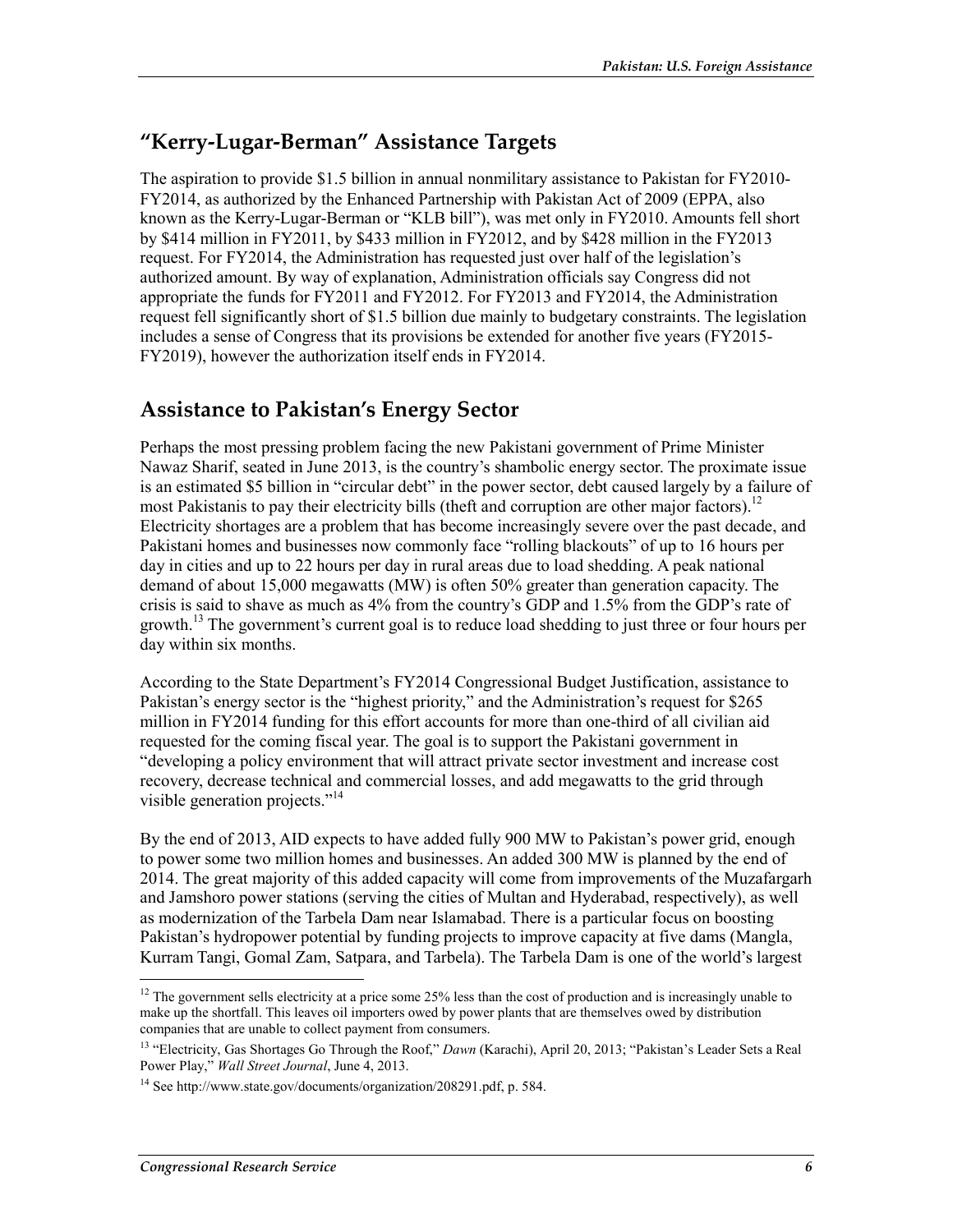and supplies fully 16% of the country's electricity. In March 2013, a project to restore three of the dam's generators was completed, adding 128 megawatts to the national power grid. The United States had provided the \$16.5 million needed for the repairs. In mid-2012, Congress released \$280 million in new assistance for Pakistan's energy sector; these funds will support projects at Mangla and Kurram Tangi.<sup>15</sup>

## **March 2013 Auditor General's Report**

The Office of the Inspector General (OIG) for USAID and the Departments of State and Defense issues quarterly reports on the progress and oversight of the U.S assistance program in Pakistan. The most recent covers developments through March 2013, at which time the AID Mission in Pakistan had a total of 258 staff, with a net gain of 8 so far in 2013. It conveys U.S. Embassy reporting that, to date, \$3.98 billion in FY2010-FY2013 civilian assistance funds had been obligated. The report notes serious and continuing challenges to effective aid delivery:

Challenges to implementation of the civilian assistance program in Pakistan remain in every sector. Limited local technical capacity has affected the implementation of many assistance efforts. Many programs operate under difficult security conditions, and implementing partners and program participants have been subject to criticism and harassment for their association with U.S. Government efforts. Program staffing and events have been hampered by the denial of visas and visa extensions to U.S. Government employees and implementing partners, and project personnel have been kidnapped and killed in areas where security is lacking. Despite these challenges, implementation of assistance programs continued. May 2013 parliamentary elections held the promise of a historic, peaceful transfer of civilian power in Pakistan that, in turn, had the potential to produce changes in government priorities and the direction of assistance programs.<sup>16</sup>

The USAID OIG has taken action, including investigations and audits, to protect against waste and theft.

The report also lays out nine major risk factors that jeopardize the U.S. aid program in Pakistan:

- 1. *Political risks* (political and economic instability limits progress in aid delivery);
- 2. *Operating restrictions* (strict Pakistani government rules limiting the ability of U.S. personnel to travel hinder project implementation and monitoring);
- 3. *Resistance to reform* (entrenched interests sometimes resist need economic policy reforms and political interference undermines the decision-making process of managers in the Pakistani power sector);
- 4. *Vulnerability to natural disasters* (flooding is exacerbated by poor water storage and management practices, and delays project implementation in affected areas);

<sup>1</sup> <sup>15</sup> "U.S. Releases New Funds for Pakistani Energy Projects," State Department release, August 3, 2012; World Bank, "Expanding the Power of the Tarbela Dam," February 6, 2013; "US-Funded Restoration of Tarbela Dam Complete— Olson," *Dawn* (Karachi), March 5, 2013.

<sup>&</sup>lt;sup>16</sup> Inspectors General of the Departments of State, Defense, and USAID, "Quarterly Progress and Oversight Report on the Civilian Assistance Program in Pakistan," March 31, 2013, p. 1, at http://oig.usaid.gov/sites/default/files/auditreports/Pakistan\_Quarterly\_Report\_as\_of\_03312013.pdf.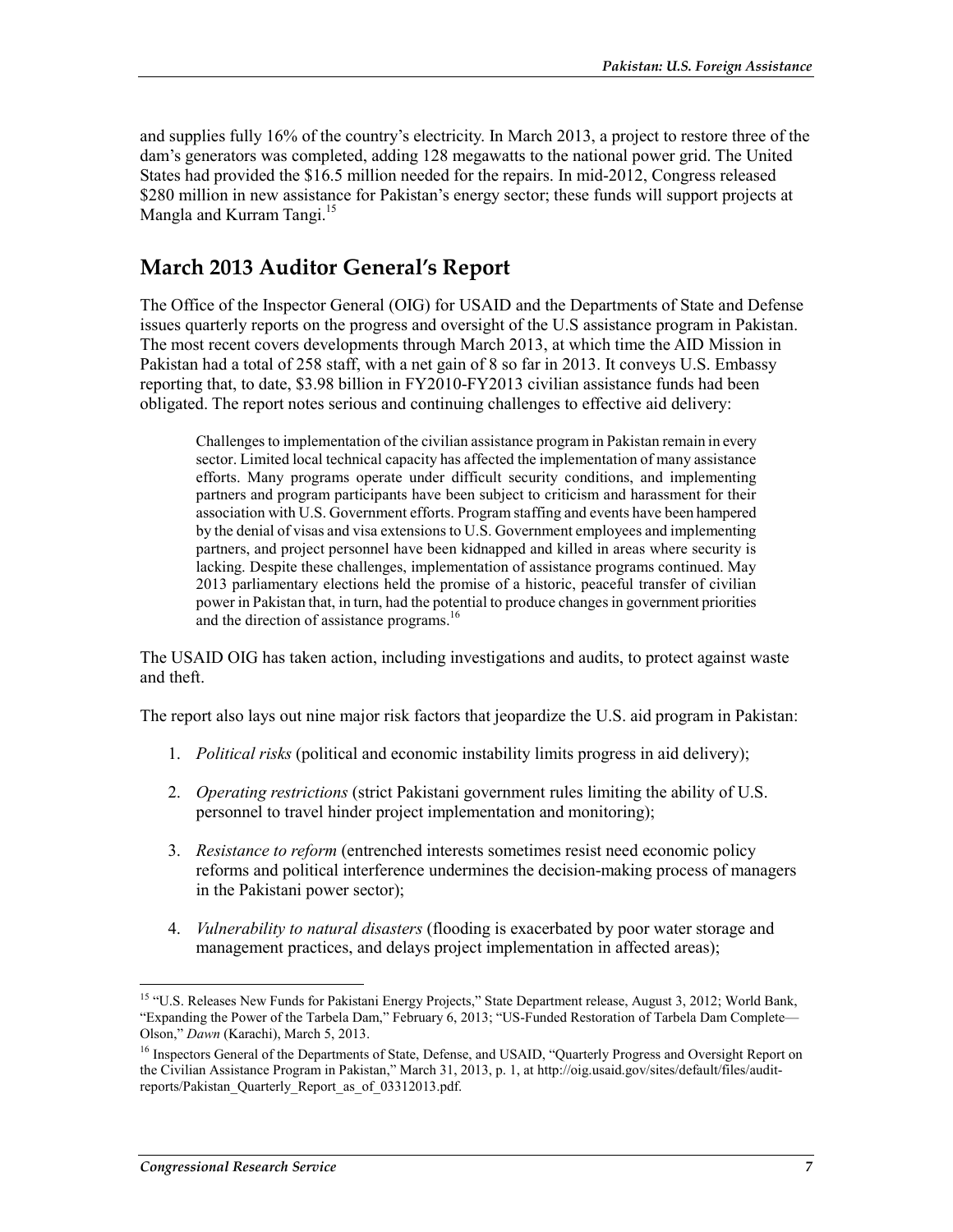- 5. *Leadership turnover* (high-level officials in both countries will often spend less than two years in their positions, affecting program planning, coordination, and implementation);
- 6. *Adverse environmental impact* (some projects have the potential to degrade the natural or physical environment);
- 7. *Limited institutional capacity* (outside of Punjab, many Pakistani institutions have low capacity and a dearth of experienced staff, increasing the risk of resources being lost through inefficiency and/or theft);
- 8. *Inadequate financial management in Pakistani government institutions* (increases the difficulty of accountability and reporting): and
- 9. *Security risks* (U.S. officials have reduced ability to conduct direct monitoring and evaluation in conflict-affected areas).

Strategies to mitigate each of these risks are being implemented. These include numerous capacity-building and NGO training programs; the use of accounting firms to conduct pre-award assessments and audits; maintenance of an in-country oversight presence; and working cooperatively with Pakistan's National Accountability Bureau, the country's lead law enforcement agency for corruption investigations, among others.<sup>17</sup>

## **2012 GLOCs Reopening and Coalition Support Funds Release**

In angry response to the inadvertent killing of 24 Pakistani soldiers by NATO forces in late 2011, Islamabad closed the vital ground lines of communication (GLOCs) used by NATO forces to access Afghanistan and placed bilateral relations "on hold." Ties then remained largely frozen during the first half of 2012. In July 2012, negotiations finally succeeded in resolving the bilateral impasse and the GLOCs were reopened. The breakthrough came following a telephone call to Foreign Minister Hina Rabbani Khar in which Secretary of State Hillary Clinton said, "We are sorry for the losses suffered by the Pakistani military."<sup>18</sup> The State Department indicates that civilian aid flows were uninterrupted during the seven-month period.

In an apparent *quid pro quo* for the GLOCs' reopening, the Administration announced it would release \$1.18 billion in Coalition Support Fund (CSF) military reimbursements for Pakistan's support during the period July 2010-May 2011. Congress took no action to block the transfer. The payment, the first since December 2010, equaled 60% of the \$1.88 billion claimed by Pakistan for that period.19 At the close of 2012, the Defense Department issued another \$688 million CSF payment covering the period June-November 2011. Congress has prohibited any provision of CSF for the period that the Pakistani GLOCs were closed. At present, CSF requests for July 2012 and beyond are being taken under consideration.

 $17$  Ibid., p. 59-62.

<sup>18</sup> See http://www.state.gov/secretary/rm/2012/07/194502.htm.

<sup>&</sup>lt;sup>19</sup> The vast majority of the reimbursements (\$1.08 billion) was for Pakistan Army expenses; about 60% was for food, water, medical services, and vehicle repairs and maintenance.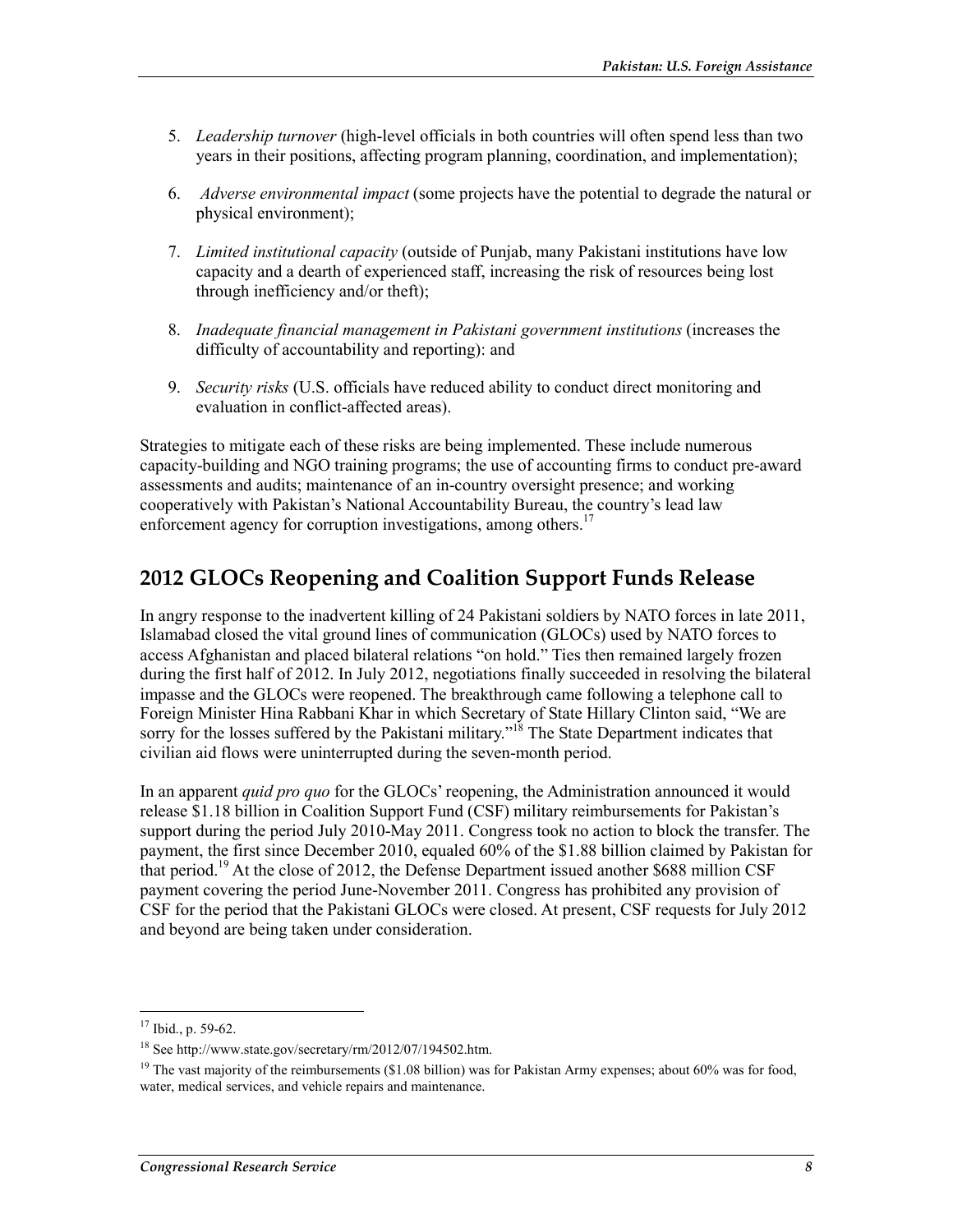## **Flooding and Humanitarian Assistance**

For three consecutive summers (2010-2012), Pakistan experienced major seasonal flooding that resulted in hundreds of deaths and negatively affected nearly five million people with deteriorated living conditions. The most recent round, in 2012, forced some 350,000 people to flee their homes, bringing the total still-displaced population to more than 750,000 at year's end. According to the U.N. Office for the Coordination of Humanitarian Affairs, the Islamabad government pledged \$91 million toward relief and continues to coordinate response efforts.

State Department and USAID humanitarian and complex emergency assistance for Pakistan totaled nearly \$135 million in FY2012, bringing total FY2010-FY2012 U.S. flood-relief provided to Pakistan to more than \$735 million in funds and in-kind aid and services. During the first half of the current fiscal year, another \$77 million in humanitarian assistance had been disbursed.<sup>20</sup>

# **Fluctuating U.S. Aid to Pakistan Before 9/11**

Over the past six decades, the United States has turned aid to Pakistan on and off to correspond with U.S. foreign policy objectives and to reflect the state of the bilateral relationship. Aid was provided or restricted for numerous reasons over those 60 years. In some years, U.S. aid would support balance in the region and contain Soviet expansionism; in other years, the U.S. government would withhold aid because of nuclear weapons proliferation and lack of democratization gains. U.S. aid levels to Pakistan (after adjusting for inflation) peaked in 1962 when Pakistan aligned itself with the West by joining two regional defense pacts, the South East Asia Treaty Organization (SEATO) and the Central Treaty Organization (CENTO, also known as the "Baghdad Pact"; see **Figure A-1**). President Dwight D. Eisenhower famously called Pakistan America's "most allied ally in Asia." In contrast, U.S. aid to Pakistan was at its lowest level in the 1990s after the Soviet Army withdrew from Afghanistan in 1989, and President George H. W. Bush suspended aid to Pakistan in 1990 because of its nuclear activities.

During and immediately after the Indo-Pakistani wars of 1965 and 1971, the United States suspended military assistance to both sides. This resulted in a cooling of the Pakistan-U.S. relationship and a perception among many in Pakistan that the United States was not a reliable ally. In the mid-1970s, new strains arose over Pakistan's efforts to respond to India's 1974 underground nuclear test by seeking its own nuclear weapons capability. President Jimmy Carter suspended most U.S. aid in response to Pakistan's covert construction of a uranium enrichment facility. However, in 1979, the Soviet Union invaded Afghanistan, and the United States viewed Pakistan as a frontline ally in the effort to block Soviet expansionism. In 1981, therefore, the Reagan Administration negotiated a five-year, \$3.2 billion economic and military aid package with Pakistan. As a result, Pakistan became a key transit country for arms supplies to the Afghan resistance, as well as home for millions of Afghan refugees, many of whom have yet to return.

In 1985 Congress passed the Pressler Amendment (§620E(e) of the Foreign Assistance Act of 1961) that required the President to certify to Congress that Pakistan did not possess a nuclear explosive device during the fiscal year for which the aid was provided. President Reagan and President George H. W. Bush certified Pakistan each year until 1990.

<sup>&</sup>lt;u>.</u> <sup>20</sup> USAID, "Pakistan – Floods and Complex Emergency," Fact Sheet #2, FY2013, March 29, 2013.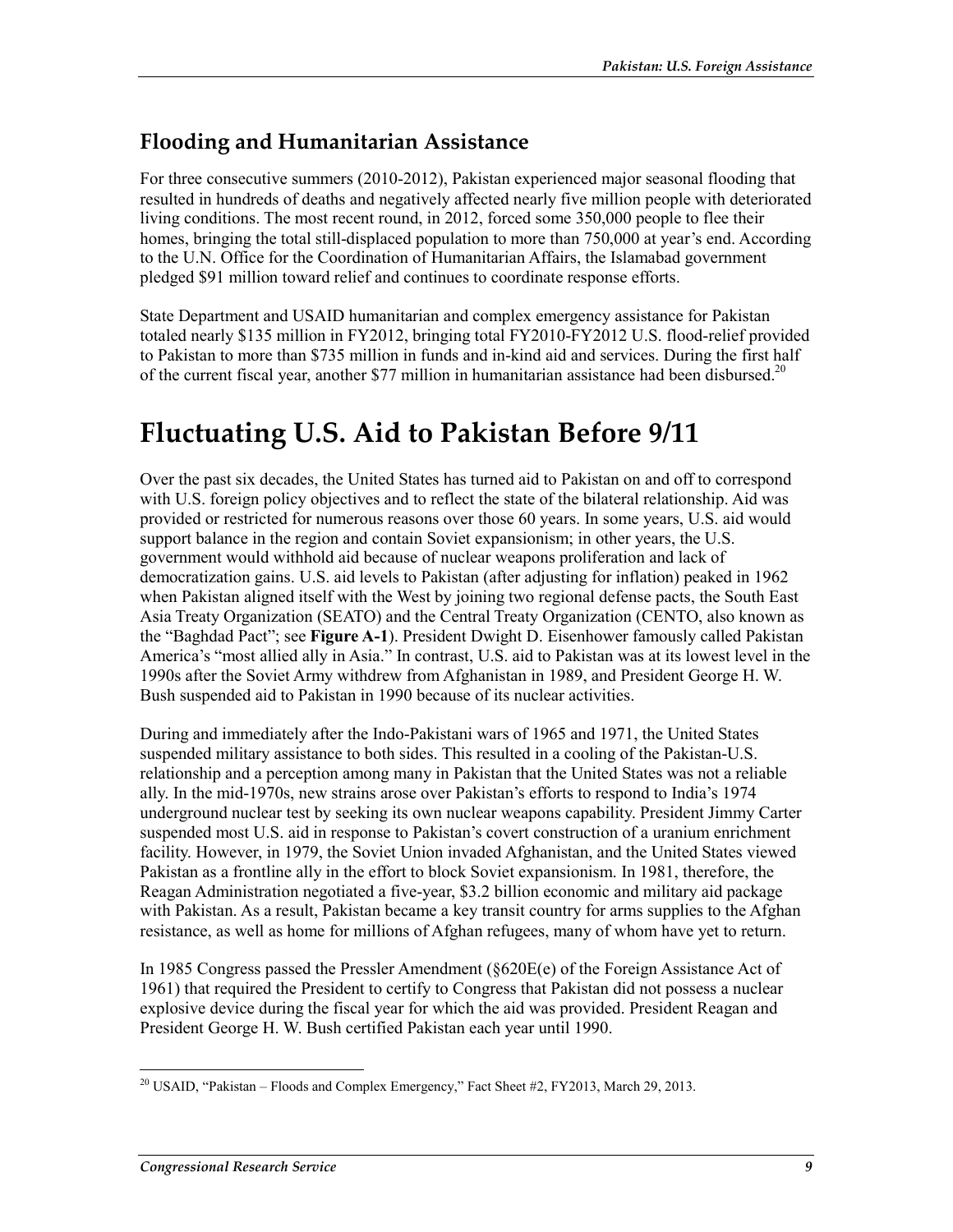After the 1990 suspension of aid to Pakistan, U.S. aid to that country remained at low levels not seen since the early 1950s, largely due to a disengagement from Pakistan and Afghanistan after the defeat of the Soviet Union there, as well as an overall reduction in foreign aid in an effort to balance the U.S. budget. This left a lasting effect on Pakistani perceptions of the United States. Former Pakistani Army Chief and President Musharraf repeatedly voiced a narrative in which Pakistan joined the United States to "wage jihad" in Afghanistan in the 1980s, only to see "disaster" follow when the "military victory was bungled up" and the United States then left the region "abandoned totally." When combined with ensuing sanctions on U.S. aid, this left many Pakistanis with the sense they had been "used and ditched."<sup>21</sup> According to the succeeding Pakistani President Asif Zardari, writing in January 2009, "Frankly, the abandonment of Afghanistan and Pakistan after the defeat of the Soviets in Afghanistan in the 1980s set the stage for the era of terrorism that we are enduring."<sup>22</sup>

Unpredictability of U.S. aid has contributed to Pakistan's view that the United States is an unreliable partner. That view may play a role in Pakistan's level of cooperation with the United States on various national security issues while keeping its options open with U.S. competitors, such as China. The Pakistani Prime Minister's May 2011 state visit to Beijing was viewed by many as an implicit response to a recent deterioration in U.S.-Pakistan ties.<sup>23</sup>

# **U.S. Aid to Pakistan After 9/11**

Following a decade of alienation in the 1990s, U.S. relations with Pakistan were once again transformed in dramatic fashion, this time with the September 11, 2001, terrorist attacks on the United States and the ensuing enlistment of Pakistan as a pivotal ally in U.S.-led counterterrorism efforts. Post-9/11 U.S. aid to Pakistan rose dramatically and included a \$600 million emergency cash transfer in September 2001. In 2003, President George W. Bush hosted then-Pakistani President General Pervez Musharraf at Camp David, MD, where he vowed to work with Congress on establishing a five-year, \$3 billion aid package for Pakistan. Annual installments of \$600 million each, split evenly between military and economic aid, began in  $FY2005.^{24}$ 

From FY2000 at \$36.76 million to FY2001 at \$187.7 million, U.S. aid increased five-fold, and in FY2002 (the first post-9/11 fiscal year) aid increased by another nearly 11-fold to \$2,000 million. Aid trended up between 2006 and 2010; FY2007 was the first year of the Bush Administration's plan to devote \$750 million in U.S. development aid to Pakistan's tribal areas over a five-year period. The 2010 U.S. aid to Pakistan of some \$4.3 billion represented an increase of 2,185% when compared to the pre-9/11 level in FY2001. In FY2010, Pakistan ranked second among top U.S. aid recipients, after Afghanistan and before Israel. It ranks third in FY2012 with U.S. aid estimated at \$2.1 billion, about half of the FY2010 peak.

About two-thirds of U.S. aid from FY2002 to FY2012, some \$15.8 billion (including Coalition Support Fund reimbursements), has supported security assistance in Pakistan. Of that, about \$9.5 billion has been funded through Defense Department appropriations, with \$6.4 billion in security

<sup>1</sup> 21 "President's Address at Royal United Services Institute, London," January 25, 2008.

<sup>22</sup> Asif Ali Zardari, Partnering With Pakistan" (op-ed), *Washington Post*, January 28, 2009.

<sup>23 &</sup>quot;Pakistan's Gilani visits ally Beijing Amid US Rift," *Associated Press*, May 16, 2011.

<sup>&</sup>lt;sup>24</sup> The Foreign Operations FY2005 Appropriations bill (P.L. 108-447) established a new "base program" of \$300 million for military assistance for Pakistan.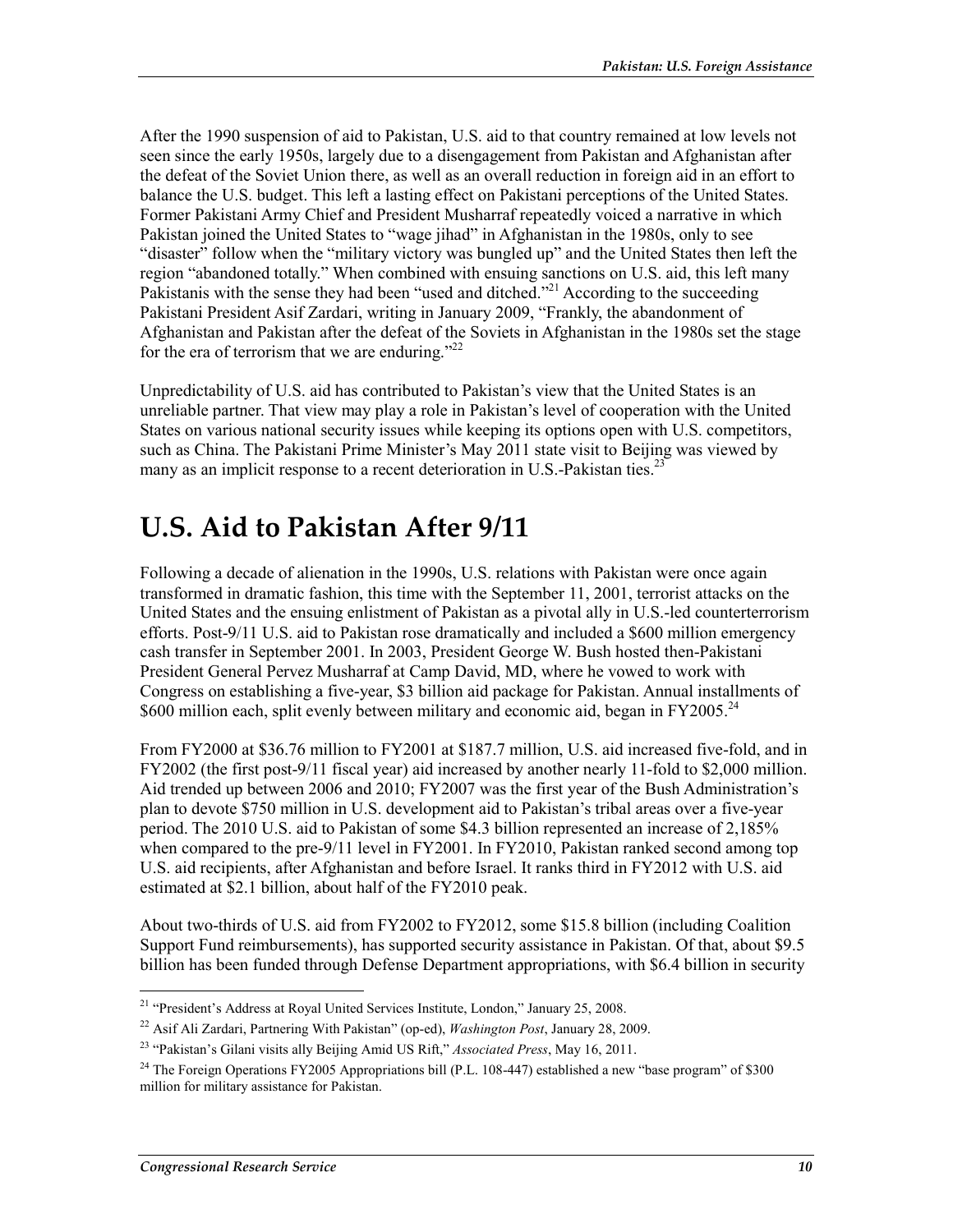assistance for Pakistan funded through the Department of State appropriations. Economic assistance for Pakistan from FY2002 to FY2012 has totaled more than \$7.8 billion. About 85% (or \$6.6 billion) of that was within the Economic Support Fund (ESF),  $2^5$  which grew dramatically in FY2009 and FY2010, but has been scaled back since.

Over the years, disbursements of aid to Pakistan generally track appropriation levels of aid. However, in some years not all aid appropriated is actually disbursed. For example, of the \$400 million in PCF/PCCF funds in 2009, a total of \$125 million has been received by Pakistan. With other accounts, some funds are transferred to meet certain needs on the ground. During years of natural disasters, some funds from ESF have been transferred to the International Disaster Assistance (IDA) or the Migration and Refugee Assistance (MRA) account. (See **Table 2** for both appropriation and disbursement levels.)

## **Bilateral Economic, Development, and Humanitarian Assistance**

The United States provides bilateral economic, development, and humanitarian assistance to Pakistan through a number of funding accounts: the Economic Support Fund (ESF), Food for Peace Title II (P.L. 480), Global Health and Child Survival, as well as International Disaster Assistance (IDA), and Migration and Refugee Assistance (MRA). Often funds within ESF are transferred to IDA or MRA for emergency assistance, such as in response to the Pakistan flooding crisis in 2010.

In FY2012, ESF funds reflected about 85% of U.S. economic assistance to Pakistan, with the above-noted accounts making up the remaining 15% (see **Table 2**). Some of the largest increases in ESF funding were from FY2009 and FY2010 supplemental appropriations passed by Congress. ESF is used to fund a wide array of activities. In Pakistan the program is used to help establish political parties and bolster Pakistan's ability to conduct elections; help the government provide services to its citizens; promote delivery of health-related technologies, such as vaccines; provide basic education support, such as building schools and providing funds for text books and teachers; and improve the quality of universities in Pakistan.

ESF funds also provide help for the government of Pakistan to pursue economic reforms, such as improving tax collection, strengthening border management, and building infrastructure—roads and power supply—to improve citizens' faith in their government and promote job growth and stability. ESF promotes agriculture, which is a key component of job growth in rural districts, and supports linkages between farmers, markets, and business service providers to increase access to modern farm equipment. ESF also promotes private-sector competitiveness to strengthen the business community, create jobs, and expand the economy.

Food for Peace aid to Pakistan fluctuates from year to year, largely related to needs on the ground. During years of humanitarian crisis (either natural or war-related), food aid levels can rise dramatically. The 2010 floods in Pakistan created a severe humanitarian crisis, affecting more than 20 million people and resulting in the United States more than doubling food aid over the previous year's level, from \$55 million in 2009 to \$124 million in 2010.

 $^{25}$  ESF is a bilateral economic assistance program employed to advance U.S. strategic and political interests through the use of foreign aid.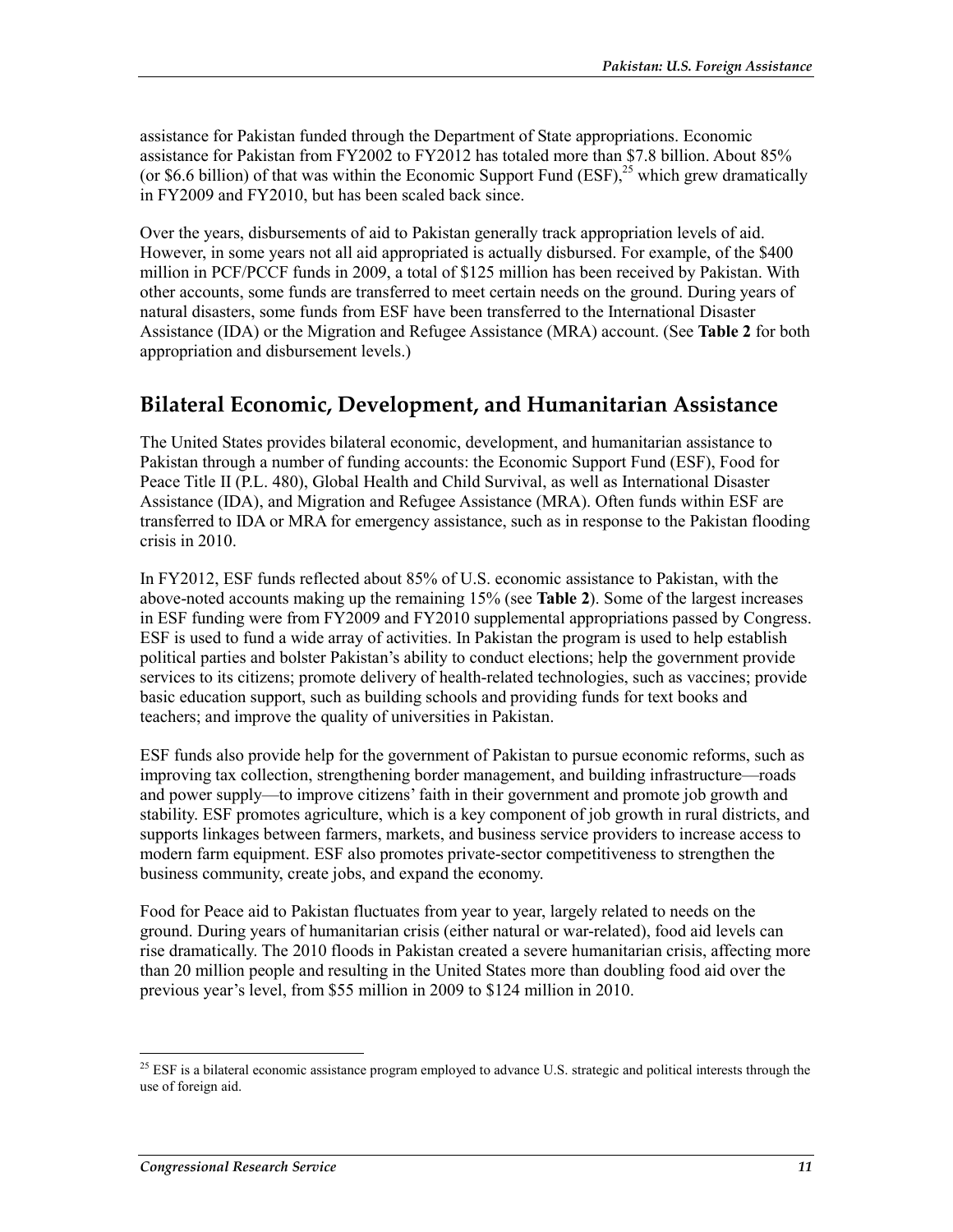Global Health and Child Survival (GHCS) funding levels within the past decade range from \$14 million in FY2002 to \$34 million in FY2009 and totaled \$249 million from FY2002 to FY2012. This program provides funds to Pakistani nongovernmental organizations, national, and provincial organizations to partner and fight more effectively the spread of HIV/AIDS and support the national HIV/AIDS strategy, among other things.

#### **FATA Development Plan**

Pakistan's western tribal areas are remote, isolated, poor, and traditional in cultural practices. The social and economic privation of the inhabitants may make the region an attractive breeding ground for violent extremists. The U.S.-assisted development initiative for the Federally Administered Tribal Areas (FATA), launched in 2003, has sought to improve the quality of education, develop healthcare services, and increase opportunities for economic growth and micro-enterprise specifically in Pakistan's western tribal regions.<sup>26</sup> A senior USAID official estimated that, for FY2001-FY2007, about 6% of U.S. economic aid to Pakistan was allocated for projects in the FATA.<sup>27</sup> Facilitating economic development through road-building has been a key aspect of the effort; to date, the United States has devoted more than \$280 million for roads and other infrastructure projects in Pakistan's tribal region.<sup>28</sup>

Skepticism has arisen about the potential for the policy of significantly boosted FATA-specific funding to be effective. Corruption is endemic in the tribal region and security circumstances are so poor that Western nongovernmental contractors find it extremely difficult to operate there. Moreover, as much as half of the allocated funds reportedly are devoted to administrative costs. Islamabad insists that implementation of aid programs in the FATA be carried out wholly by Pakistani civil and military authorities and that U.S. aid, while welcomed, must come with no strings attached. Attacks on aid workers exacerbate a circumstance in which corruption and tangled bureaucracy thwart U.S. aid efforts in the FATA. In 2009, the KPk governor himself complained that very little new assistance funds were reaching the tribal belt.<sup>29</sup>

According to former USAID Afghanistan-Pakistan Task Force Director James Bever, aid efforts in the FATA have been hampered by the limited presence of Pakistani federal ministries and constrained provision of services. Some Pakistan-based analysts raise like concerns and have recommended that the United States and other international donors refrain from handing control of development programs in the crucial FATA region to the Pakistani government until political reforms and effective financial oversight mechanisms are in place.<sup>30</sup> Given such limitations, USAID's primary aim is to build confidence in the Pakistani government by working with the FATA Secretariat on small-scale projects in relatively secure areas. All of the activities are developed, monitored, and evaluated in partnership with the FATA's civilian authorities.<sup>31</sup>

<u>.</u>

<sup>&</sup>lt;sup>26</sup> See the March 16, 2010, USAID release at http://www.usaid.gov/news-information/congressional-testimony/ statement-usaid-afghanistan-pakistan-task-force-director.

<sup>&</sup>lt;sup>27</sup> Statement of Acting Deputy USAID Administrator James Kunder before the Senate Foreign Relations Committee, December 6, 2007.

<sup>&</sup>lt;sup>28</sup> See the June 18, 2013, U.S. Embassy press release at http://islamabad.usembassy.gov/pr\_061812.html.

<sup>&</sup>lt;sup>29</sup> "Violence Mars US Aim to Win Hearts, Minds," Associated Press, February 27, 2009.

<sup>&</sup>lt;sup>30</sup> "Pakistan: Countering Militancy in FATA," International Crisis Group Asia Report No, 178, October 21, 2009, at http://www.crisisgroup.org/home/index.cfm?id=6356.

<sup>&</sup>lt;sup>31</sup> Testimony before the House Oversight and Government Reform Subcommittee on National Security and Foreign Affairs, "U.S. Aid to Pakistan (Part II): Planning and Accountability," March 16, 2010.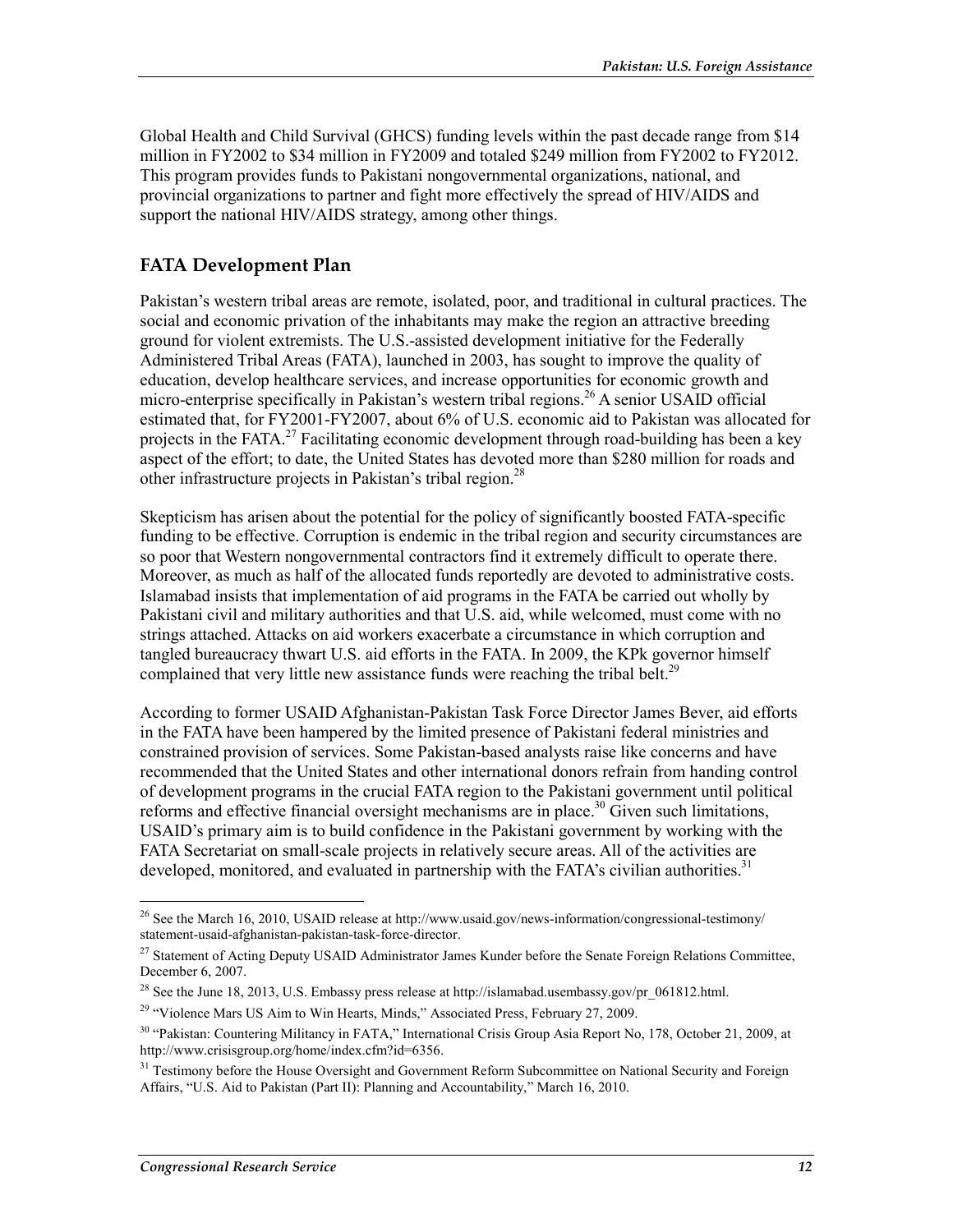#### **The Enhanced Partnership With Pakistan Act (EPPA) of 2009**

A key aspect of the Obama Administration's early approach to Pakistan was an intention to triple annual nonmilitary aid to improve the lives of the Pakistani people, with a particular focus on conflict-affected regions, and increased U.S. military aid to Islamabad on counterinsurgency goals while conditioning such aid on that government's progress in both combating militancy and further democratizing. As Senators in the  $110<sup>th</sup>$  Congress, President Obama, Vice President Joe Biden, and Secretary of State Clinton all supported the Enhanced Partnership With Pakistan Act of 2008 (which was never voted upon), and they strongly encouraged the  $111<sup>th</sup>$  Congress to pass a newer version of that legislation.

During the first session of the  $111<sup>th</sup>$  Congress, the full House passed a parallel Pakistan Enduring Assistance and Cooperation Enhancement Act of 2009 (H.R. 1886) and, three months later, the Senate unanimously passed The Enhanced Partnership With Pakistan Act of 2009 (S. 1707), both authorizing a tripling of nonmilitary aid to Pakistan for at least five years (through FY2014). President Obama signed the resulting Enhanced Partnership with Pakistan Act (EPPA) of 2009 into P.L. 111-73 in October 2009. The legislation is sometimes referred to as the "Kerry-Lugar-Berman" or "KLB" bill (see the law's principles and purposes in **Appendix D**).

Then-Senate Foreign Relations Committee Chairman and current Secretary of State John Kerry lauded the legislation as the product of extensive "bicameral, bipartisan, and inter-branch consultation" that was meant to "forge a new long-term relationship between the people of America and Pakistan." Then-House Foreign Affairs Committee Chairman Representative Howard Berman emphasized the importance of forging a "true strategic partnership with Pakistan and its people." Then-Secretary of State Clinton called the legislation's passage "a historic chapter" in bilateral relations that would "strengthen the bonds of friendship and cooperation between the American people and the Pakistani people."<sup>32</sup> Independent analysts viewed the legislation as a landmark expression of the U.S. Administration's and Congress's intent to provide significant, long-term support for its Pakistani allies.

#### *Economic and Development Assistance Under the EPPA*

The EPPA authorizes \$1.5 billion annually for economic and development aid to Pakistan from FY2010 to FY2014 to support democratic institutions and the expansion of rule of law, promote economic freedoms and sustainable economic development, support investment in people, and strengthen public diplomacy in Pakistan. The act states that no funds may be made available unless the Administration submits a Pakistan Assistance Strategy Report to the appropriate congressional committees (the Administration submitted the report in December 2009). It also limits aid to \$750 million unless the President's Special Representative to Afghanistan and Pakistan (or, if vacant, the Secretary of State) certifies to Congress that aid provided thus far is making reasonable progress toward achieving U.S. objectives. The act allows for the Secretary of State to waive this certification requirement if it is in the U.S. national security interests to do so. It provides a sense of Congress that the same level of economic aid should continue in FY2015- FY2019 "subject to an improving political and economic environment in Pakistan."

<sup>32</sup> Sen. Kerry's September 24, 2009, release at http://kerry.senate.gov/cfm/record.cfm?id=318241; Rep. Berman's September 30, 2009, release at http://www.internationalrelations.house.gov/press\_display.asp?id=659; Secretary Clinton's October 6, 2009, remarks at http://www.state.gov/secretary/rm/2009a/10/130314.htm.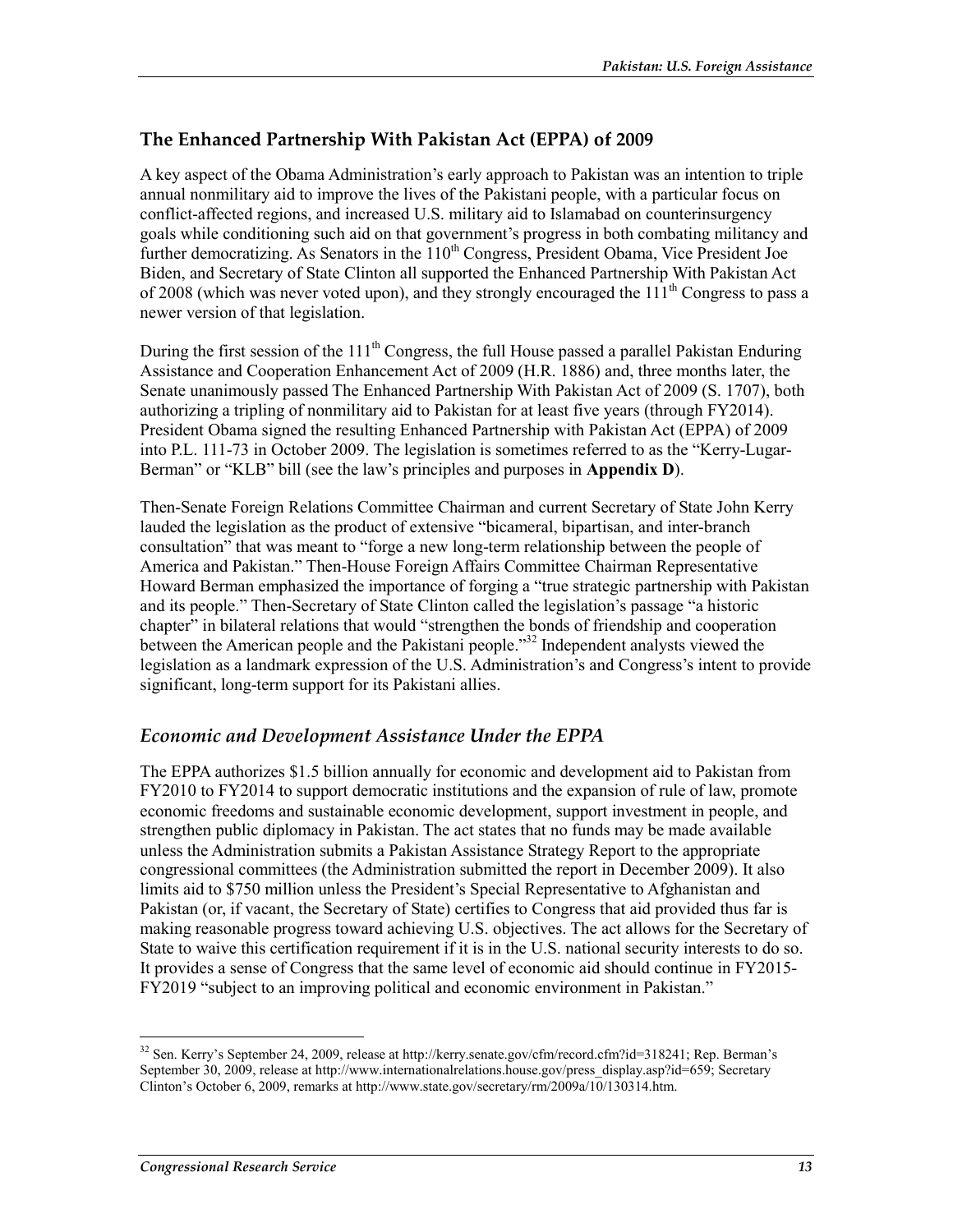The Department of State has been bundling ongoing aid programs for Pakistan as EPPA economic assistance, including what some would label security assistance (for law enforcement and nonproliferation). Using this tactic, the EPPA goal of providing \$1.5 billion of economic aid to Pakistan was met in the first year, but not in FY2011 or FY2012. State Department officials say that the shortfall occurred because Congress did not fully fund the FY2011 or FY2012 requests. The FY2013 request was also below the EPPA funding authority level, and the FY2014 request is about half of the \$1.5 billion goal. The decrease to civilian assistance for FY2014 is primarily a reflection of both overall budgetary and implementation constraints, according to Department of State officials. They believe that despite the reduction, the FY 2014 request reflects a continued U.S. commitment to robust civilian assistance cooperation, particularly in the priority sectors: energy, economic growth (including agriculture), stabilization, education, and health.<sup>33</sup> (See **Table 1**.)

| (in millions of current U.S. dollars) |               |               |                           |                          |                          |  |  |  |
|---------------------------------------|---------------|---------------|---------------------------|--------------------------|--------------------------|--|--|--|
|                                       | <b>FY2010</b> | <b>FY2011</b> | <b>FY2012</b><br>estimate | <b>FY2013</b><br>request | <b>FY2014</b><br>request |  |  |  |
| <b>ESF</b>                            | \$1,292.0     | \$918.9       | \$904.7                   | \$928.3                  | \$765.7                  |  |  |  |
| <b>GHCS-USAID</b>                     | \$29.7        | \$28.4        |                           |                          |                          |  |  |  |
| <b>INCLE</b>                          | \$170.0       | \$114.3       | \$75.0                    | \$124.0                  | \$74.0                   |  |  |  |
| <b>NADR</b>                           | \$23.9        | \$24.8        | \$20.8                    | \$19.0                   | \$17.9                   |  |  |  |
| Total                                 | \$1,515.6     | \$1,086.4     | \$1,000.5                 | \$1,071.3                | \$857.6                  |  |  |  |

# **Table 1. Enhanced Partnership with Pakistan Funds**

**Source:** Department of State, F Bureau, November 1, 2011, and May 3, 2013.

**Notes:** ESF=Economic Support Fund; GHCS=Global Health & Child Survival, INCLE=International Narcotics Control and Law Enforcement; NADR=Nonproliferation, Antiterrorism, Demining & Related Programs.

A November 2011 State Department report on civilian engagement with Afghanistan and Pakistan repeatedly emphasized a need for patience in implementing an aid program as large and complex as that with Pakistan. It asserted that the approach under KLB is innovative in four notable ways: (1) a focus on *alignment with Pakistani priorities*; (2) a focus on *visible infrastructure* projects, especially "signature" projects such as dams and roads; (3) a focus on *priority sectors and regions vulnerable to violent extremism*; and (4) a *whole of government effort* that taps expertise from a variety of U.S. agencies. In 2011, State reduced the number of projects in an effort to create a "more streamlined, visible portfolio."<sup>34</sup>

#### *Security Assistance Under EPPA*

The EPPA authorizes each year from FY2010 to FY2014 "such sums as may be necessary" for security assistance. Security assistance and arms transfers are prohibited by the act unless the Secretary of State certifies that the government of Pakistan is continuing to cooperate with U.S. efforts to dismantle nuclear weapons-related material supplier networks and make significant efforts to combat terrorist groups, and if Pakistan's security forces are not impeding political or

<sup>&</sup>lt;sup>33</sup> E-mail communication with officials at the Department of State's Office of U.S. Foreign Assistance, May 3, 2013.

<sup>&</sup>lt;sup>34</sup> Department of State, "Status Report: Afghanistan and Pakistan Civilian Engagement," November 2011, at http://www.state.gov/documents/organization/176809.pdf.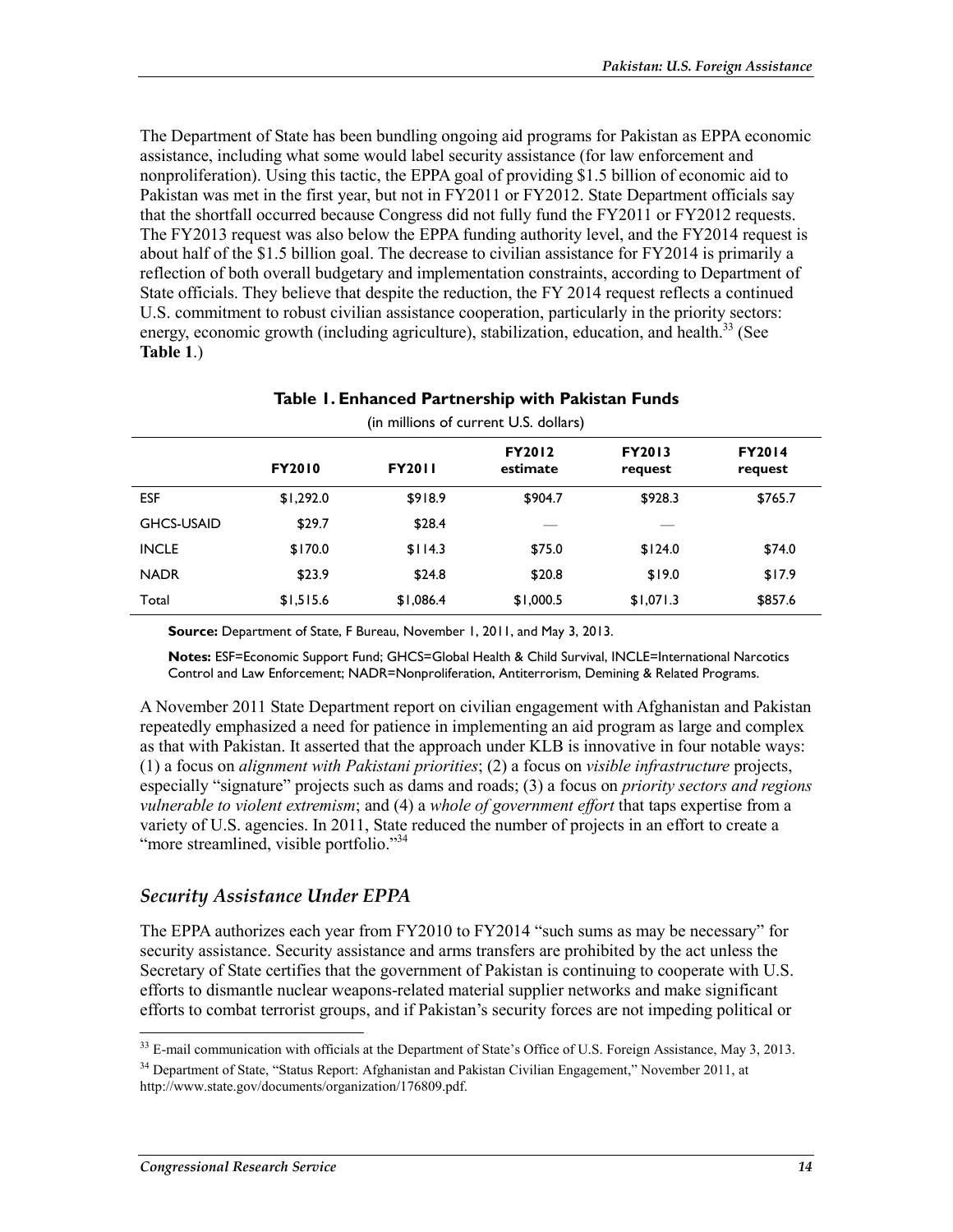judicial processes there. The Secretary of State may waive these limitations if doing so is deemed to be in the U.S. national security interest. Secretary Clinton issued the first such certification in March 2011.

The EPPA also clarifies activities related to the Pakistan Counterinsurgency Capability Fund (PCCF), established by Congress in the Supplemental Appropriations Act, 2009 (P.L. 111-32), including that aid within the PCCF is in addition to any other authority to provide assistance.

#### **Debate in Pakistan Over the "KLB" Bill**

In what many considered to be a surprisingly visceral reaction, significant segments of Pakistani officialdom and society were highly critical of the EPPA, seeing in its language an intent to interfere with and dictate to Pakistan on sensitive foreign policy and national security issues, perhaps even with malicious goals. The "conditioning" of assistance was the focus of criticism. The main opposition party in Islamabad (the Pakistan Muslim League-Nawaz or PML-N) expressed "strong reservations" over the law's conditions and requested that the government present the details for parliamentary approval. Even secular parties within the ruling coalition described the bill as "interference" in Pakistani affairs.<sup>35</sup> The Lahore High Court Bar Association unanimously passed a resolution rejecting the law, saying its imposition of "cruel conditions" represented a violation of Pakistani integrity and sovereignty.<sup>36</sup> In one representatively rancorous statement, a Pakistani commentator said the law was "less an assistance program than a treaty of surrender," and he criticized its terms and conditions as amounting to a "ten-fold increase in national humiliation." Another saw the conditions as aimed at "clipping the wings of Pakistan's mighty security establishment."<sup>37</sup> President Zardari himself rejected all such complaints as misguided and misinformed.

The most serious criticism, however, came from the Pakistani military establishment itself. A statement following the 122<sup>nd</sup> Corps Commander Conference in October 2009 included an expression of "serious concern regarding clauses [of the law] impacting on national security." In the diplomatic context, this was taken as an unusually explicit and strong condemnation; Army chief General Ashfaq Pervez Kayani was reported to have energetically complained in person to visiting U.S. commander General Stanley McChrystal, focusing especially on clauses related to civilian control over the military, and references to the Afghan "Quetta shura" and the Lashkar-e-Taiba's Muridke compound, which locate U.S.-designated terrorists on Pakistani territory.<sup>38</sup>

The widely negative and oftentimes vitriolic nature of Pakistani reactions caught many U.S. officials by surprise and spurred the Senate Foreign Relations Committee leadership to issue an unusual formal rebuttal of "myths" surrounding the bill. Primary among these was the widely held—and patently false—assumption that conditions had been placed on the \$7.5 billion in nonmilitary aid authorized for Pakistan. Other important corrections of the record included clarifications that nothing in the bill threatened Pakistani sovereignty in any way; that the

<sup>1</sup> 35 "PML-N Asks Govt to Present Kerry-Lugar Bill in Parliament," *News* (Karachi), September 29, 2009; "Kerry-Lugar Bill Interference in Pakistan's Affairs: ANP," *Daily Times* (Lahore), October 11, 2009.

<sup>36 &</sup>quot;LHCBA Passes Resolution Condemning Kerry-Lugar Bill," *Daily Times* (Lahore), October 1, 2009.

<sup>37</sup> Ayaz Amir, "Kerry-Lugar: Bill or Document of Surrender?" (op-ed), *Daily Times* (Lahore); "Imtiaz Gul, "Kerry-Lugar Aimed at Dispiriting the Army?" (op-ed), *Friday Times* (Lahore), both October 2, 2009.

<sup>&</sup>lt;sup>38</sup> See the October 7, 2009, ISPR release at http://www.ispr.gov.pk/front/main.asp?o=t-press\_release&date=2009/10/7; "U.S. Aid Package Riles Pakistan's Army," *New York Times*, October 8, 2009.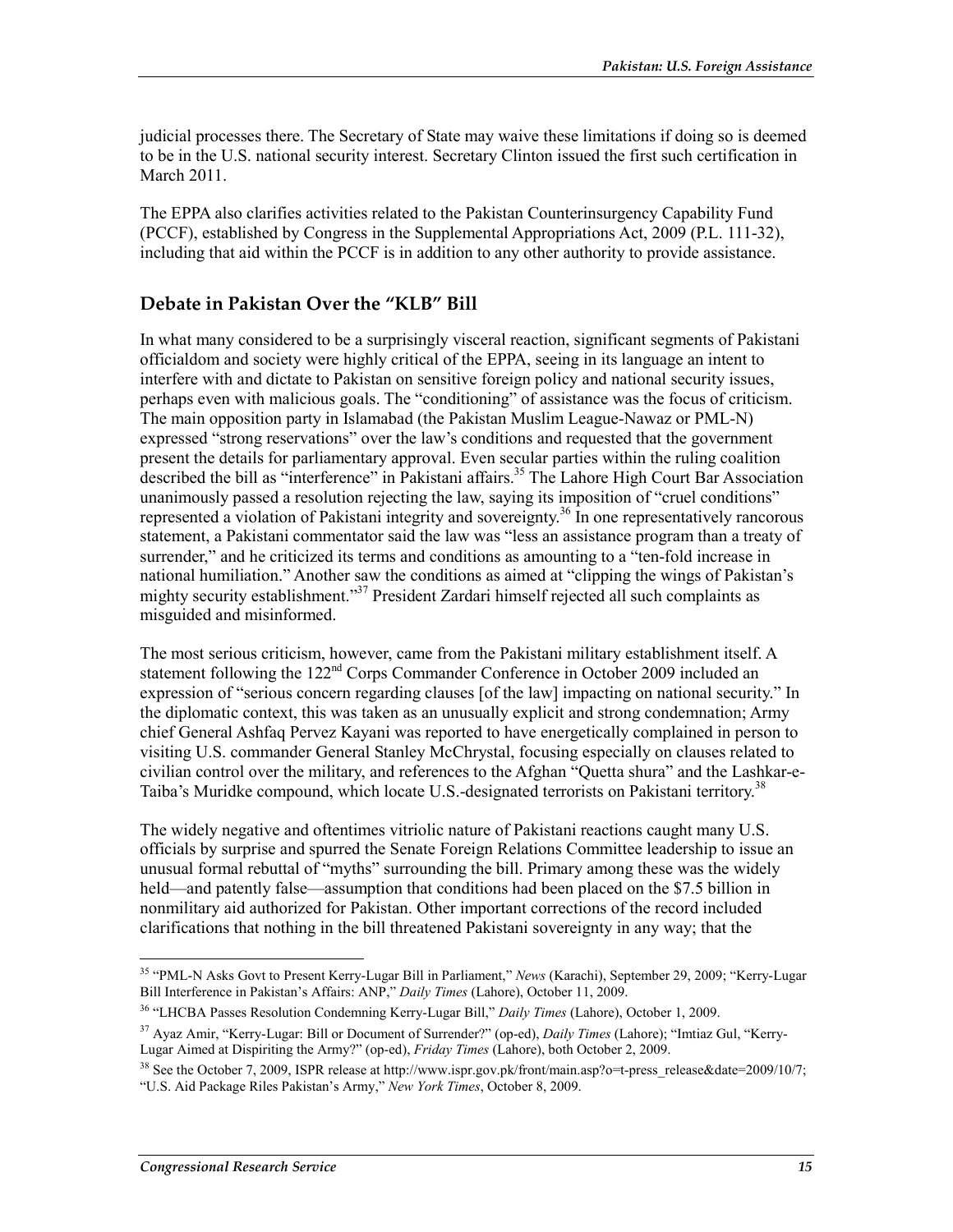conditions placed on military aid only reinforced standing policies of the Pakistani government and military; and that the United States neither required nor desired an oversight role in internal Pakistani military operations such as promotion decisions, among several others.<sup>39</sup> Senator Kerry then traveled to Islamabad days later in a largely successful effort to allay Pakistani concerns.

Secretary of State Clinton was in Islamabad the same month, only two weeks after Senator Kerry and, when asked about the strongly negative reactions in Pakistan to the U.S. legislation, she expressed American "shock":

For the United States Congress to pass a bill unanimously saying that we want to give \$7.5 billion to Pakistan in a time of global recession when we have a 10 percent unemployment rate, and then for Pakistani press and others to say we don't want that, that's insulting—I mean, it was shocking to us. So clearly, there is a failure to communicate effectively.<sup>4</sup>

Many independent observers saw the unexpectedly strong Pakistani reaction as being fueled and perhaps even generated by a combination of military elements and opposition political forces who shared a common cause of weakening the Pakistan People's Party-led civilian government. Antigovernment media outlets eagerly participated. More specifically, this perspective had Army Chief Kayani engaged in an ongoing struggle with President Zardari and Prime Minister Gilani over ultimate control of the country's military. One effect of the U.S. legislation was to place the United States in the middle of this battle. $41$  However, the spate of criticisms ended almost as quickly as it had begun, and by the end of 2009, Pakistani officials and most media critics had fallen silent.

### **Security Assistance**

As noted above, U.S.-Pakistan security cooperation accelerated rapidly in the post-9/11 period, and President George W. Bush formally designated Pakistan as a Major Non-NATO Ally in 2004. The close U.S.-Pakistan security ties of the Cold War era, which came to a near halt after the 1990 aid cutoff, were restored as a result of Pakistan's role in the U.S.-led anti-terrorism campaign. In 2002, the United States began allowing commercial sales that enabled Pakistan to refurbish at least part of its fleet of American-made F-16 fighter aircraft and, three years later, Washington announced that it would resume sales of new F-16 fighters to Pakistan after a 16-year hiatus. During the Bush Administration, a revived U.S.-Pakistan Defense Consultative Group (DCG)—moribund from 1997 to 2001—sat for high-level discussions on military cooperation, security assistance, and anti-terrorism. The forum continued under the Obama Administration.

Pentagon officials have for some time been frustrated by the allegedly feckless counterinsurgency efforts of the internally squabbling Islamabad government. Reports indicate that U.S. officials have been disheartened by signs that the Pakistani military is slow to shift away from a conventional war strategy focused on India, and they have made clear the United States stands ready to assist Pakistan in reorienting its army for counterinsurgency efforts. This is not a task the Pakistani military leadership has appeared eager to complete. In an effort to more effectively channel U.S. security assistance so as to specifically strengthen Pakistan's counterinsurgency capabilities, the Pentagon proposed, and Congress later endorsed, creation of a dedicated fund,

<sup>39</sup> See the SFRC's October 9, 2009, release at http://kerry.senate.gov/cfm/record.cfm?id=318845.

<sup>&</sup>lt;sup>40</sup> See the State Department's October 30, 2009, release at http://www.state.gov/secretary/rm/2009a/10/131103.htm.

<sup>41 &</sup>quot;Pakistan Aid Places U.S. in the Midst of a Divide," *New York Times*, October 13, 2009.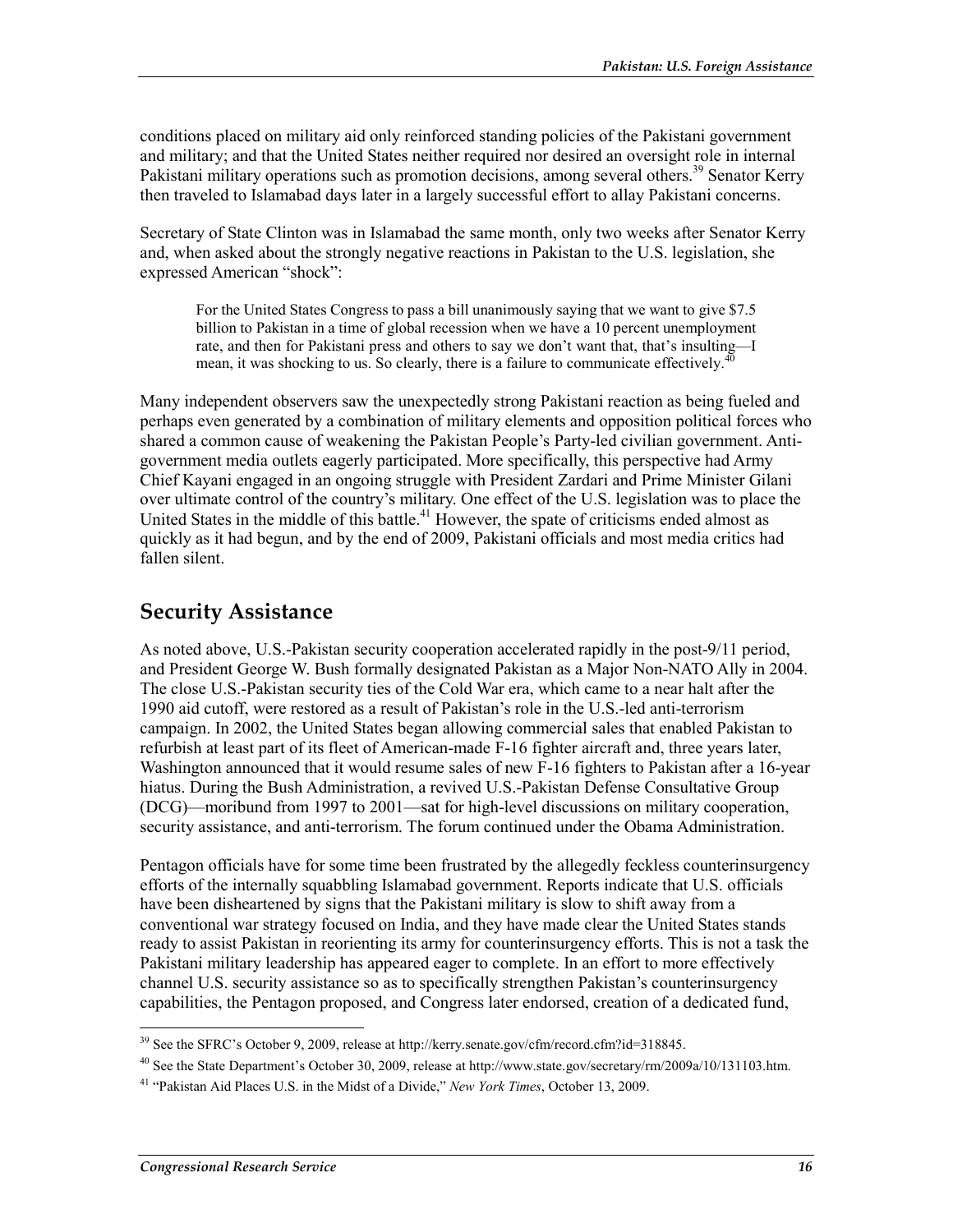the Pakistan Counterinsurgency Fund (PCF), later designated as the Pakistan Counterinsurgency Capability Fund (PCCF).<sup>42</sup>

In addition to conditions on security assistance found in the EPPA, Pakistan is subject to more general conditionality on such aid. For example, in the spring of 2010, concerns arose that allegedly serious human rights abuses by the army—especially in the Swat Valley northwest of Islamabad—including extrajudicial killings and the holding of thousands of suspected militants in indefinite detention, would trigger so-called "Leahy Amendment" restrictions on future U.S. security assistance (§620J of the Foreign Assistance Act of 1961 (P.L. 87-195, as amended)), also known as the Leahy Amendment, states that "No assistance shall be furnished under this Act or the Arms Export Control Act to any unit of the security forces of a foreign country if the Secretary of State has credible evidence that such unit has committed gross violations of human rights").<sup>43</sup> Later that year, the Obama Administration announced that it would abide by these provisions by withholding train and equip funding for several Pakistani army units believed to be complicit in human rights abuses, and it remains concerned about potential mass disappearances of detainees into the hands of Pakistani security forces.<sup>44</sup>

#### **Coalition Support Funds (CSF)**

At the Bush Administration's behest, Congress in FY2002 began appropriating billions of dollars to reimburse Pakistan and other nations for their operational and logistical support of U.S.-led counterterrorism operations. These "coalition support funds" (CSF) have accounted for nearly half of U.S. financial transfers to Pakistan since 2001; as of June 2013, nearly \$10.7 billion had been disbursed. The amount equals roughly one-fifth to one-quarter of Pakistan's total military expenditures during this period. Nearly all reimbursements are for Pakistan army expenses; navy and air force expenses account for only about 2% of all Pakistani military claims under CSF. According to the Department of Defense, CSF payments have been used to support many scores of Pakistani army operations and help to keep more than 100,000 Pakistani troops in the field in northwest Pakistan by paying for their food, ammunition, clothing, and housing. They also compensate Islamabad for coalition usage of Pakistani airfields and seaports. Roughly half of CSF payments are for food and ammunition: A Pentagon document shows that, of the \$672

<u>.</u>

 $42$  Appearing before both Senate and House panels in May 2009, Secretary of Defense Gates urged Congress to quickly provide significant new counterinsurgency funding for Pakistan, arguing that the newly authorized PCF/PCCF should be overseen by U.S. military commanders rather than by State Department civilians. Yet many in Congress voiced doubts about the wisdom of creating a major new stream of military funding under Pentagon oversight, as such aid traditionally has been subject to Foreign Assistance Act restrictions. When the House Appropriations Committee took up the issue, its members determined to place PCCF oversight in the hands of the State Department after FY2010, a plan then endorsed by the full House ("Gates Pushes Congress to Boost Pakistan Aid," *Washington Post*, May 1, 2009; "Democrats Steer Pakistan Security Account to State," Associated Press, May 7, 2009).

<sup>43 &</sup>quot;Pakistan Army Accused of Extrajudicial Killings, Human Rights Abuses," *Washington Post*, April 5, 2010; "Pakistan Holding Thousands in Indefinite Detention, Officials Say," *Washington Post*, April 21, 2010. When asked directly during a June 2010 Senate Appropriations Committee hearing, Secretary Gates assured Congress that his department was working to ensure that the "Leahy Law" is being implemented in both Pakistan and Afghanistan (statement of Secretary of Defense Robert Gates before the Senate Appropriations Committee, June 16, 2010).

<sup>44 &</sup>quot;Pakistani Army Chief Orders Video Inquiry," *New York Times*, October 7, 2010; "Pakistani Troops Linked to Abuses Will Lose U.S. Aid," *New York Times*, October 22, 2010; "Disappearances With Reported Ties to Pakistan Worry U.S.," *New York Times*, December 30, 2010.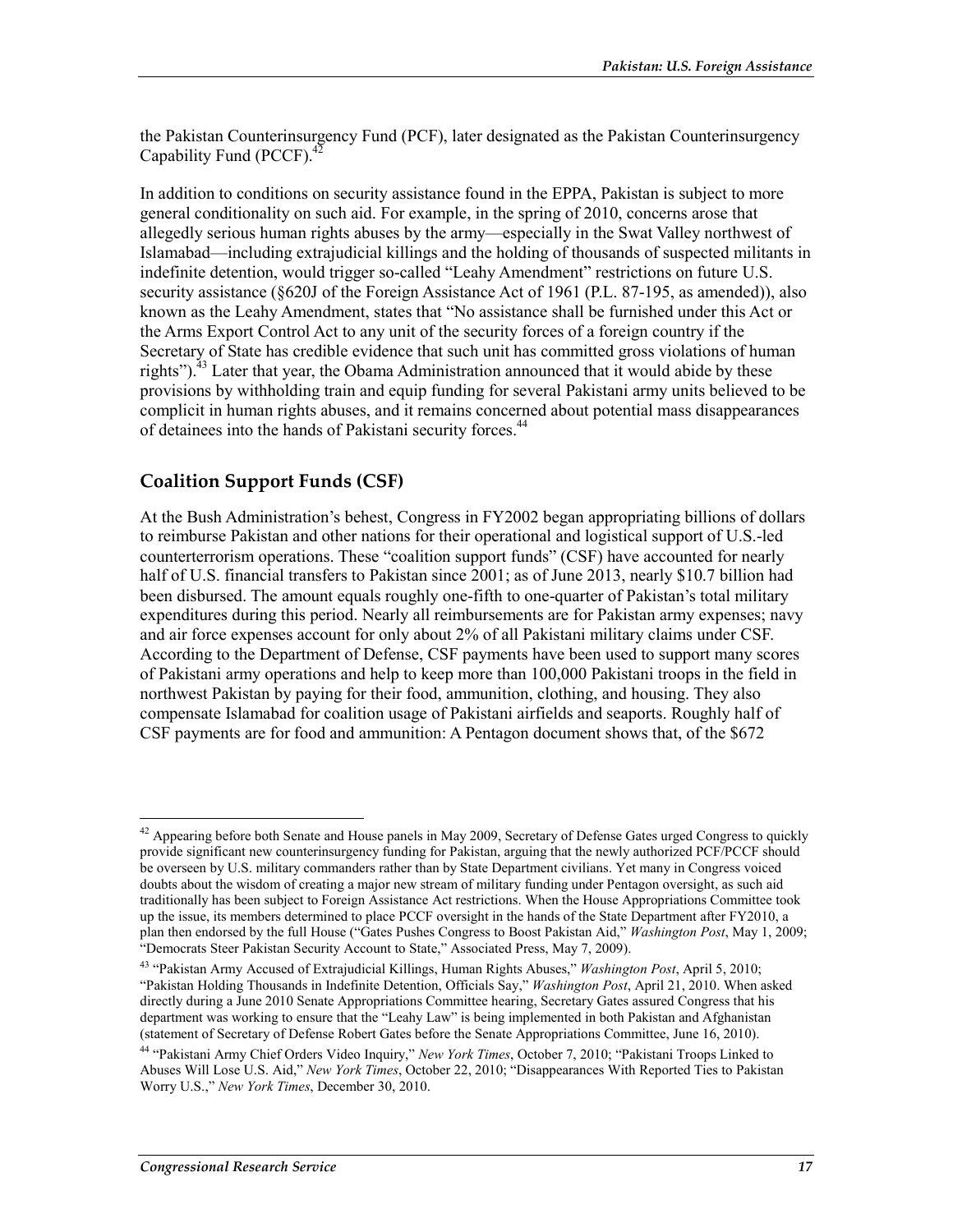million paid to reimburse the Pakistani army for support during June-November 2011, \$212 million was for food and another \$116 million was for ammunition.<sup>45</sup>

During the latter years of the Bush Administration, concerns grew in Congress and among independent analysts that standard accounting procedures were not being employed in overseeing these large disbursements from the U.S. Treasury. The Government Accountability Office (GAO) was tasked to address oversight of coalition support funds that go to Pakistan. Its 2008 report found that, until about one year before, only a small fraction of Pakistani requests were disallowed or deferred. In early 2007, the value of rejected requests spiked considerably, although it still represented one-quarter or less of the total. The apparent increased scrutiny corresponded with the arrival in Islamabad of a new U.S. Defense Representative, Vice Admiral Michael Lefever, who reportedly played a greater role in the oversight process. GAO concluded that increased oversight and accountability was needed over Pakistan's reimbursement claims for coalition support funds.<sup>46</sup>

The State Department claims that Pakistan's requests for CSF reimbursements are carefully vetted by several executive branch agencies, must be approved by the Secretary of Defense, and ultimately can be withheld through specific congressional action. However, a large proportion of CSF funds likely have been lost to waste and mismanagement over the years, given a dearth of adequate controls and oversight. The Bush Administration may have concluded in late 2008 that Pakistan diverted much of the funds toward a military buildup focused on India.<sup>47</sup>

Senior Pentagon officials reportedly have taken steps to overhaul the process through which reimbursements and other military aid are provided to Pakistan. The National Defense Authorization Act (NDAA) for FY2008 (P.L. 110-181) for the first time required the Secretary of Defense to submit to Congress itemized descriptions of coalition support reimbursements to Pakistan. More recent NDAAs require the Secretary of Defense to submit to Congress detailed quarterly reports on the uses of CSF. In 2010, the now deceased Special Representative for Afghanistan and Pakistan Ambassador, Richard Holbrooke, claimed that about 60%-65% of Pakistan reimbursement requests under CSF are fulfilled (a Pentagon document shows that the payment of \$688 million made in December 2012 represented about 68% of the total Pakistani claim).<sup>48</sup> When questioned about CSF oversight at a 2011 House hearing, the Commander of U.S. Central Command stated that he had "some very keenly attentive field grade officers in Islamabad" who track the money "very, very carefully."49 Subsequent press reporting suggests

<sup>&</sup>lt;sup>45</sup> "Itemized List of Expenses Paid to Pakistan from Coalition Support Funds for Military Support to Operation Enduring Freedom June through November 2011" (undated).

<sup>46</sup> See http://www.gao.gov/new.items/d08806.pdf. See also "Pentagon Puts Brakes on Funds to Pakistan," *Los Angeles Times*, May 7, 2008.

<sup>47 &</sup>quot;Pakistani Military 'Misspent Up to 70% of American Aid,'" *Guardian* (London), February 28, 2008; "Revamping Aid to Pakistan is Expected in Bush Report," *New York Times*, December 7, 2008. In mid-2008, the leader of Pakistan's ruling party, now-President Zardari claimed, without providing evidence, that, as president, Pervez Musharraf had been passing only a fraction of the funds over to the Pakistani military, leaving some \$700 million of reimbursements per year "missing" (quoted in "Where's the Money?," *Sunday Times* (London), August 10, 2008).

<sup>48</sup> See the State Department's March 2, 2010, release at http://www.state.gov/p/sca/rls/rmks/2010/137693.htm; "Itemized List of Expenses Paid to Pakistan from Coalition Support Funds for Military Support to Operation Enduring Freedom June through November 2011" (undated).

<sup>&</sup>lt;sup>49</sup> Statement of General James Mattis in "House Armed Services Committee Holds Hearing on the Proposed Fiscal 2012 Budget for the Defense Department's U.S. Central Command and U.S. Special Operations Command," CQ Transcripts, March 3, 2011.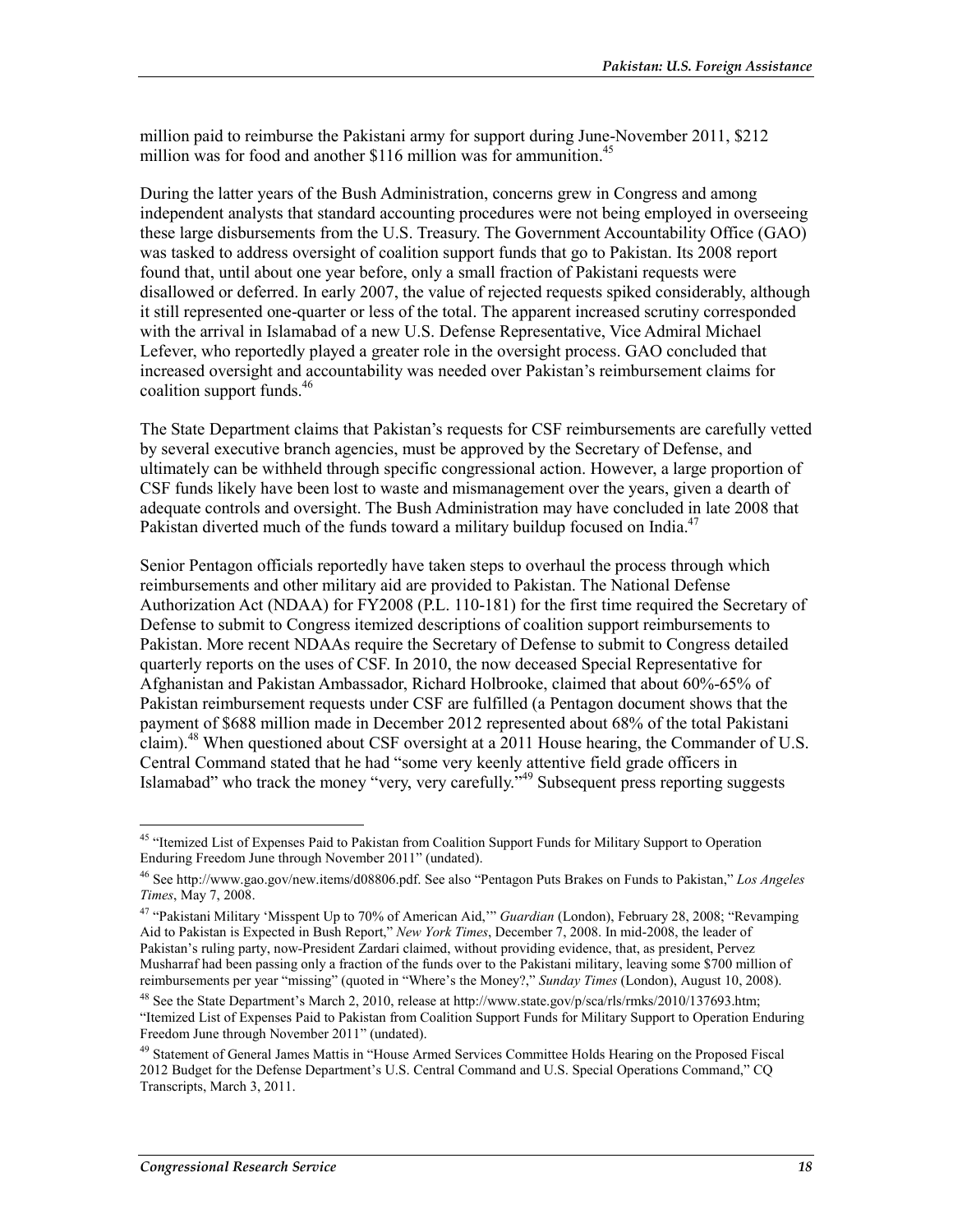that this is being accomplished, and that U.S. auditors are now more attentive in their examination of Pakistani claims.<sup>50</sup>

#### **Defense Supplies**

Major U.S. arms sales and grants to Pakistan since 2001 have included items useful for counterterrorism operations, along with a number of "big ticket" platforms more suited to conventional warfare. In dollar value terms, the bulk of purchases are made with Pakistani national funds, although U.S. grants have eclipsed this in recent years. The Pentagon reports total Foreign Military Sales agreements with Pakistan worth \$5.2 billion for FY2002-FY2011 (sales of F-16 combat aircraft and related equipment account for more than half of this). Congress also has appropriated more than \$3 billion in Foreign Military Financing (FMF) grants to Pakistan since 2001; more than two-thirds has been disbursed to date. These funds are used to purchase U.S. military equipment for longer-term modernization efforts. Pakistan also has been granted U.S. defense supplies as Excess Defense Articles (EDA). Major post-2001 defense supplies provided or soon to be provided under FMF include

- eight P-3C Orion maritime patrol aircraft and their refurbishment (valued at \$474 million; four delivered, but three of these were destroyed in a 2011 Islamist militant attack on Pakistan Naval Station Mehran);
- 2,007 TOW anti-armor missiles (\$186 million);
- at least 5,600 military radio sets (\$163 million);
- six AN/TPS-77 surveillance radars (\$100 million);
- six C-130E transport aircraft and their refurbishment (\$76 million);
- the *USS McInerney*, an ex-Perry class missile frigate (via EDA, \$65 million for refurbishment, delivered and now the *PNS Alamgir*); and
- 20 AH-1F Cobra attack helicopters (via EDA, \$48 million for refurbishment, 12 delivered).

Supplies paid for with a mix of Pakistani national funds and FMF include

- up to 60 Mid-Life Update kits for F-16A/B combat aircraft (valued at \$891) million, with \$477 million of this in FMF; Pakistan's plans are to purchase 45 such kits, 8 have been delivered); and
- 115 M-109 self-propelled howitzers (\$87 million, with \$53 million in FMF).

Notable items paid for entirely with Pakistani national funds include

• 18 new F-16C/D Block 52 combat aircraft (valued at \$1.43 billion);<sup>51</sup>

<sup>1</sup> <sup>50</sup> By some accounts, Pakistan has "routinely" submitted "unsubstantiated" or "exaggerated" claims, and denial rates climbed from less than 2% in 2005 to 44% in 2009 ("U.S. Balks at Pakistani Bills," *Wall Street Journal*, May 17, 2011).

<sup>&</sup>lt;sup>51</sup> The first of the new F-16s were delivered in June 2010, when three aircraft were inducted into the Pakistani Air Force at the Shabaz Air Base near Jacobabad. The final plane was delivered in February 2012. These advanced aircraft are subject to especially stringent security to prevent any technology leakage to third parties.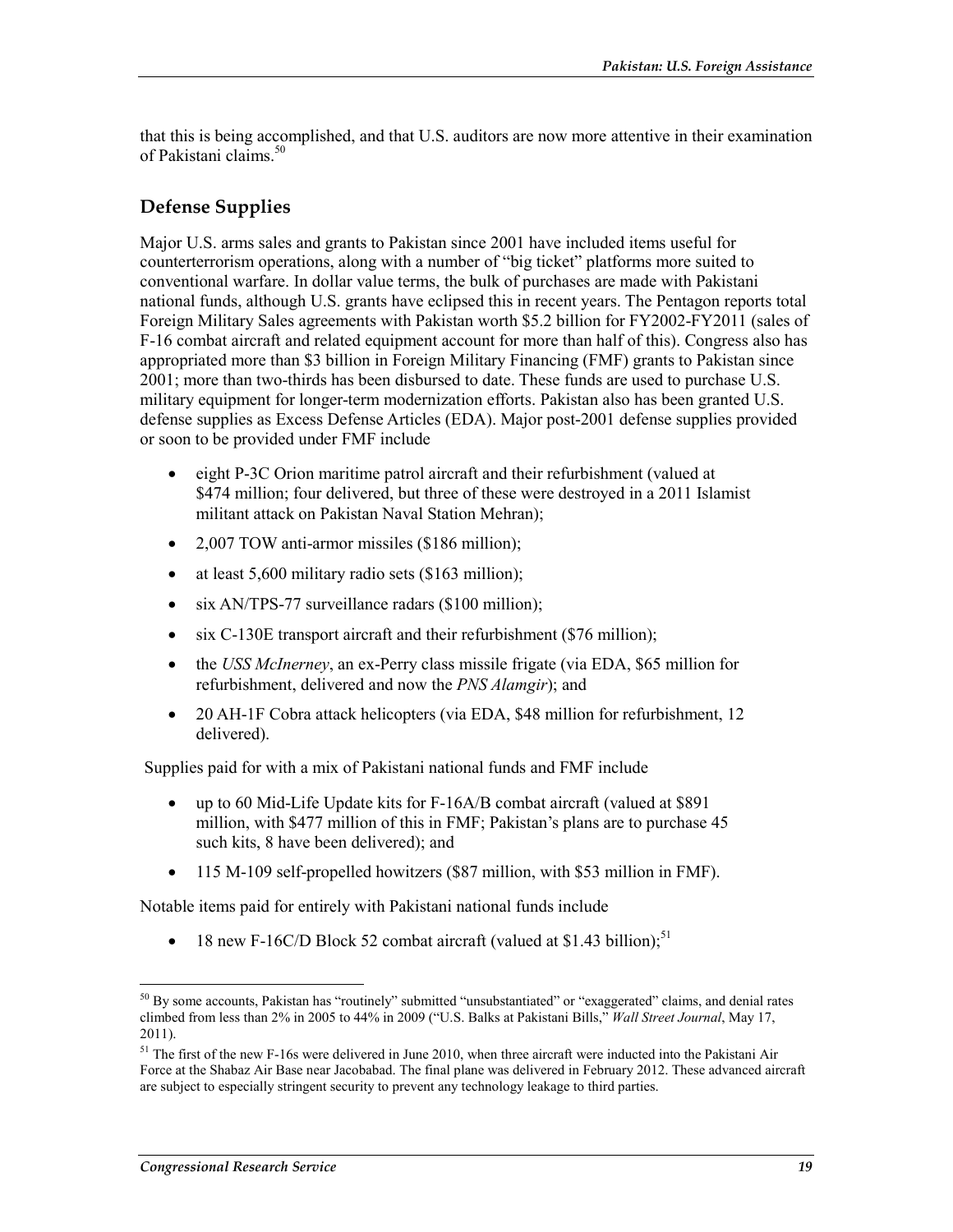- F-16 armaments including 500 AMRAAM air-to-air missiles; 1,450 2,000-pound bombs; 500 JDAM bomb tail kits for gravity bombs; and 1,600 Enhanced Paveway laser-guided bomb kits, also for gravity bombs (\$629 million);
- 100 Harpoon anti-ship missiles (\$298 million);
- 500 Sidewinder air-to-air missiles (\$95 million); and
- six Phalanx Close-In Weapons System naval guns (\$80 million).

Other major articles transferred via EDA include

- 14 F-16A/B combat aircraft; and
- 59 T-37 military trainer jets. $52$

Under Coalition Support Funds (part of the Pentagon budget), Pakistan has received 26 Bell 412 utility helicopters, along with related parts and maintenance, valued at \$235 million. Under Section 1206 (global train and equip), Frontier Corps, and PCF/PCCF authorities, Pakistan has received 4 Mi-17 multirole helicopters (another 6 were provided temporarily at no cost), 4 King Air 350 surveillance aircraft, 450 vehicles for the Frontier Corps, 20 Buffalo explosives detection and disposal vehicles, helicopter spare parts, night vision devices, radios, body armor, helmets, first aid kits, litters, and other individual soldier equipment. Pakistan is eager to receive more counterinsurgency hardware for use in western Pakistan, potentially including armored personnel carriers, laser target designators, laser-guided munitions, and more night-vision goggles and surveillance gear. They also request better and more sophisticated surveillance and communications equipment, along with more attack and utility helicopters.

Despite the provision of equipment suited to unconventional warfare, some analysts have continued to criticize the programming of security-related aid to Pakistan. Foremost among these are assertions that the Pakistani military maintains an institutional focus on conventional warfighting capabilities oriented toward India and that it has used U.S. security assistance to bolster these capabilities while paying insufficient attention to the kinds of counterinsurgency capacity that U.S. policy makers might prefer to see strengthened.<sup>53</sup> For example, of the some \$2.1 billion in Foreign Military Financing disbursed for Pakistan from FY2002-FY2012, more than half has been used by Islamabad to purchase weapons of limited use in the context of counterterrorism (of that amount, about \$1.2 billion was used to upgrade P-3C maritime patrol aircraft and F-16 combat aircraft, and for the purchase of TOW anti-tank missiles and launchers). Counterarguments contend that such purchases facilitate regional stability and allow Pakistan to feel more secure vis-à-vis India, its better equipped neighbor.

During the course of late 2009 fighting in South Waziristan, Pakistan received low-profile but significant U.S. assistance in the form of transport helicopters, parts for helicopter gunships, and infantry equipment, along with unprecedented intelligence and surveillance video sharing from American UAVs. In anticipation of further counterinsurgency operations, the United States

<sup>52</sup> Figures reported by the U.S. Department of Defense. See also CRS Report RS22757, *U.S. Arms Sales to Pakistan*, by Richard F. Grimmett.

<sup>53</sup> The Omnibus Appropriations Act, 2009 (P.L. 111-8), limits FY2009 Foreign Military Financing for Pakistan to counterterrorism programs only, and it bars the Administration from using such funds for any programs initially funded under Section 1206 of the 2006 defense authorization (P.L. 109-163), which pertains to Pentagon programs for training and equipping foreign military forces.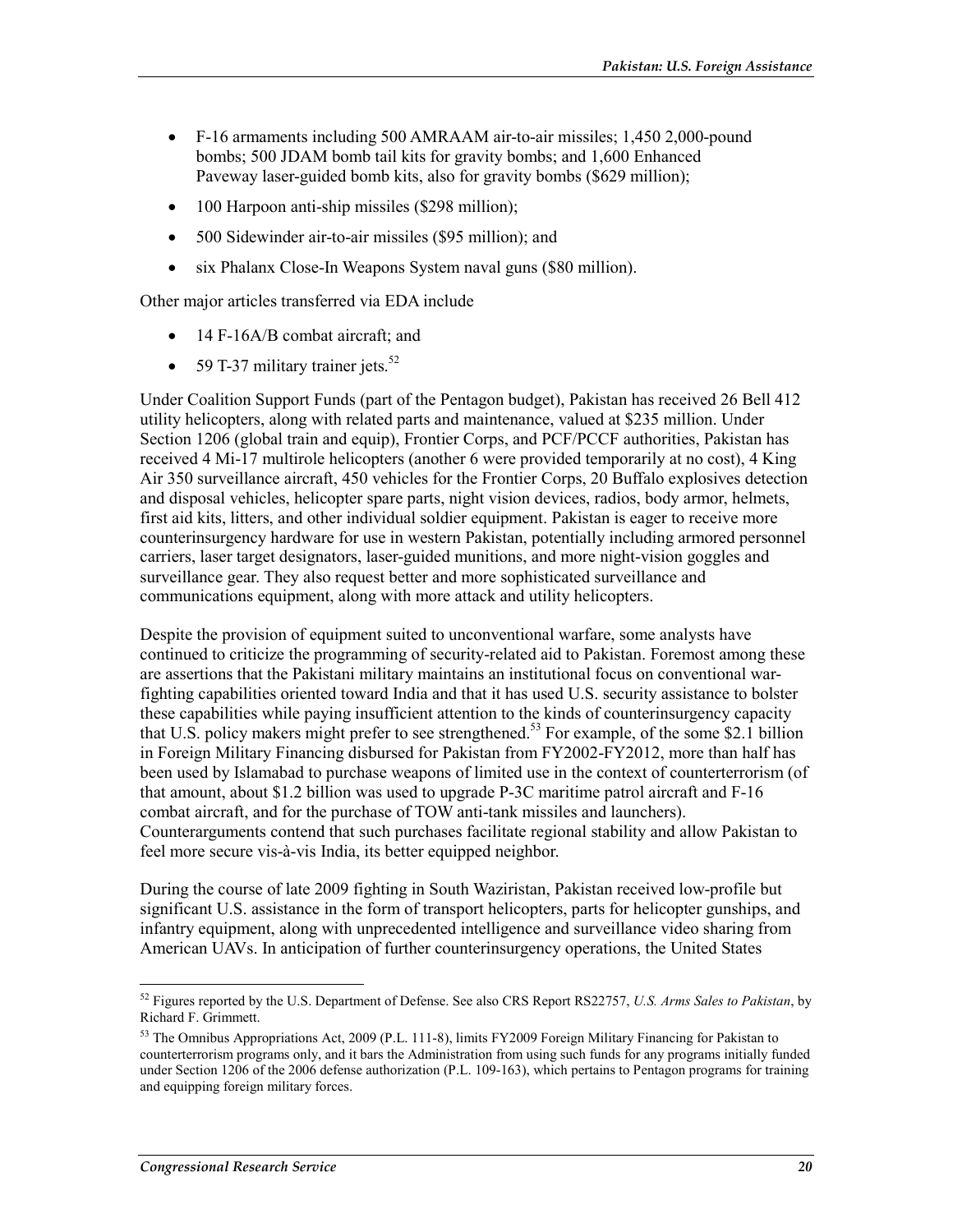provided the Pakistani air force with about 1,000 quarter-ton bombs, along with up to 1,000 kits for making gravity bombs laser-guided-capable.

The Defense Department has characterized F-16 fighters, P-3C patrol aircraft, and anti-armor missiles as having significant anti-terrorism applications. The State Department has claimed that, since 2005. FMF funds have been "solely for counterterrorism efforts, broadly defined."<sup>54</sup> Such claims elicit skepticism from some observers, and analysts who emphasize the importance of strengthening the U.S.-India strategic partnership have called U.S. military aid to Pakistan incompatible with U.S. strategic goals in the region. Moreover, U.S. officials are concerned that Pakistan has altered some conventional U.S.-supplied weapons in ways that could violate the Arms Export Control Act. Such alleged modifications include expanding the capability of both Harpoon anti-ship missiles and P-3C naval aircraft for land-attack missions. The Islamabad government categorically rejects the allegations.<sup>55</sup> Indian observers were unsurprised by the claims; New Delhi's leaders continuously complain that Pakistan diverts most forms of U.S. defense assistance toward India. Some more suspicious analysts even see purpose in such a dynamic: a U.S. wish to maintain Pakistan's viability as a regional balancer to Indian hegemony.<sup>56</sup>

Pakistani officials have continued to complain that U.S.-supplied defense equipment, especially that most needed for counterinsurgency operations such as attack and utility helicopters, has been too slow in coming. The then-Pakistani Ambassador to the United States was quoted as claiming that, in his first two years in Washington (2008-2010), Pakistan received only eight used Mi-17 transport helicopters and that Pakistan's military operations were hindered by a lack of equipment. Such claims rile U.S. officials, who document that the United States has provided Pakistan with at least 50 helicopters since 2006—12 of them armed Cobra models—and who note that the delivery of more top-line attack helicopters was delayed only by Pakistani inaction.<sup>57</sup>

#### **Military Training and Law Enforcement**

The George W. Bush Administration launched an initiative to strengthen the capacity of the Frontier Corps (FC), a 65,000-man paramilitary force overseen by the Pakistani Interior Ministry. The FC has primary responsibility for border security in Pakistan's western Khyber Pakhtunkhwa (KPk) and Baluchistan provinces, which border Afghanistan. In 2007, the Pentagon began using its funds to train and equip the FC, as well as to increase the involvement of the U.S. Special Operations Command in assisting with Pakistani counterterrorism efforts. Americans have also engaged in training Pakistan's elite Special Service Group commandos with a goal of doubling that force's size to 5,000. These efforts continued under the Obama Administration. The U.S. program to train Pakistan's paramilitary forces reportedly has been hampered by Pakistan's reluctance to send troops who are needed for urgent operations elsewhere. Some analysts also

 $54$  F-16 aircraft are reported by some to be effective in Pakistan's counterinsurgency efforts, with improved training and enhanced capabilities allowing for more precise targeting resulting in fewer civilian casualties (see the December 17, 2009, statements of a Pentagon official at http://www.defense.gov/transcripts/transcript.aspx?transcriptid=4528); State's release at http://2001-2009.state.gov/p/sca/rls/rm/2007/97946.htm.

<sup>55 &</sup>quot;U.S. Says Pakistan Made Changes to Missiles Sold for Defense," *New York Times*, August 30, 2009; Foreign Ministry's August 30, 2009, release at http://www.mofa.gov.pk/Press\_Releases/2009/Aug/PR\_335\_09.htm.

<sup>56 &</sup>quot;Aid to Pakistan 'Invariably Directed' Against India - Minister," BBC Monitoring South Asia, August 17, 2009; Gurmeet Kanwal, "US Arms Sales Are Propping Up Pakistan as a Regional Challenger," Institute for Defense Studies and Analysis (New Delhi), February 11, 2010.

<sup>57 &</sup>quot;Pakistan Wants Combat Copters," *Washington Times*, June 16, 2010; author interviews with Pentagon officials.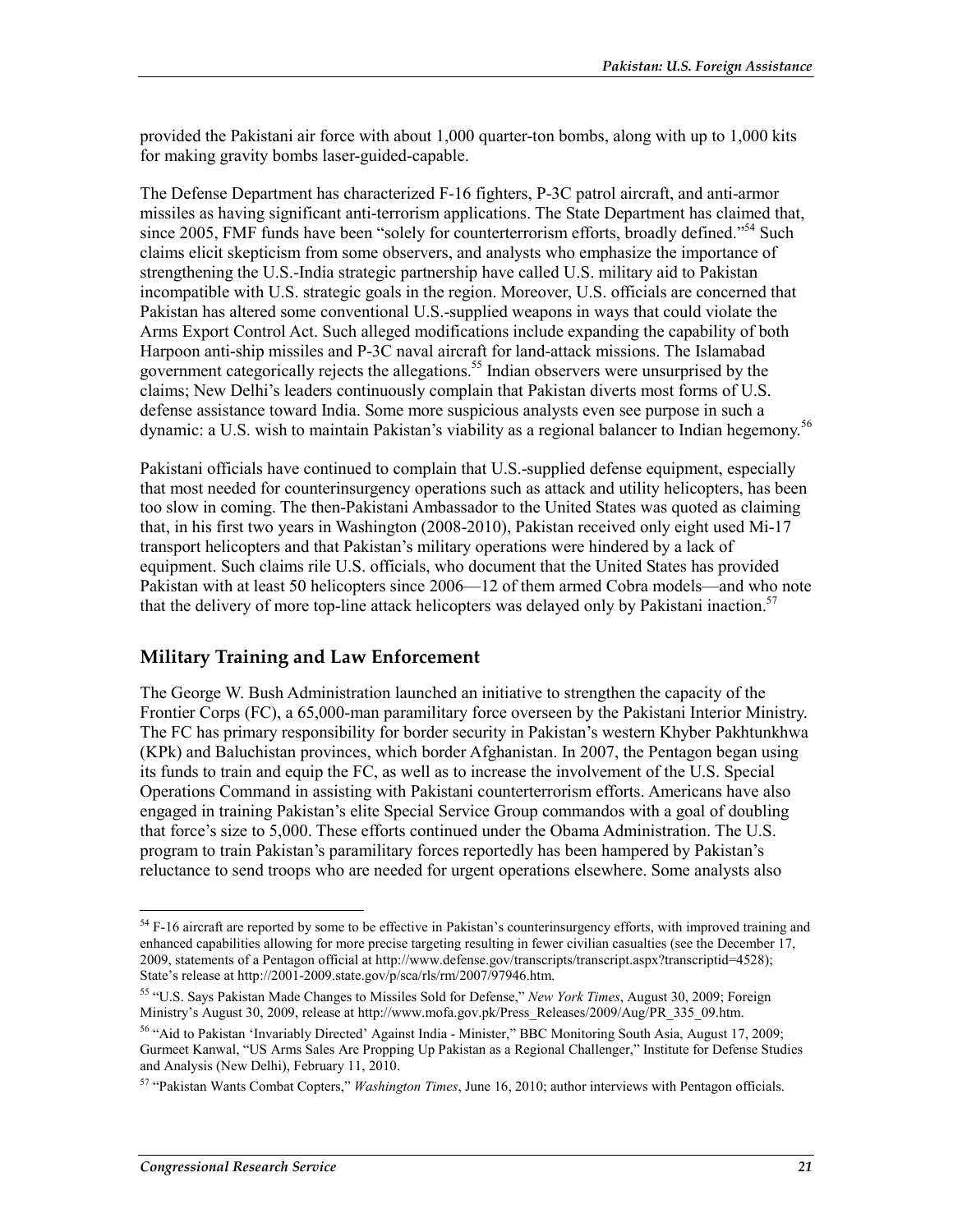contend that only U.S. military personnel (as opposed to contractors) can effectively train Pakistani soldiers. The Balochistan Frontier Corps may be committing serious human rights violations against suspected separatist militants there.

Other security-related programs for Pakistan are aimed especially at bolstering Islamabad's counterterrorism and border security efforts, and have included U.S.-funded road-building projects in the KPk and FATA. The United States also has undertaken to train and equip new Pakistan Army Air Assault units that can move quickly to find and target terrorist elements. U.S. funded military education and training programs seek to enhance the professionalism of Pakistan's military leaders, and develop respect for rule of law, human rights, and democratic values. At least 2,000 Pakistani officers have received such training since 2001.

U.S. security assistance to Pakistan's civilian sector is aimed at strengthening the country's law enforcement capabilities through basic police training, provision of advanced identification systems, and establishment of a new Counterterrorism Special Investigation Group. U.S. efforts may be hindered by Pakistani shortcomings that include poorly trained and poorly equipped personnel who generally are underpaid by ineffectively coordinated and overburdened government agencies. Pakistan's weak criminal justice sector is marked by conviction rates below 10%, poorly trained investigators, and rampant corruption. Some analysts link the problem to democratization more broadly, and urge much greater U.S. and international attention to bolstering Pakistan's civilian security sector.<sup>58</sup> The findings of a 2008 think-tank report reflected a widely held view that Pakistan's police and civilian intelligence agencies are better suited to combating insurgency and terrorism than are the country's regular army. The report found that Pakistan's police forces are "incapable of combating crime, upholding the law, or protecting citizens and the state against militant violence," and placed the bulk of responsibility on the politicization of the police forces. The report recommended sweeping reforms to address corruption and human rights abuses.<sup>59</sup>

#### **Pakistan Counterinsurgency Fund/Pakistan Counterinsurgency Capability Fund (PCF/PCCF)**

Title III of the Supplemental Appropriations Act, 2009 (P.L. 111-32; H.Rept. 111-105), appropriated \$400 million for the Secretary of Defense, with the concurrence of the Secretary of State, for the newly established Pakistan Counterinsurgency Fund (PCF) to provide assistance for Pakistan's security forces to bolster their counterinsurgency efforts. The House Appropriations Committee recommended that the funding be in the DOD appropriations for FY2009 and that the Secretary of Defense authority would expire with the expiration of the funds. An additional \$400 million was appropriated within the State Department appropriations to be made available as of September 30, 2009, for its Pakistan Counterinsurgency Capability Fund (PCCF). The committee recommended that the Secretary of State authority (PCCF) would be assumed in subsequent fiscal years. The committee noted that DOD would be responsible for delivery of the assistance.

<sup>58</sup> See "Reforming Pakistan's Criminal Justice System," International Crisis Group Asia Report No. 196, December 6, 2010.

<sup>59 &</sup>quot;Reforming Pakistan's Police," International Crisis Group Asia Report No. 157, July 14, 2008.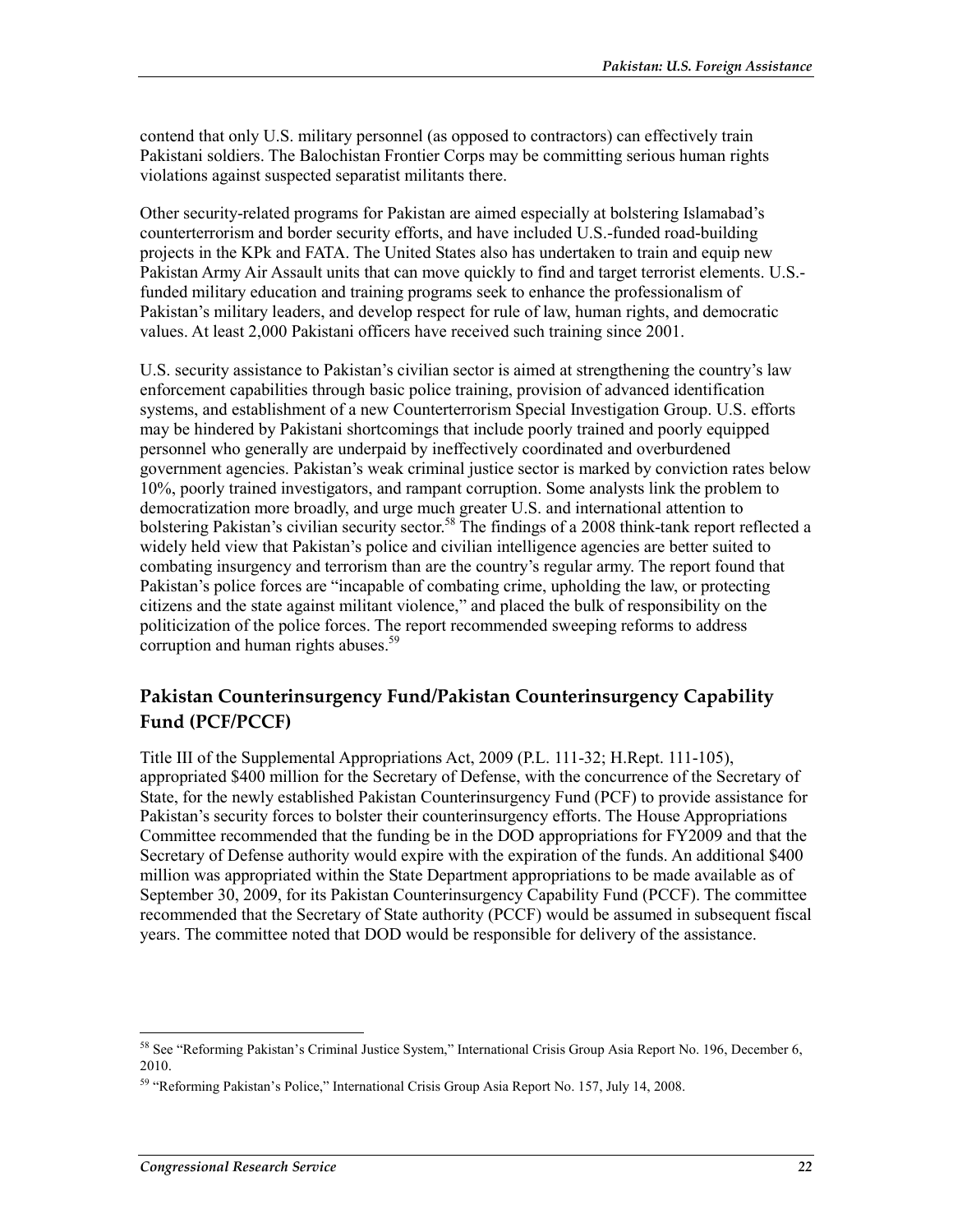## **Other International Economic Donors**

Of the \$5.1 billion in total aid committed for Pakistan in 2010, about 24% was from multilateral agencies and 76% from bilateral sources. The United States is the largest single bilateral donor of development assistance to Pakistan, providing more than half of all bilateral commitments (56.3%) in 2010. Japan committed 11.7%, Germany committed 5.5%, and the United Arab Emirates committed 1.7% that same year.

The largest multilateral agency commitments in 2010 were \$430 million from the World Bank's International Development Association (as compared with \$1.9 billion in FY2009), \$270 million from European Union Institutions, and \$290 million from the Asian Development Fund. See **Appendix C** for bilateral economic development aid commitments to Pakistan by other donor countries in FY2009.

Global cooperation involving a "Friends of Democratic Pakistan" (FODP) group was launched in September 2008, when President Zardari and the top diplomats of the United Arab Emirates, Britain, and the United States were joined by foreign ministers from Australia, Canada, France, Germany, Italy, Japan, and Turkey, and representatives of China, the European Union, and the United Nations. A resulting statement expressed agreement to work in strategic partnership with Pakistan to combat violent extremism; develop a comprehensive approach to economic and social development; coordinate an approach to stabilizing and developing border regions; address Pakistan's energy shortfall; and support democratic institutions.<sup>60</sup>

In April 2009, 31 countries and 18 international institutions sent representatives to an FODP/Donors' Conference in Tokyo. There Ambassador Holbrooke announced the Administration's intent to provide a total of \$1 billion in assistance to Pakistan over the 2009- 2010 period, bringing to more than \$5 billion the total offered by the international community in addition to the \$11.3 billion International Monetary Fund package first arranged in late 2008. In the lead-up to the 2009 conference, Pakistani officials called for a "Marshall Plan" for Pakistan that would provide \$30 billion in international donations over a five-year period. The Pakistani Ambassador to the United States is among those who called the proposed \$5.7 billion in aid "miniscule" when compared to the bailouts being provided to American automobile and other companies, a characterization that rankled some in Congress.<sup>61</sup>

At an FODP summit meeting in New York in September 2010 co-chaired by President Obama, President Zardari, and British Prime Minister Gordon Brown, the forum reiterated its central goals, but no further specifics were discussed pending more detailed Pakistani development proposals. The FODP's Third Ministerial Meeting took place in October 2010, when donors continued to press Pakistan to reform its economy, especially through an expansion of the tax base $62$ 

China, a close and long-standing ally of Pakistan in part because of its own rivalry with India, has provided some aid and loans to Pakistan, but nothing close to the level of the United States and other major donors. Between 2004 and 2009, China provided \$9.0 million in grant assistance and

<sup>1</sup>  $^{60}$  See State's September 26, 2008, release at http://2001-2009.state.gov/r/pa/prs/ps/2008/sept/110353.htm.

<sup>61 &</sup>quot;Pakistan Asks U.S. for 30 Billion Dollar 'Marshall Plan' to Stabilize Region" (interview), *Washington Times*, April 8, 2009.

<sup>62 &</sup>quot;Friends Tell Pakistan to Shape Up in Exchange for Aid," *Daily Times* (Lahore), October 16, 2010.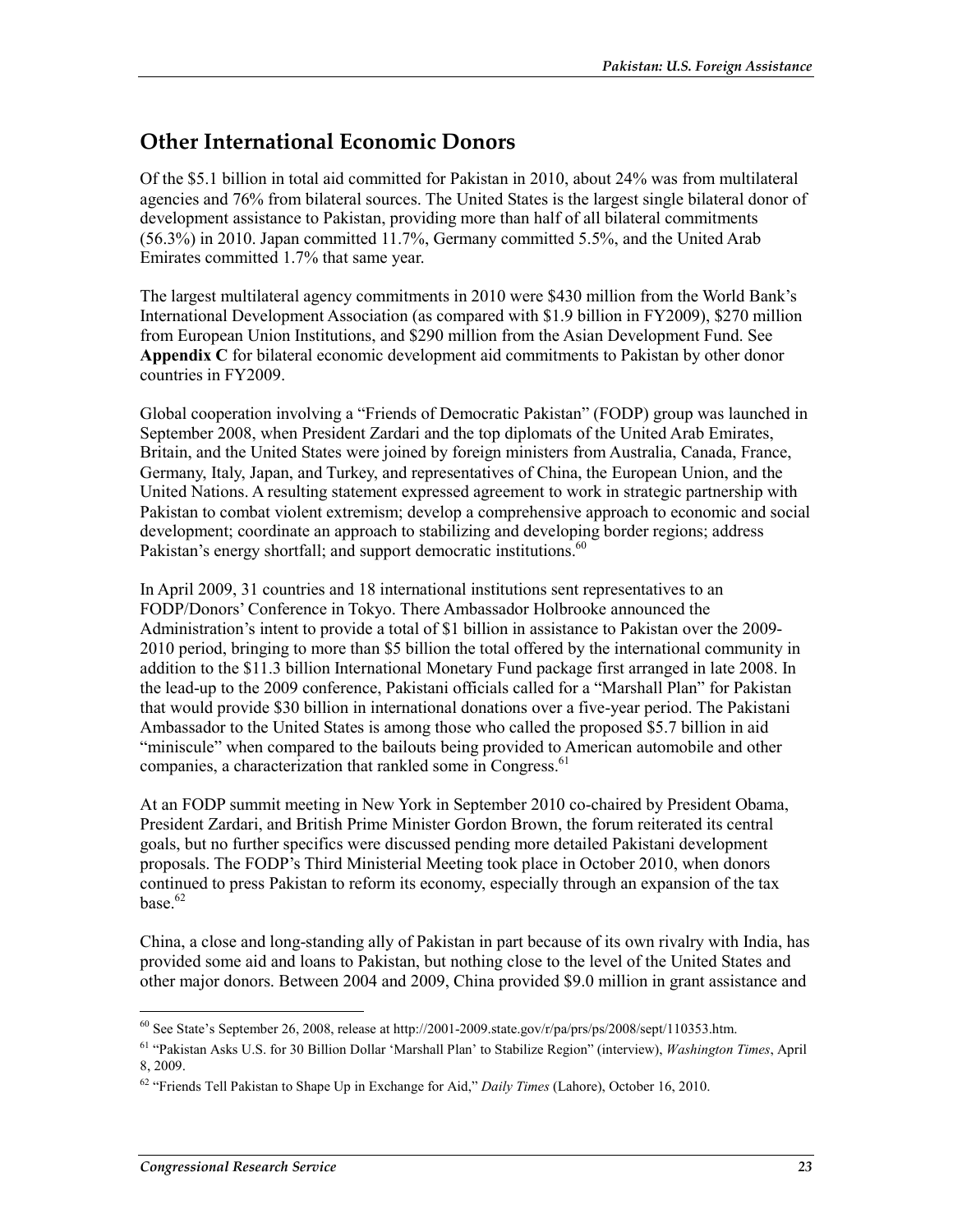\$217 million in loans to Pakistan.<sup>63</sup> China, through large-scale and mainly extractive investment projects, stands to gain access to resources in Pakistan, and may even benefit from a planned pipeline that would deliver Iranian natural gas through Pakistan.

<sup>63</sup> The Center for Global Development, *Pakistan Aid Facts,* by Wren Elhai, August 26, 2010. http://blogs.cgdev.org/ mca-monitor/2010/08/pakistan-aid-facts.php?utm\_source=nl\_weekly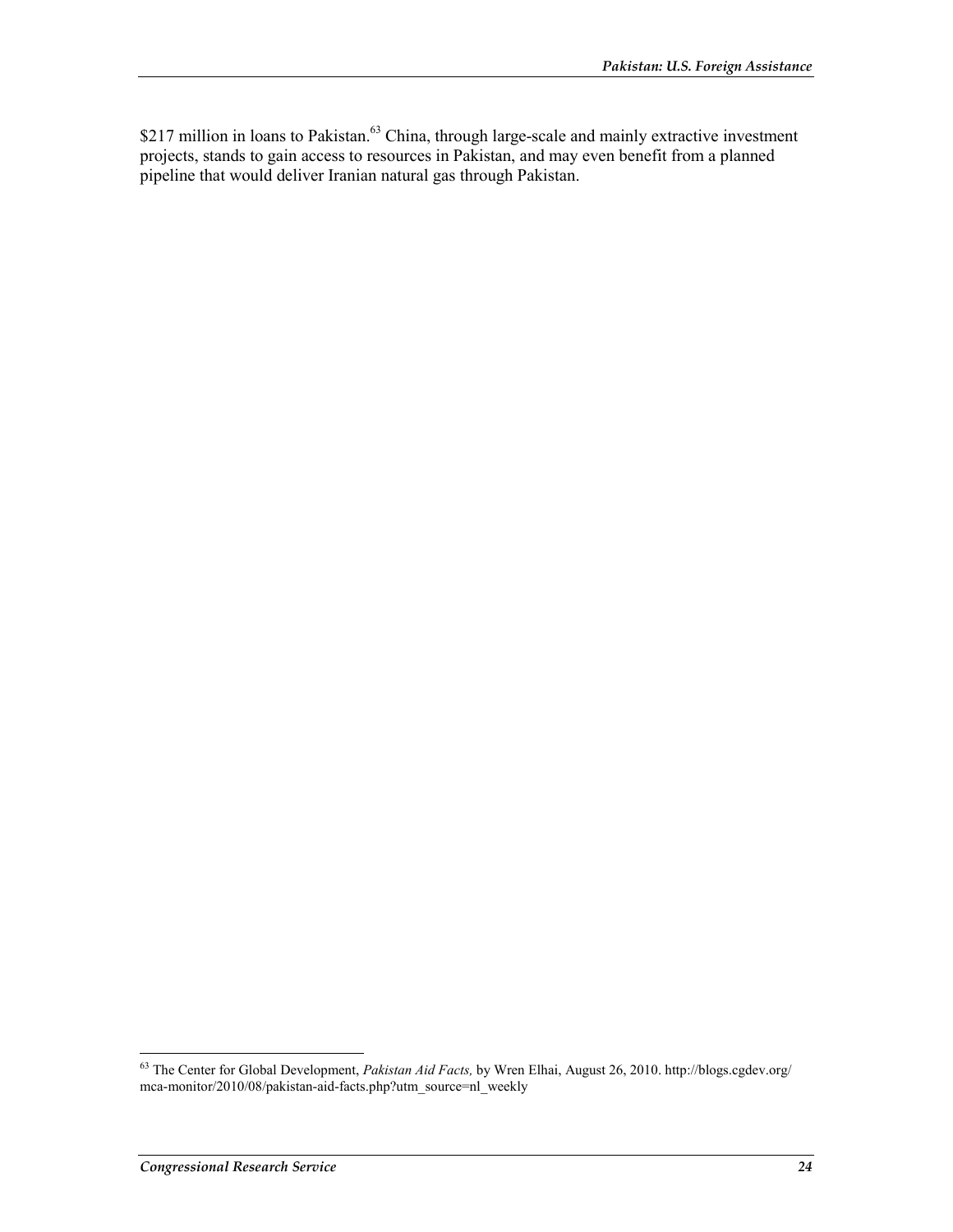|                              |                         |                           |                     |                         |                             |                                   |              |                  | FY2002                 |                  |
|------------------------------|-------------------------|---------------------------|---------------------|-------------------------|-----------------------------|-----------------------------------|--------------|------------------|------------------------|------------------|
| Program or<br><b>Account</b> | FY2002<br><b>FY2006</b> | FY2007                    | <b>FY2008</b>       | FY2009                  | FY2010                      | FY2011                            | FY2012       | FY2013<br>(est.) | FY2013<br><b>Total</b> | FY2014<br>(req.) |
| 1206                         | 28                      | 4                         | 131                 | 139                     | —                           | $\mathsf{e}% _{t}\left( t\right)$ |              | n/a              | 312                    |                  |
| CN                           | 32<br>(25)              | 49<br>(37)                | 54<br>(72)          | 47 <sup>d</sup><br>(25) | 43<br>(n/a)                 | 39e<br>(n/a)                      | $\mathbf{I}$ | n/a              | 265<br>(159)           | $\mathsf{e}\,$   |
| <b>FMF</b>                   | 971<br>(971)            | 297<br>(297)              | 298<br>(298)        | 300<br>(300)            | 294h<br>(83)                | 295<br>(148)                      | 296          | n/a              | 2,751<br>(2,097)       | 300              |
| <b>IMET</b>                  | 7<br>(7)                | $\overline{2}$<br>(2)     | $\mathbf{2}$<br>(2) | $\mathbf{2}$<br>(2)     | 5<br>(5)                    | 4<br>(0.4)                        | 5            | n/a              | 27<br>(18)             | 5                |
| <b>INCLE</b>                 | 224<br>(140)            | 24<br>(10)                | 22<br>(33)          | 88s<br>(35)             | 170h<br>(16)                | 114<br>(29)                       | 75           | n/a              | 717<br>(263)           | 74               |
| <b>NADR</b>                  | 33<br>(28)              | $\overline{10}$<br>(6)    | 10<br>(1)           | 138<br>(5)              | 24<br>(3)                   | 25<br>(14)                        | 20           | n/a              | 135<br>(57)            | 8                |
| <b>PCF/PCCF</b>              |                         |                           |                     | 400<br>(125)            | 700<br>(160)                | 800<br>(376)                      | 452          | n/a              | 2,352<br>(661)         | $\pmb{0}$        |
| <b>Security</b>              |                         |                           |                     |                         |                             |                                   |              | n/a              |                        |                  |
| <b>Aid Total</b>             | 1,295                   | 396                       | 517                 | 989g                    | 1,236                       | 1,277                             | 849          |                  | 6,559                  | 397              |
| <b>CSH/GHCS</b>              | 105<br>(43)             | 22<br>(25)                | 30<br>(18)          | 34<br>(31)              | 30<br>(21)                  | 28<br>(19)                        |              | n/a              | 249<br>(157)           |                  |
| DA                           | 6 <br>(93)              | 95<br>(29)                | 30<br>(32)          |                         | (45)                        | (19)                              |              | n/a              | 286<br>(218)           |                  |
| <b>ESF</b>                   | 1,639c<br>(1, 419)      | 394 <sup>d</sup><br>(269) | 347<br>(86)         | 1,114<br>(209)          | 1,292 <sup>h</sup><br>(672) | 919<br>(658)                      | 905          | n/a              | 6,610<br>(3,313)       | 766              |
| Food Aidi                    | 133<br>(133)            |                           | 50<br>(50)          | 55<br>(55)              | 124<br>(124)                | 51<br>(51)                        | 96<br>(96)   | 63<br>(63)       | 572<br>(572)           |                  |
| <b>HRDF</b>                  | 6                       | $\mathbf{H}$<br>(1)       |                     |                         | (1)                         | (1)                               |              | n/a              | 17<br>(3)              |                  |
| <b>IDA</b>                   | 70<br>(53)              | 50<br>(9)                 | 50<br>(6)           | 103<br>(27)             | 232<br>(245)                | 145<br>(127)                      | 54<br>(54)   | n/a              | 704<br>(521)           |                  |

**Table 2. Direct Overt U.S. Aid and Military Reimbursements to Pakistan, FY2001-FY2012**  (available funds via appropriations, with disbursements in parentheses, rounded to the nearest millions of dollars)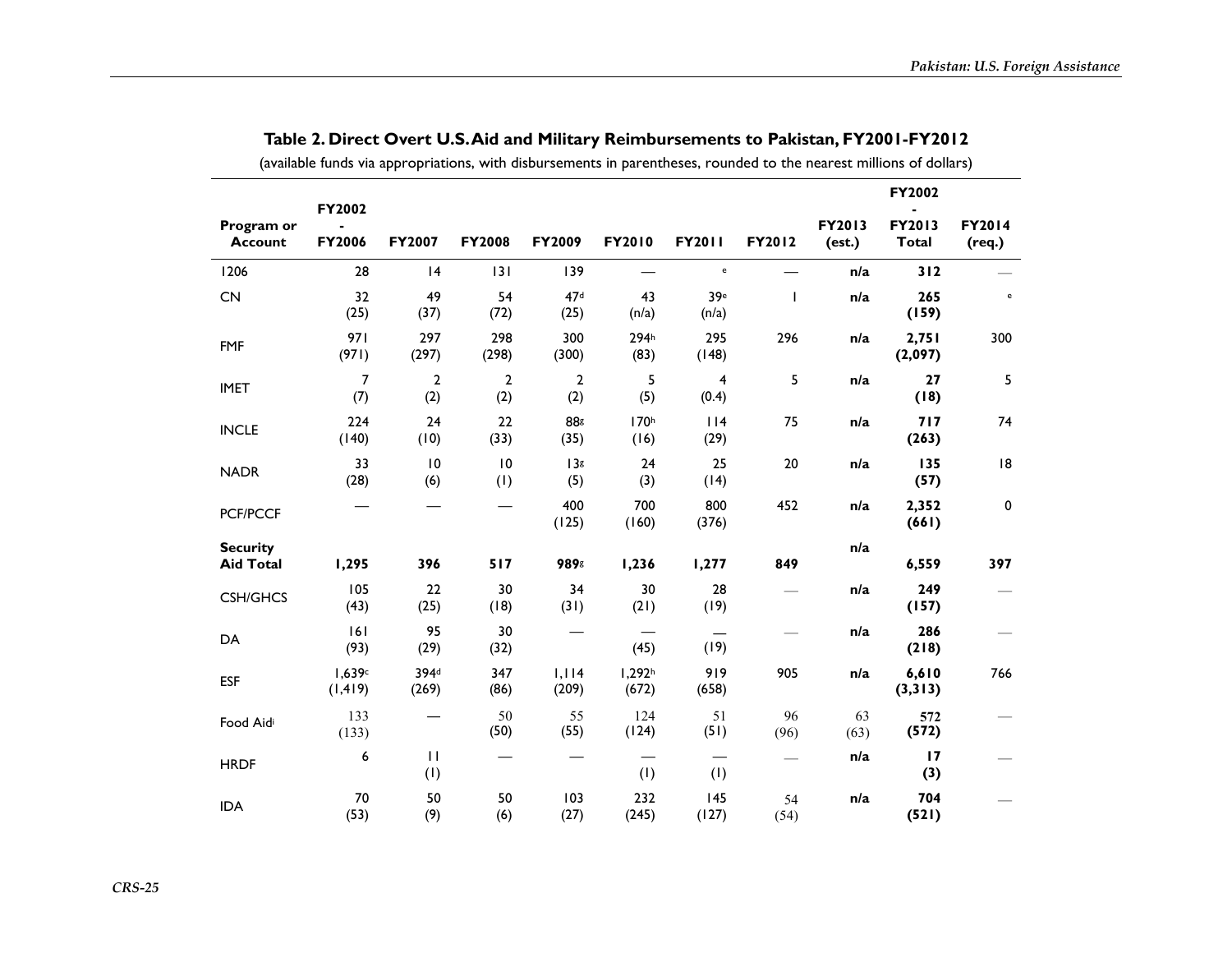| Program or<br><b>Account</b> | <b>FY2002</b><br>$\blacksquare$<br><b>FY2006</b> | <b>FY2007</b> | <b>FY2008</b> | <b>FY2009</b> | <b>FY2010</b> | <b>FY2011</b> | <b>FY2012</b> | <b>FY2013</b><br>(est.) | FY2002<br>۰.<br><b>FY2013</b><br>Total | <b>FY2014</b><br>(req.) |
|------------------------------|--------------------------------------------------|---------------|---------------|---------------|---------------|---------------|---------------|-------------------------|----------------------------------------|-------------------------|
| <b>MRA/ERMA</b>              | 38<br>(38)                                       | 4<br>(4)      | (10)          | 60<br>(61)    | 91<br>(49)    | 43<br>(45)    | 12<br>(12)    | n/a                     | 248<br>(219)                           |                         |
| Economic<br><b>Aid Total</b> | 2,152                                            | 576           | 507           | 1,366s        | 1,769         | 1,186         | 1,067         | 63                      | 8,686                                  | 766                     |
| CSF <sub>a</sub>             | 4,947                                            | 731           | 1.019         | 685e          | 499, ا        | 1,118         | 688           | n/a                     | 10,687                                 |                         |
| Grand<br><b>Total</b>        | 8,394                                            | 1,703         | 2,043         | 3,040s        | 4,504         | 3,581         | 2,604         | 63                      | 25,932                                 | 1,163                   |

**Sources:** U.S. Departments of State, Defense, and Agriculture; U.S. Agency for International Development.

#### **Abbreviations:**

1206: Section 1206 of the National Defense Authorization Act (NDAA) for FY2006 (P.L. 109-163, global train and equip; Pentagon budget); CN: Counternarcotics Funds (Pentagon budget); CSF: Coalition Support Funds (Pentagon budget); CSH: Child Survival and Health (Global Health and Child Survival, or GHCS, from FY2010); DA: Development Assistance; ERMA: Emergency Refugee and Migration Assistance; ESF: Economic Support Funds; FC: Section 1206 of the NDAA for FY2008 (P.L. 110-181, Pakistan Frontier Corp train and equip; Pentagon budget); FMF: Foreign Military Financing; HRDF: Human Rights and Democracy Funds; IDA: International Disaster Assistance (Pakistani earthquake and internally displaced persons relief); IMET: International Military Education and Training; INCLE: International Narcotics Control and Law Enforcement (includes border security); MRA: Migration and Refugee Assistance; NADR: Nonproliferation, Anti-Terrorism, Demining, and Related (the majority allocated for Pakistan is for anti-terrorism assistance); PCF/PCCF: Pakistan Counterinsurgency Fund/Pakistan Counterinsurgency Capability Fund (Pentagon budget through FY2010, State Department thereafter)

#### **Notes:**

n/a=not available. Country allocations were not available at the time of publication. Disbursements may not be spent in the same year as funds are appropriated or may reflect transfers from one account to another and thus may exceed some years' appropriations levels. MRA/ERMA appropriations are not allocated specifically by country; these disbursements are estimates that reflect payments to nongovernmental organizations or international organizations for MRA/ERMA-funded protection and humanitarian assistance in Pakistan. Food Aid data only shows disbursements since food aid appropriations are not designated by country.

- a.CSF is Pentagon funding to reimburse Pakistan for its support of U.S. military operations. It is not officially designated as foreign assistance.
- b.Includes \$220 million for Peacekeeping Operations reported by the State Department.
- c. Congress authorized Pakistan to use the FY2003 and FY2004 ESF allocations to cancel a total of about \$1.5 billion in concessional debt to the U.S. government. From FY2005-FY2007, \$200 million per year in ESF was delivered in the form of "budget support"—cash transfers to Pakistan. Such funds have been mostly "projectized" from FY2008 on.
- d. Includes \$110 million in Pentagon funds transferred to the State Department for projects in Pakistan's tribal areas (P.L. 110-28).

e.This funding is "requirements-based"; there are no pre-allocation data.

f. Congress appropriated \$1.69 billion for FY2012, and the Administration has requested \$1.75 billion for FY2013, in additional CSF for all U.S. coalition partners. Pakistan has in the past received more than three-quarters of such funds. The FY2013 Defense Appropriations bill passed by the House in July 2012 would limit CSF payments to \$650 million in the next fiscal year.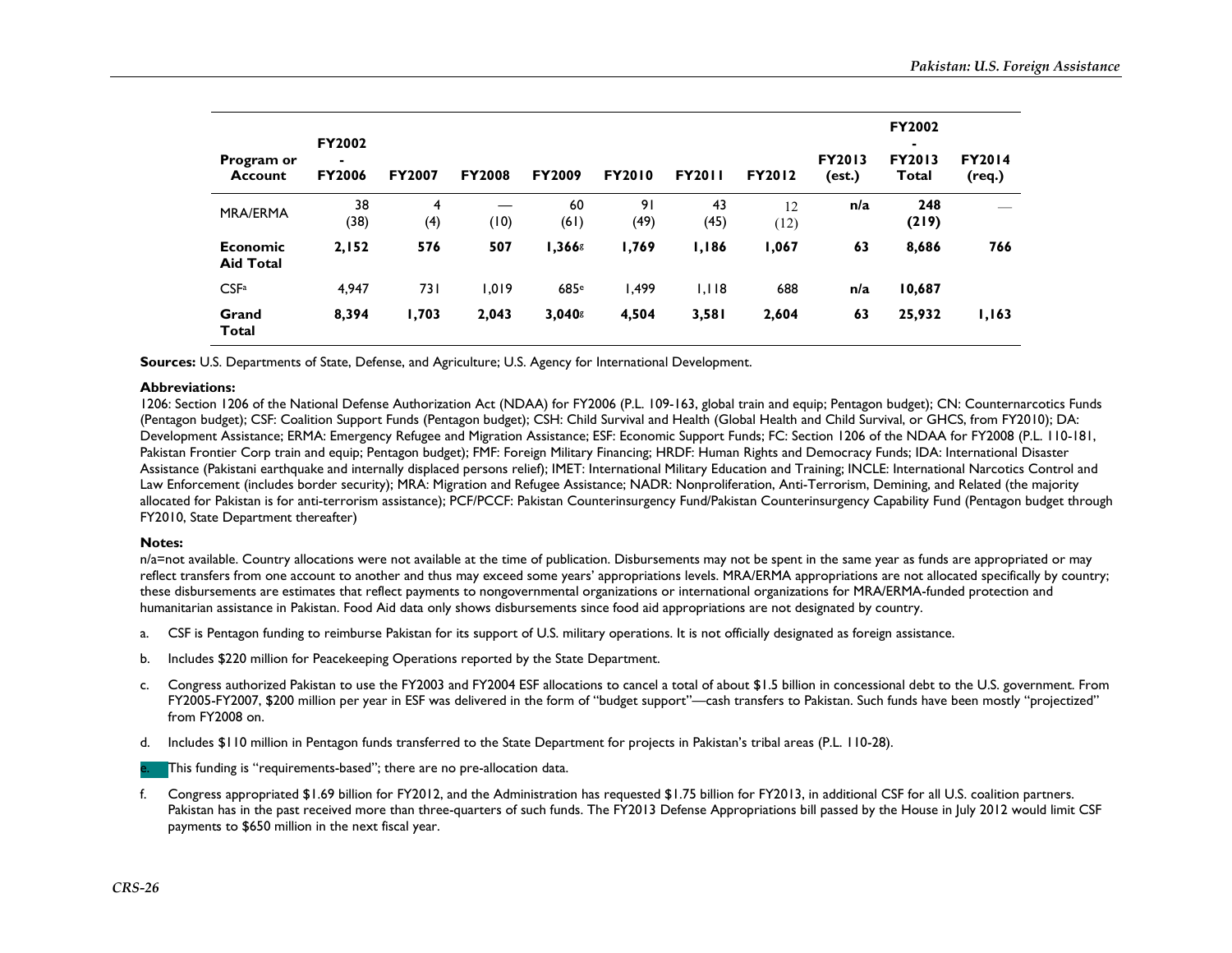- g. Includes a "bridge" ESF appropriation of \$150 million (P.L. 110-252), \$15 million of which the Administration later transferred to INCLE. Also includes FY2009 supplemental appropriations of \$539 million for ESF, \$66 million for INCLE, and \$2 million for NADR.
- h. The Administration's request for supplemental FY2010 appropriations includes \$244 million for ESF, \$40 million for INCLE, and \$60 million for FMF funds for Pakistan. These amounts are included in the estimated FY2010 total.
- i. P.L.480 Title I (loans), P.L.480 Title II (grants), and Section 416(b) of the Agricultural Act of 1949, as amended (surplus agricultural commodity donations). Food aid totals do not include freight costs.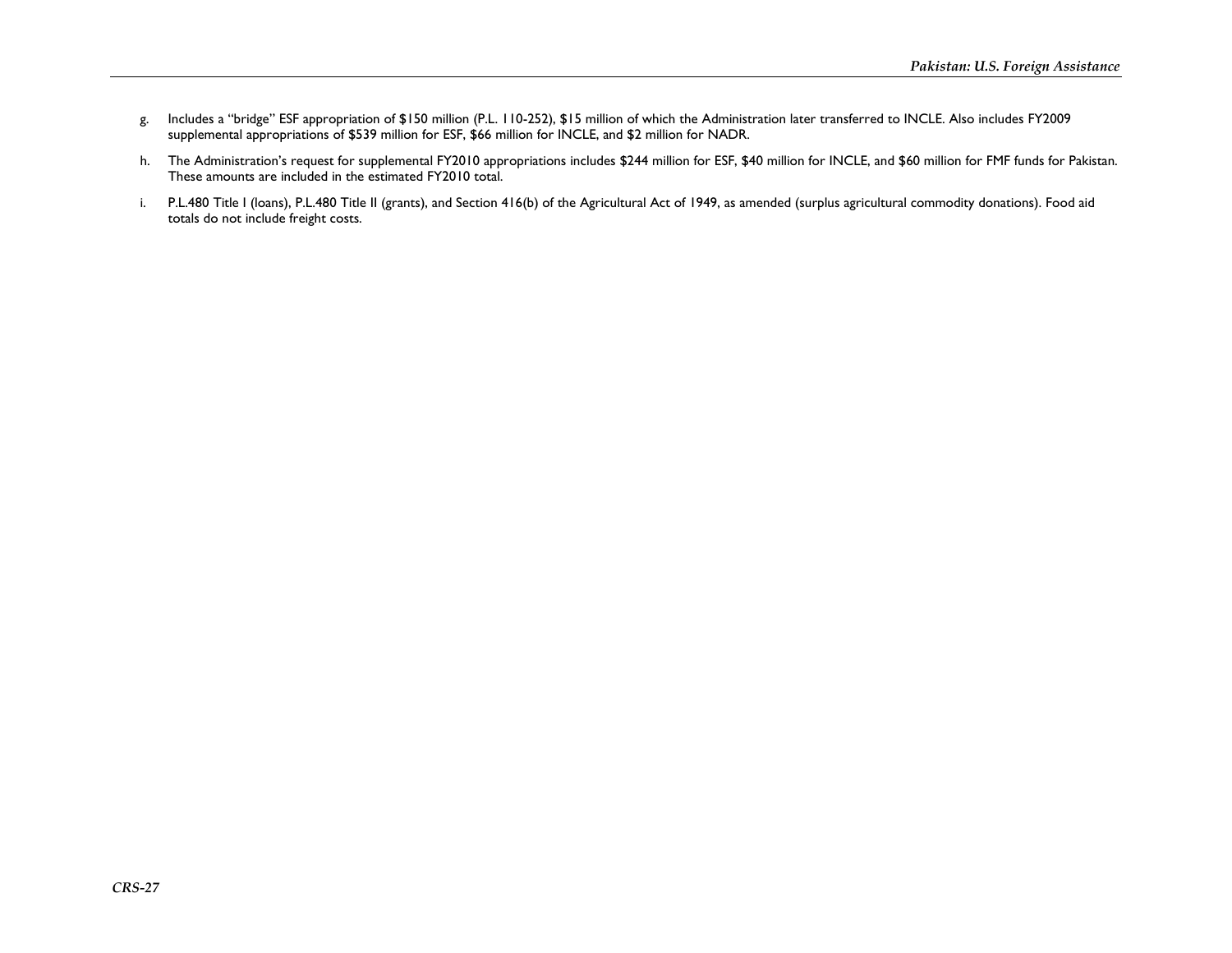# **FY2014 Request for Aid to Pakistan and Objectives**

The FY2014 budget request indicates the level of importance the Obama Administration places on a stable, democratic, and prosperous Pakistan because of its "critical role" in the region with respect to U.S. counterterrorism efforts, nuclear nonproliferation, regional stability, the peace process in Afghanistan, and regional economic integration and development: "As the United States withdraws its troops from Afghanistan, FY2014 U.S. assistance needs to reflect [America's] continued robust engagement of Pakistan and its role in the region."<sup>64</sup>

For FY2014, the Administration is requesting a total of \$1,162.57 million within the International Affairs 150 function (State-Foreign Operations Appropriations). Of this amount, about two-thirds is for economic assistance and one-third is for security assistance. The total includes \$281.2 million, considered to be Overseas Contingency Operations (OCO) that is not part of the core request but is identified by the Administration as extraordinary, temporary funding needs for frontline states. Consistent with the EPPA, the FY2014 civilian assistance will focus on five key areas: energy, stabilization, social services (especially health and education), economic growth (including agriculture), and improving governance, including transparency and gender equality. Security assistance will focus on building counterinsurgency and counterterrorism capabilities, strengthening military-to-military cooperation, and supporting the ability for Pakistan to provide security for its citizens, particularly along the Afghanistan-Pakistan border.

The Administration's FY2014 budget request seeks \$765.7 million (and \$252.2 million in OCO funds) within the **Economic Support Fund (ESF)** for energy assistance, economic growth and agriculture, education, health, and cross-cutting issues, such as supporting gender equality, human rights, better governance, and political participation.

- *Energy—*Within ESF, the Administration is requesting \$264.7 million to support a policy of attracting private sector investment, increase cost recovery, decrease technical and commercial losses, and add power to the grid.
- *Economic Growth*—The \$137.0 million request for FY2014 ESF funds would promote international and regional trade, develop manufacturing and service sector links, and support the private sector. The USAID agriculture program would continue to provide training to farmers to improve productivity and learn new techniques and management practices.
- *Education*—The FY2014 request of \$53.0 million would be used to support provincial governments in Pakistan to improve basic education programs, provide scholarships for talented, but economically disadvantaged students to attend a top Pakistani University, and improve academic programs at the university level.
- *Health—*A FY2014 request for \$58.0 million within ESF would support improvements in delivering essential family planning, maternal, and child health services through high-impact, evidence-based interventions.

<sup>1</sup> <sup>64</sup> Program information is based on details found in the Department of State's Congressional Budget Justification for FY2014, Foreign Operations, Annex: Regional Perspectives pp. 583-593.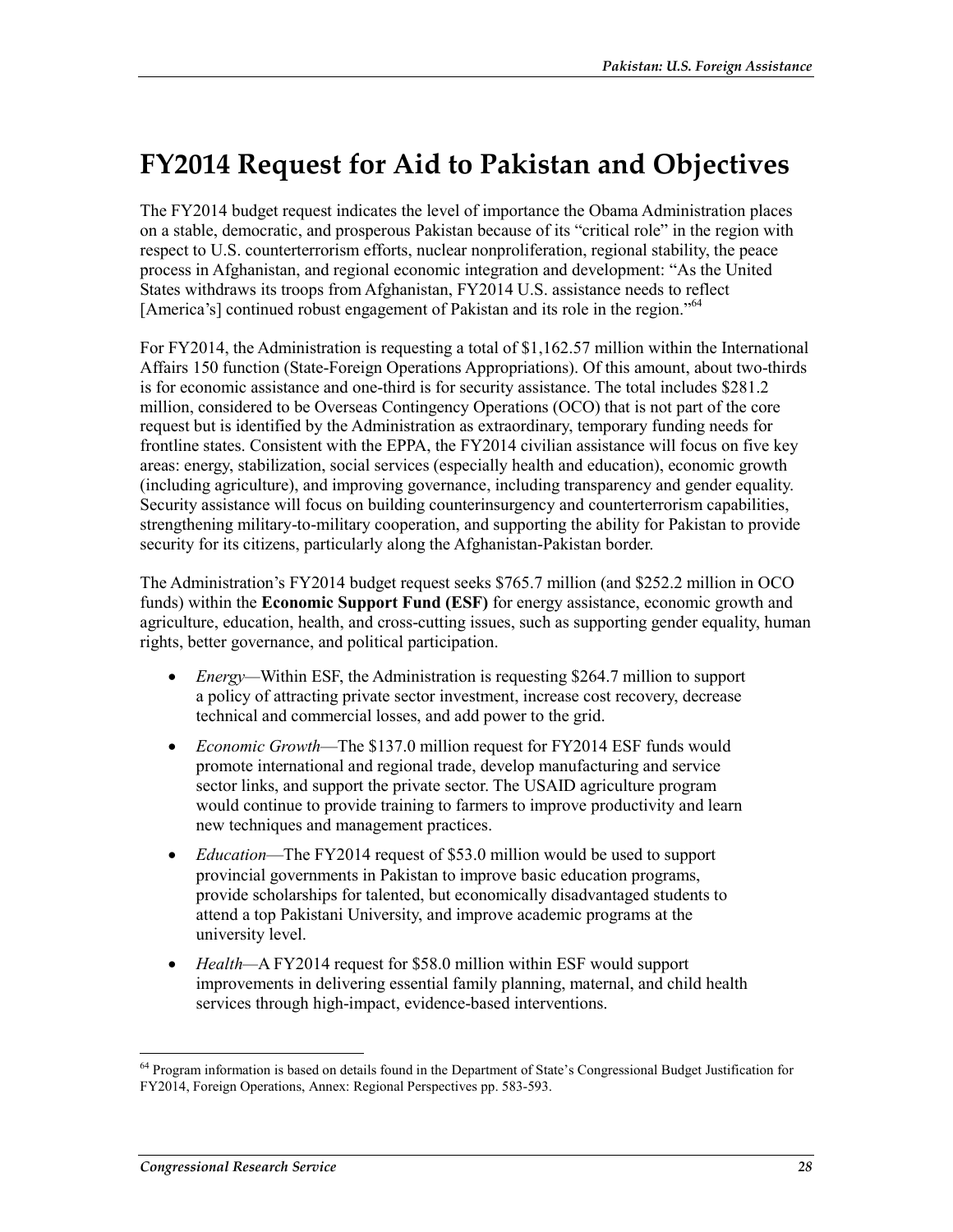• *Cross-cutting Issues—*Other ESF funds are requested for FY2014 to support gender equity, human rights, civil society, strengthening good governance, and increasing political participation.

**Foreign Military Financing (FMF)**, \$300 million for Pakistan in the FY 2014 request, would provide support for the counterinsurgency (COIN) and counterterrorism (CT) capabilities of Pakistan's security forces and would encourage U.S.-Pakistan military-to-military engagement.

**International Military Education and Training (IMET)**, \$5.0 million for Pakistan in the FY2014 request would build professional and personal ties between U.S. and Pakistani military personnel. Students would receive instruction at military schools in the United States and learn about democratic values, as well as military techniques.

**Nonproliferation, Antiterrorism, Demining, and Related Programs (NADR)**, \$17.87 million for Pakistan in the FY2014 request would provide training to build the capacity for Pakistan to detect, deter, and respond to terrorist threats and improve border security.

**International Narcotics Control and Law Enforcement (INCLE)**, \$45.0 million (plus \$29.0 million of OCO funds) for Pakistan in the FY2014 request would help through training, equipment, and instructor development, to build Pakistan's capability for civilian law enforcement and criminal investigative techniques and crime management. It would also build on successes to reduce opium poppy production and illegal narcotics trafficking.

**Monitoring and Program Evaluation.** The Administration continues to foster community and third-party oversight of aid programs in Pakistan. The oversight combines with USAID monitoring and regular audits done by State and USAID Inspector Generals, the U.S. Government Accountability Office, the Pakistan Auditor General, and Pakistani accounting firms to expand the capability of conducting audits.

In August 2011, USAID initiated a five-year, \$71 million monitoring and evaluation contract that provides for third-party monitoring and evaluation services across all USAID projects. Critics contend that many of the stated institutional and development goals of U.S. assistance to Pakistan remain largely unmet. For much of the post-2001 period, this was at least in part due to a perceived U.S. overreliance on security-related aid, which has accounted for the great bulk of U.S. assistance to Pakistan.<sup>65</sup> Many observers argue that it would be more useful to target U.S. assistance programs in such a way that they more effectively and more directly benefit the country's citizens.

# **Issues for Congress**

A number of issues concern many in Congress about making Pakistan one of the top U.S. aid recipients, not the least of which is its willingness or capability to be a reliable partner. Notable issues follow.

<sup>&</sup>lt;sup>65</sup> A major 2007 study found that only about one-tenth of U.S. post-2001 aid was directed toward development, governance, and humanitarian programs (Craig Cohen, "A Perilous Course: U.S. Strategy and Assistance to Pakistan," Center for Strategic and International Studies, August 2007).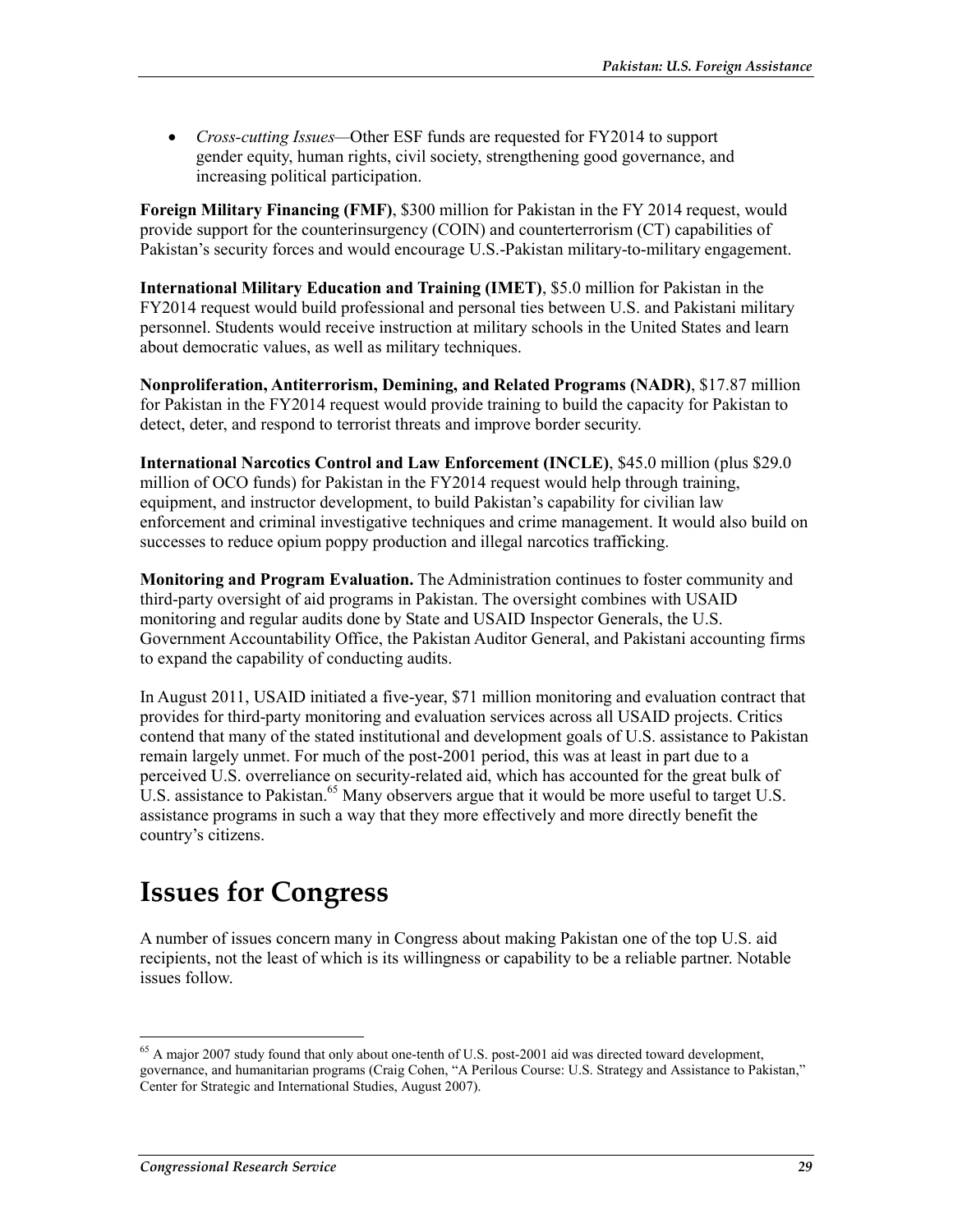## **Conditions on Aid to Pakistan**

#### **Debate Overview**

One idea long floated in foreign assistance critiques is the "conditioning" of aid to Pakistan, mainly through the creation of benchmarks and certification that they have been met. For example, in 2003, a task force of senior American South Asia watchers issued a report on U.S. policy in the region that included a recommendation to directly link U.S. support for Islamabad to that government's own performance in making Pakistan a more "modern, progressive, and democratic state.<sup>566</sup> Some commentators have emphasized that, to be truly effective, conditionality should be applied by many donor countries rather than just the United States and should be directed toward the Pakistani leadership—especially the military—to the exclusion of the general public.67 In the wake of political crises and deteriorating security circumstances in Pakistan in the late 2000s, some senior Members of Congress became more vocal in calling for conditions on further U.S. assistance in the absence of improvements in these areas.<sup>68</sup>

Many analysts, however, including policymakers in the George W. Bush Administration and some in the Obama Administration, have contended that conditioning U.S. aid to Pakistan had a past record of failure and likely would be counterproductive by reinforcing Pakistani perceptions of the United States as an unreliable partner. From this perspective, putting additional pressure on an already weak Islamabad government might lead to significant political instability in Pakistan.<sup>69</sup> For numerous Pakistan watchers, a policy of enhanced cooperation and structured inducements is viewed as likely to be more effective than a policy based on pressure and threats. In a May 2011 Senate Foreign Relations Committee hearing, Ranking Member Senator Richard Lugar stated, "American conditionalities, 'you need to do A, B and C,' is not necessarily helpful. What is helpful is identifying the most appropriate projects and then following through, not changing midcourse."70

One senior Washington-based analyst, a longtime advocate against placing conditions on U.S. aid to Pakistan, instead offered an admittedly modest approach: he argued for modifying current U.S. policy through more forceful private admonitions to Islamabad to better focus its own counterterrorism efforts while also targeting Taliban leadership, increasing provision of U.S. counterinsurgency technologies and training to Pakistani security forces, and establishing benchmarks for continued provision of coalition support funding.<sup>71</sup> Private admonitions are considered by some analysts to be meaningless in the absence of public consequences, however. Since the deterioration of bilateral relations in 2011, more analysts have urged the U.S.

 $66$  Specifically, the experts urged directing two-thirds of U.S. aid to economic programs and one-third to security assistance, and conditioning increases in aid amounts to progress in Pakistan's reform agenda ("New Priorities in South Asia: U.S. Policy Toward India, Pakistan, and Afghanistan," Chairmen's Report of an Independent Task Force Cosponsored by the Council on Foreign Relations and the Asia Society, October 2003).

<sup>67</sup> See, for example, Frederic Grare, "Rethinking Western Strategies Toward Pakistan," Carnegie Endowment for International Peace, 2007.

<sup>68</sup> See, for example, "Senate Leader Wants Bush to Pressure Pakistan," Reuters, January 10, 2008; "Democrat Questions US Aid to Pakistan," Associated Press, May 27, 2008.

<sup>69</sup> See, for example, Daniel Markey, "A False Choice in Pakistan," *Foreign Affairs*, July 2007.

 $^{70}$  Senate Foreign Relations Committee, Hearing on U.S. Policy and its Limits in Pakistan, May 5, 2011.

<sup>71</sup> Ashley Tellis, "Pakistan: Conflicted Ally in the War on Terror," *Carnegie Endowment Policy Brief 56*, December 2007.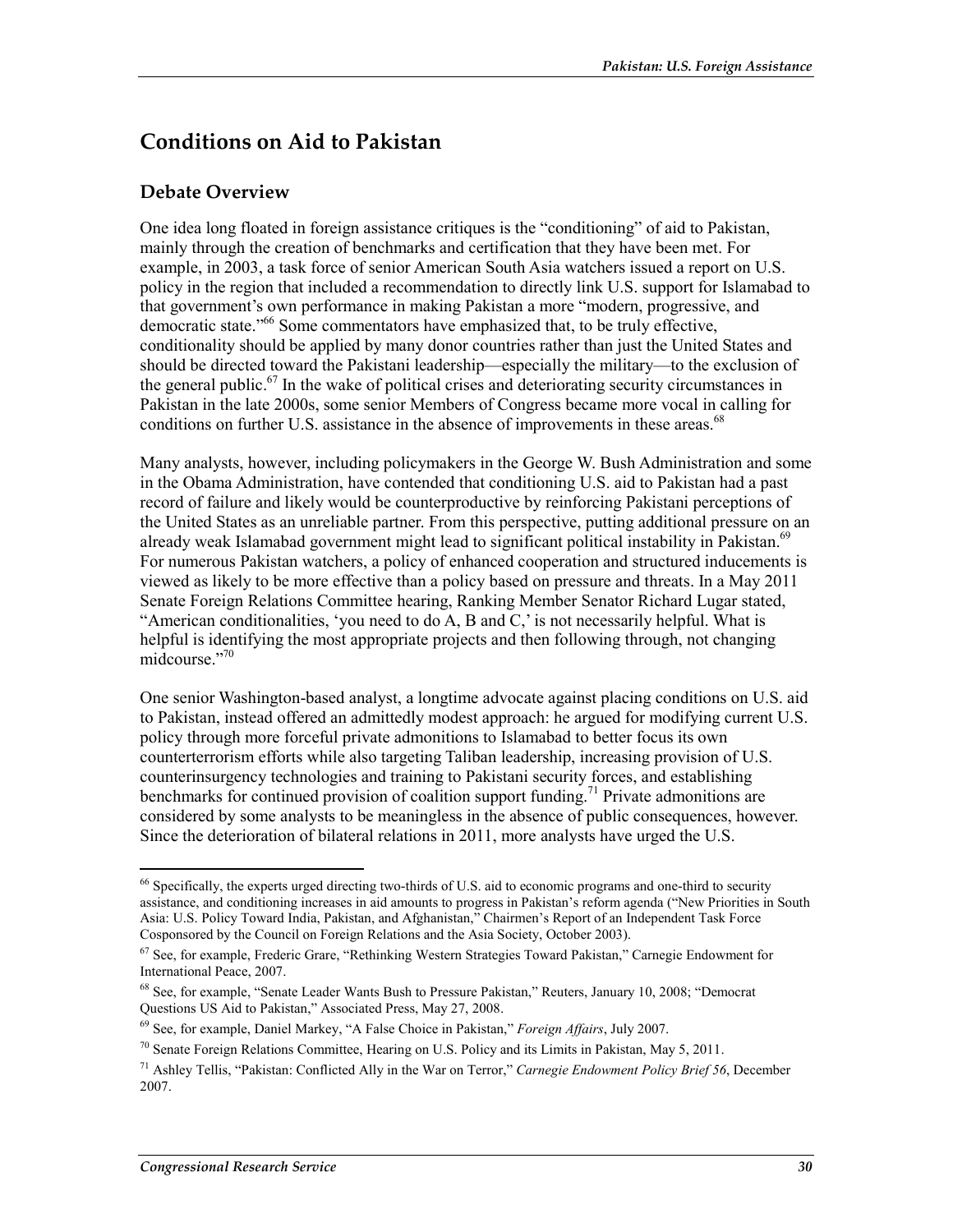government to use its leverage in Pakistan by increasing the cost to Islamabad of persisting with its alleged support for selected Islamist militant groups. This would come through greater conditionality, perhaps leading to (limited) aid sanctions.<sup>72</sup>

For Pakistanis themselves, aid conditionality in U.S. legislation can raise unpleasant memories of 1985's so-called Pressler Amendment, which led to a near-total aid cutoff in 1990. Islamabad's sensitivities are thus acute: in 2007, the Pakistan Foreign Ministry said aid conditions legislated in the Implementing the 9/11 Commission Recommendations Act of 2007 (P.L. 110-53) "cast a shadow" on existing U.S.-Pakistan cooperation and create linkages that "did not serve the interest of bilateral cooperation in the past and can prove to be detrimental in the future."73 Calls for further conditionality from some in Congress led Islamabad to again warn that such moves could harm the bilateral relationship and do damage to U.S. interests. Nevertheless, the State Department in 2009 reported being "comfortable" with congressional conditions and "confident" that required certifications could be issued (such certifications were issued only once and the requirements were waived by the Admiration for FY2012 and FY2013).<sup>74</sup>

After Osama bin Laden was found in a military cantonment city not far from Islamabad, expert witnesses at a May 2011 Senate hearing asserted that certification and conditionality should be taken far more seriously than they have been in the past, but that economic assistance to Pakistan should continue. However, Senator Carl Levin, chairman of the Senate Armed Services Committee, reportedly suggested at the time that he would favor a curtailment of development rather than security aid, the argument being that short-term U.S. interests in combating terrorism and Afghan insurgents trump longer-term interests in seeing Pakistan transformed into a more prosperous and democratic state. Senior Pakistani officials continue to insist that "onerous" restrictions on aid are counterproductive, arguing that Pakistan needs support, not criticism.<sup>75</sup>

#### **Current Conditionality and Administration Certifications/Waivers76**

#### *Key Congressional Conditions on U.S. Assistance to Pakistan*

The most notable sets of conditions on U.S. assistance to Pakistan are found in two laws: the country-specific Enhanced Partnership with Pakistan Act of 2009, and the State and foreign operations appropriations provisions found in the Consolidated Appropriations Act, 2012 (P.L. 112-74). In the former, Section 203 contains the most explicit and stringent conditions on U.S. aid to Pakistan in the post-2001 period. As noted above, these substantive conditions apply only to security-related assistance for FY2011-FY2014 and arms transfers for FY2012-FY2014

<sup>72</sup> See, for example, Paul Miller, "How to Exercise U.S. Leverage Over Pakistan," *Washington Quarterly*, Fall 2012.

<sup>73</sup> See http://www.mofa.gov.pk/Press\_Releases/2007/july/PR\_199\_07.htm.

<sup>74 &</sup>quot;Pakistan Rejects Call for Conditions on U.S. Aid," Reuters, January 11, 2008; State Department claim at http://2001-2009.state.gov/p/sca/rls/rm/2007/97946.htm.

<sup>&</sup>lt;sup>75</sup> Senate Foreign Relations Committee, Hearing Transcripts, pp. 8, 9, 13, May 5, 2011; Sen. Levin quoted in "Pakistan Military Aid Safer Than the Economic Aid," *The Cable* (ForeignPolicy.com), May 11, 2011; "Sherry Says Strict Congressional Curbs Won't Help US-Pak Ties," *Nation* (Lahore), May 20, 2012.

 $^{76}$  For a complete review of Pakistan-specific conditionality and reporting requirements, see CRS Report R42116, *Pakistan: U.S. Foreign Aid Conditions, Restrictions, and Reporting Requirements*, by Susan B. Epstein and K. Alan Kronstadt.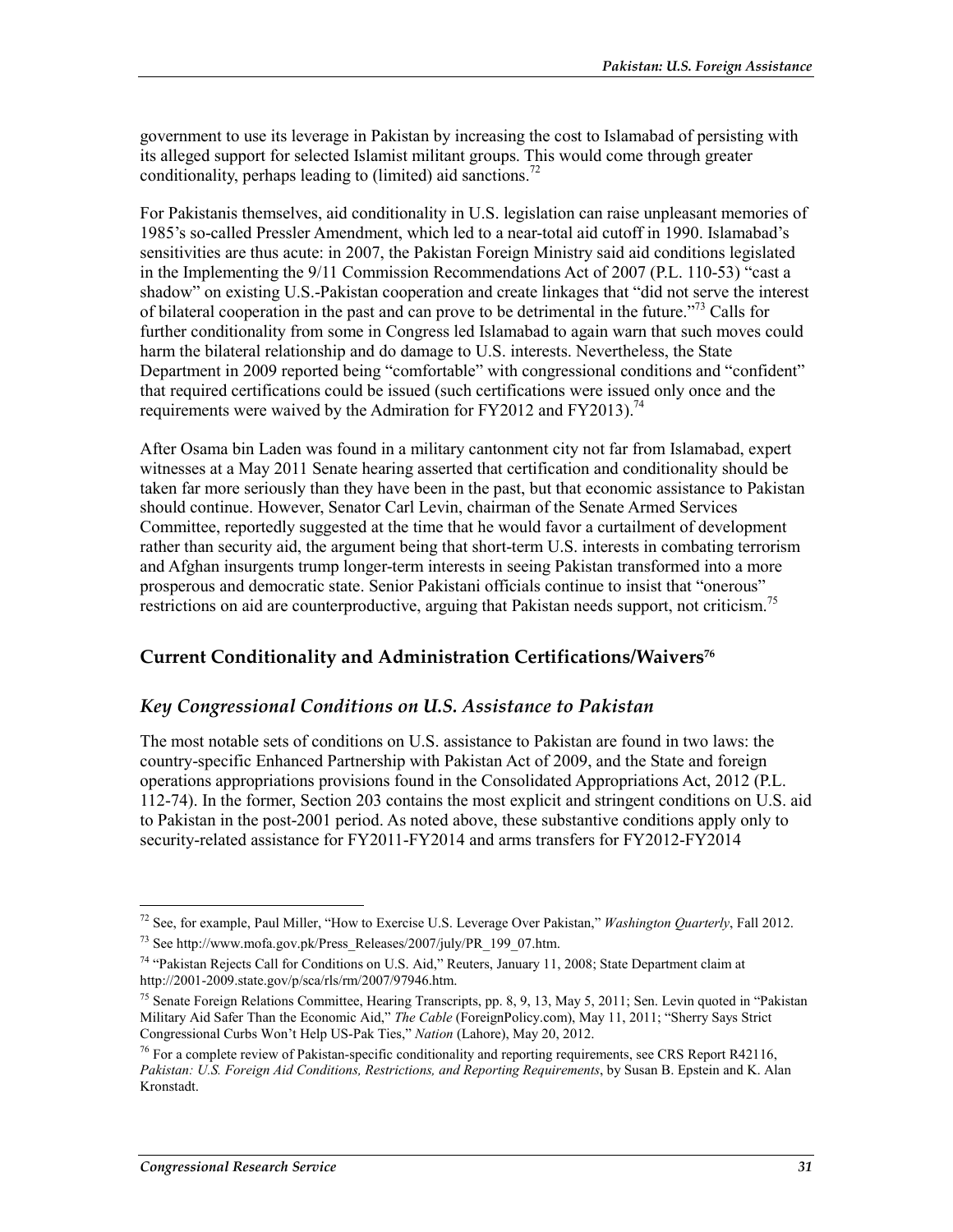(nonmilitary aid is not subject to conditions in this law).<sup>77</sup> The law precludes such assistance and transfers until the Secretary of State certifies annually for Congress that the Pakistani government

(1) is continuing to cooperate with the United States in efforts to dismantle supplier networks relating to the acquisition of nuclear weapons-related materials, such as providing relevant information from or direct access to Pakistani nationals associated with such networks;

(2) had during the preceding fiscal year has demonstrated a sustained commitment to and is making significant efforts towards combating terrorist groups ... including taking into account the extent to which the Government of Pakistan has made progress on matters such as A) ceasing support, including by any elements within the Pakistan military or its intelligence agency, to extremist and terrorist groups, particularly to any group that has conducted attacks against United States or coalition forces in Afghanistan, or against the territory or people of neighboring countries; B) preventing al Qaeda, the Taliban and associated terrorist groups, such as Lashkar-e-Taiba and Jaish-e-Mohammed, from operating in the territory of Pakistan, including carrying out cross-border attacks into neighboring countries, closing terrorist camps in the FATA, dismantling terrorist bases of operations in other parts of the country, including Quetta and Muridke, and taking action when provided with intelligence about high-level terrorist targets; and C) strengthening counterterrorism and anti-money laundering laws; and

(3) is ensuring that its security forces are not materially and substantially subverting the political or judicial processes of Pakistan.

The law includes a provision allowing the Secretary to waive this certification requirement if s/he finds that it is important to U.S. national security interests to do so.

Section 7046(c) of the Consolidated Appropriations Act, 2012 added another layer of conditionality requiring special certification from the Secretary of State to release assistance funds. These provisions would restrict all FY2012 transfers under ESF, INCLE, FMF, and PCCF, and so for the first time placed conditions on military *and* nonmilitary aid. Under this law, the Secretary was required to certify that Pakistan was

(1) cooperating with the United States in counterterrorist efforts against Haqqani Network, the Quetta Shura Taliban, Lashkar-e-Taiba, Jaish-e-Mohammed, Al Qaeda, and other domestic and foreign terrorist organizations, including taking steps to end support for them and preventing them from basing and operating in Pakistan and carrying out cross border attacks into neighboring countries;

(2) not supporting terrorist activities against U.S. or coalition forces in Afghanistan, and Pakistan military and intelligence agencies are not intervening extra-judicially into political and judicial processes in Pakistan;

(3) dismantling improvised explosive devices (IED) networks and interdicting precursor chemicals used to manufacture IEDs;

 $77$  For these purposes, "security-related assistance" is defined as grant assistance to carry out section 23 of the Arms Export Control Act (22 U.S.C. 2763) and assistance under chapter 2 of part II of the Foreign Assistance Act of 1961 (22 U.S.C. 2311 et. seq). It *does not* include assistance authorized to be appropriated or otherwise made available under any provision of law that is funded from accounts within budget function 050 (National Defense) or amounts appropriated or otherwise available to the Pakistan Counterinsurgency Capability Fund established under the Supplemental Appropriations Act, 2009 (P.L. 111-32).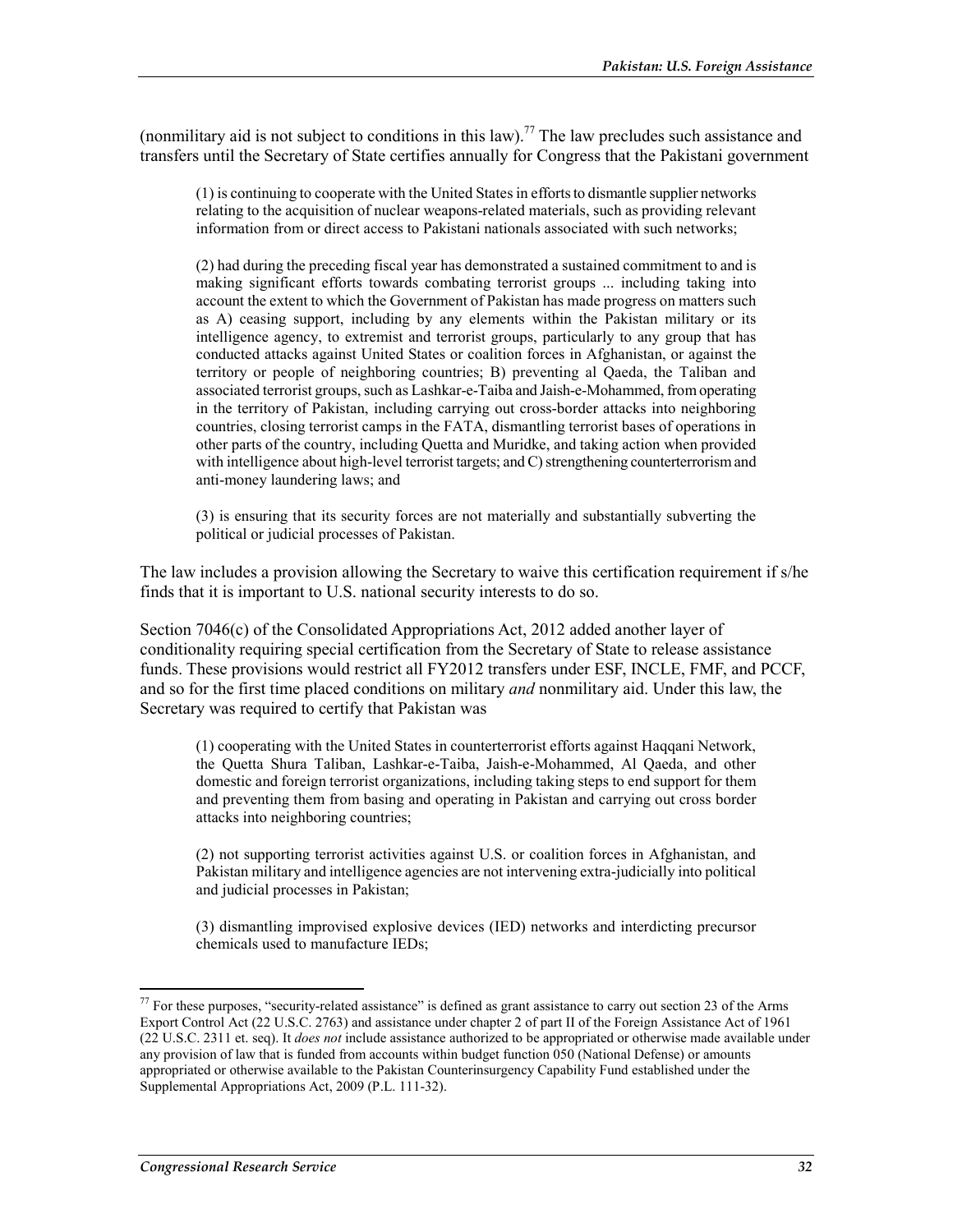(4) preventing the proliferation of nuclear-related material and expertise;

(5) issuing visas in a timely manner for U.S. visitors engaged in counterterrorism efforts and assistance programs in Pakistan; and

(6) providing humanitarian organizations access to detainees, internally displaced persons, and other Pakistani civilians affected by the conflict.

This law also contained a national security waiver (not included in the House-passed version, but inserted in the Senate).

#### *Certifications and Waivers, FY2011-Present*

In apparent conflict with problematic U.S. government reporting on Pakistan's progress in the areas of counterterrorism cooperation came a March 2011 certification by Secretary Clinton as required under Section 203 of the EPPA. In the wake of subsequent revelations that Al Qaeda's founder was living in plain sight in a Pakistani city, and with top U.S. military officials persistently complaining that Pakistan has failed to take action against the Haqqani network of Afghan insurgents in the FATA, this certification was met with deep skepticism and appeared to many observers to be driven primarily by political considerations rather than realities on the ground. When asked about the certification during an October 2011 House hearing, Clinton insisted she had "closely considered the requirements set forth in the statute" and "determined that on balance Pakistan had met the legal threshold."78

By mid-2012, however, conditions were such that a second certification under the EPPA appeared extremely difficult to justify. The November 2011 Salala border incident had spurred an angry Islamabad to close vital supply lines used by NATO forces in Afghanistan, and these remained closed for more than seven months until difficult negotiations finally resulted in their reopening in early July 2012 (in an apparent *quid pro quo*, Washington days later released nearly \$1.2 billion in pending CSF payments). Despite this breakthrough, U.S.-Pakistan relations remained uneasy and, with the fiscal year in its final quarter, the Administration faced having to make a decision on if and how to free planned FY2012 aid to Pakistan, given congressional conditions.

In mid-August 2012, the State Department quietly notified Congress of its intent, "consistent with U.S. national security interests," to waive the certification requirements of the EPPA. The stated justification was that proceeding with "cooperation and joint action in areas of mutual interest with Pakistan" requires the Administration to have available all foreign policy tools, including foreign assistance.<sup>79</sup> One month later, on September 14, the relevant congressional committees received formal notification from Secretary Clinton that she found it important to the national security interests of the United States to waive the limitations on security aid to Pakistan found in Section 203 of P.L. 111-73.<sup>80</sup> The Secretary's accompanying justification for the waiver was delivered in classified form. Also on September 14, Secretary Clinton notified the House and Senate Appropriations Committees that she was waiving the Pakistan-related certification

<sup>&</sup>lt;sup>78</sup> "Rep. Ileana Ros-Lehtinen Holds a Hearing on Afghanistan and Pakistan Transition," CQ Transcriptions, October 27, 2011.

 $79$  State Department electronic communication with congressional staff, August 14, 2012.

<sup>80 &</sup>quot;Waiver of Requirement to Certify Conditions Under Section 203 of the Enhanced Partnership With Pakistan Act of 2009 (P.L. 111-73)," document received by the Clerk of the Senate Armed Services Committee, September 14, 2012.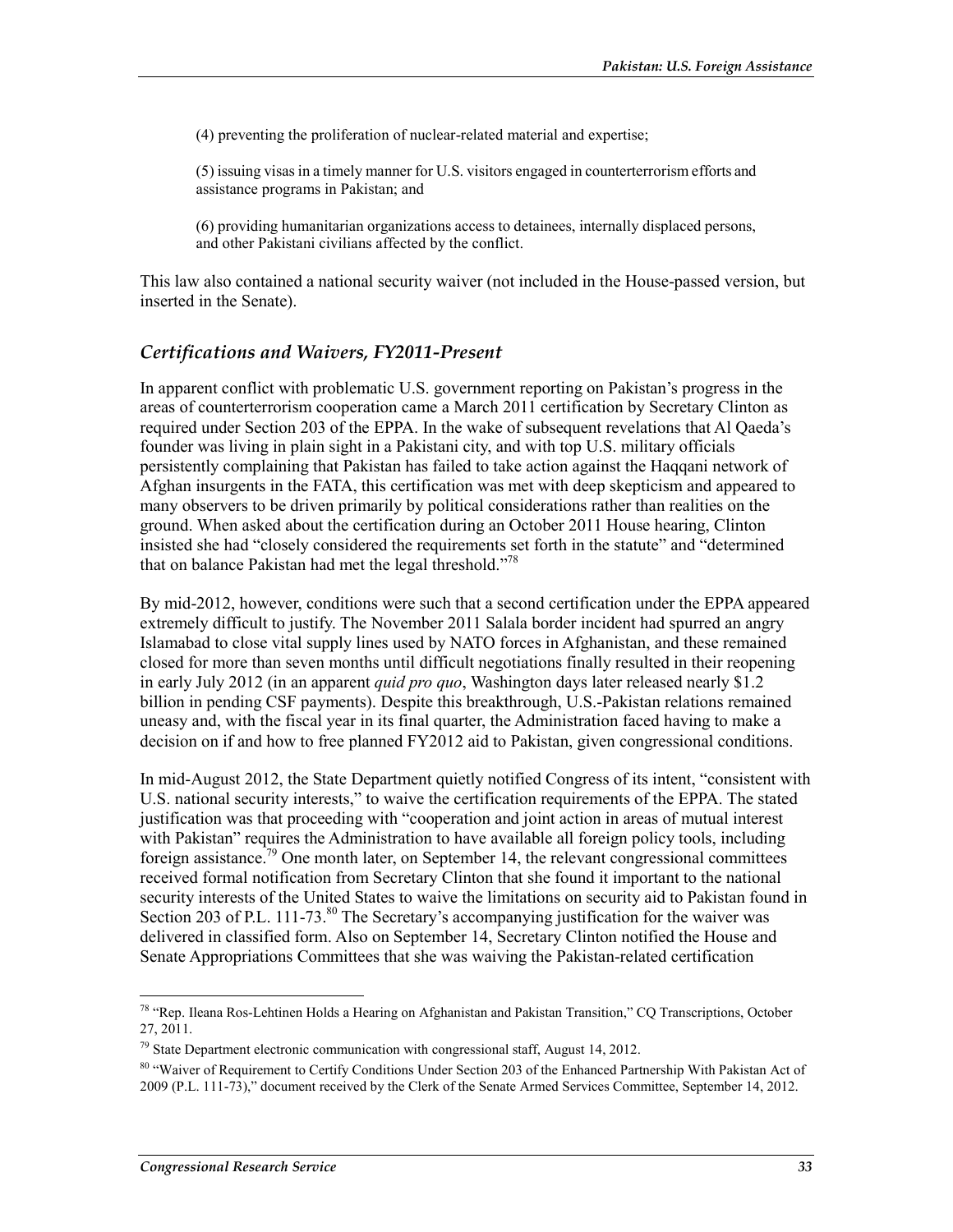requirements in Section 7046(c) of P.L. 112-74. This waiver was similarly made under the law's national security provision.

In February 2013, in order to resume arms transfers to Pakistan in the current fiscal year, the Administration issued a more limited Section 203 waiver when Deputy Secretary of State Thomas Nides quietly removed restrictions on the issuance of export licenses for major defense equipment. License applications are now being considered on a case-by-case basis.<sup>81</sup> To date, the Administration has neither certified Pakistan nor issued a blanket national security waiver for FY2013 under Section 203 provisions.

### **Government Reform**

The politics of reforming Pakistan's governance process and tax structure may be among the most important obstacles to improving aid effectiveness. The United States has provided assistance in recent years to help build governance capacity in Pakistan, improve political party competition, promote participation of women and religious minorities in government, and expand rule of law training. On several occasions Secretary Clinton has pushed Pakistan on tax reform. For example, when speaking about Pakistan's flood crisis in October 2010 she said

The international community can only do so much. Pakistan itself must take immediate and substantial action to mobilize its own resources, and in particular, to reform its economy. The most important step that Pakistan can take is to pass meaningful reforms that will expand its tax base. The government must require that the economically affluent and elite in Pakistan support the government and people of Pakistan.... It is absolutely unacceptable for those with means in Pakistan not to be doing their fair share to help their own people while taxpayers of Europe, the United States, and other contributing countries are all chipping in to  $\frac{1}{2}$  do our part.<sup>82</sup>

Secretary Clinton is one of several top U.S. officials critical of Pakistan's 9% tax-to-GDP ratio, one of the lowest in the world. For most observers, this represents what essentially is mass tax evasion by the country's economic elite, and is exacerbated by a federal budget overemphasizing military spending. The government in office from 2008 to 2013 pursued tax reform through legislation, but was unable to win sufficient parliamentary support for what were considered even modest changes. The government of Prime Minister Nawaz Sharif, seated in June 2013, seeks to implement modest tax increases, including a 1% hike in the General Sales Tax.

To many, the energy sector provides another representative example of needed government reform. International donors have for many years pressed Pakistani leaders to reduce price subsidies on electricity, without success. In the words of one group of aid experts,

Time and again, project documents cite the *same* problems, the donors recommend the *same* solutions, the government of Pakistan promises to implement the *same* reform, the government breaks (and donors lament) the *same* promises. Meanwhile, the basic politics maintaining the status quo have not changed-there are too many reaping the benefits of

 $81$  See the State Department's February 15, 2013, release at http://www.pmddtc.state.gov/documents/ NoticetoExporters\_Pakistan.pdf.

<sup>&</sup>lt;sup>82</sup> P.J. Aroon, "Clinton: It's 'unacceptable' that Pakistani elites aren't paying more taxes," Foreign Policy, October 14, 2010.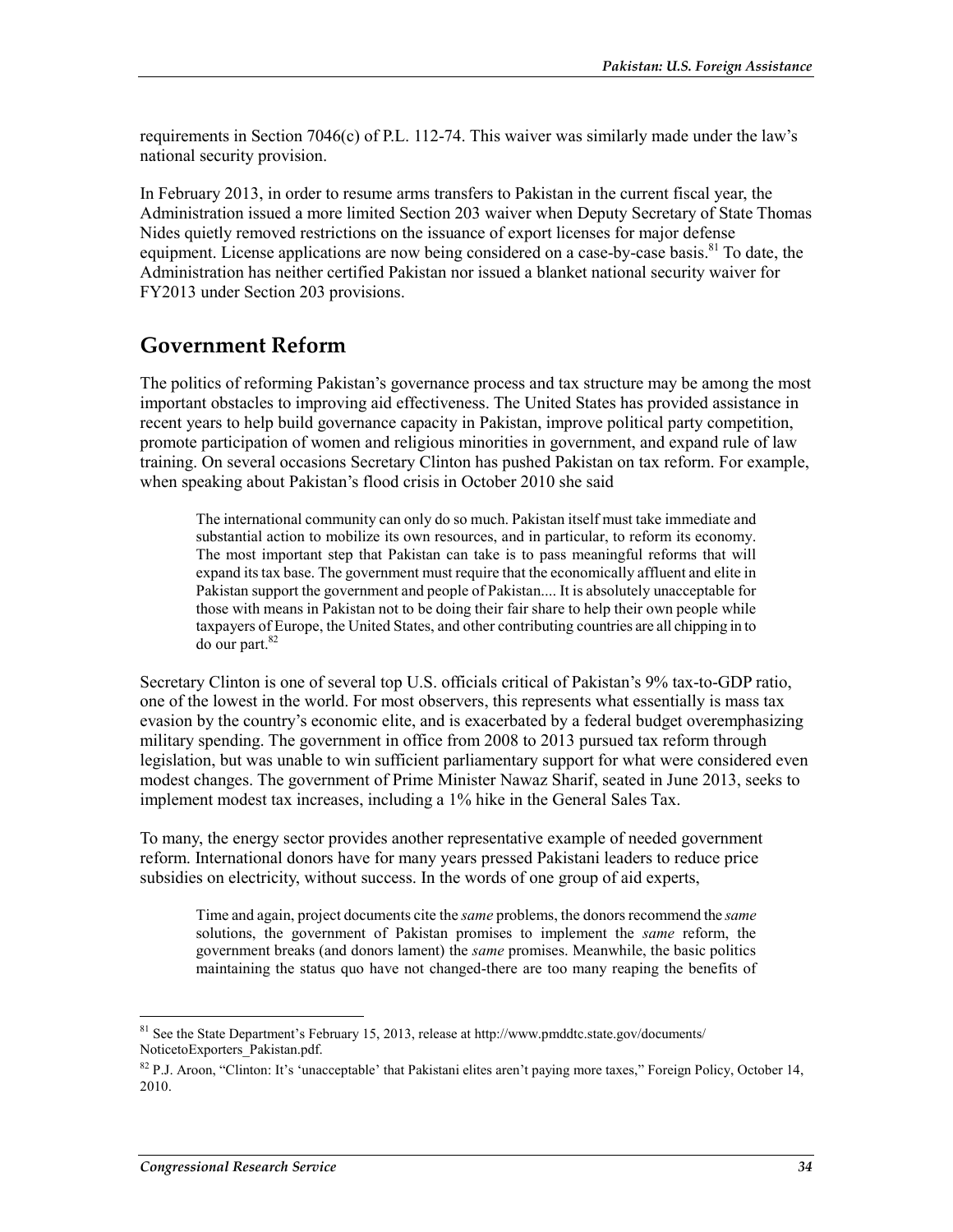subsidized power, and ordinary consumers feel they aren't getting service that warrants paying more.<sup>83</sup>

In late 2010, Pakistan's then-prime minister contended that his government was firmly committed to economic reforms, but asked donors to "kindly be patient" with this "work in progress."<sup>84</sup> Nevertheless, there has been significant resistance to long-term policy reform in Pakistan, and this may counter any progress U.S. aid achieves. More than two years after the leader's plea no meaningful reforms have been effected.

## **Corruption, Transparency, and Oversight Issues**

#### **Corruption and Transparency**

Corruption is endemic to South Asia and to Pakistan in particular. It presents a persistent and serious problem for the national economy, harming both domestic and foreign investment rates, as well as creating skeptical international aid donors.<sup>85</sup> In its most recent annual report, Berlinbased Transparency International (TI, an organization that tracks global corruption trends) placed Pakistan  $134<sup>th</sup>$  out of 183 countries in its annual ranking of world corruption levels for 2011, giving it a lower ranking than such countries as Mozambique and Bangladesh, among others.<sup>86</sup> A 2010 agreement between the U.S. government and TI established a hotline through which people can report any misuse of U.S. assistance funds. TI subsequently contended that its workers in Pakistan faced threats and harassment, and there were even reports that the Islamabad government planned legal action against TI for allegedly paying bribes to officials to extract information.<sup>8</sup>

Corruption and lack of sufficient transparency is identified as a key obstacle to effective implementation of U.S. aid programs in Pakistan, and has drawn significant attention in Congress. A 2009 House hearing addressed what one senior Member called the "serious accountability and transparency concerns that have plagued U.S. programs and operations in both Afghanistan and Pakistan for the past seven years." At the hearing, Administration witness Ambassador Holbrooke expressed his support for expanding the responsibilities of the Special Inspector General for Afghanistan Reconstruction (SIGAR) to monitor U.S. aid programs in Pakistan.<sup>88</sup> At a subsequent House hearing on potential fraud and waste in U.S. aid to Pakistan and Afghanistan, a senior House Member expressed "serious concerns about the [U.S. aid] community's ability to provide comprehensive coverage that keeps pace with the rapid boom in

<sup>&</sup>lt;u>.</u> 83 Nancy Birdsall, Wren Elhai, and Molly Kinder, "Pakistan's Political Crisis: The Limits of U.S. Leverage," *Foreign Policy* (online), January 20, 2011.

<sup>&</sup>lt;sup>84</sup> Quoted in "Pakistan PM Urges Donors for Patience on Reforms," Reuters, November 15, 2010.

 $85$  A major 2011 public opinion survey found that combating corruption was by far the most important priority identified by respondents, with fully 48% ranking corruption as the "greatest threat to Pakistan" (in second place was the United States, named as the greatest threat by 29%). Bribery, nepotism, and profit from public office were each identified as "huge problems" by about three-quarters of respondents (Joel Faulkner Rogers, "Public Opinion in Pakistan and the Newfound Popularity of Pakistan Tehreek-e-Insaf (PTI)," YouGov-Cambridge, December 23, 2011).

<sup>86</sup> See http://www.transparency.org.

<sup>87 &</sup>quot;Graft Fighter Alleges Pakistan Threat," *Wall Street Journal*, November 29, 2010.

<sup>88</sup> Transcript: "Joint Hearing of the House Oversight and Government Reform Committee and National Security and Foreign Affairs Subcommittee of the House Oversight and Government Reform Committee, 'Afghanistan and Pakistan: Oversight of a New Interagency Strategy," June 24, 2009.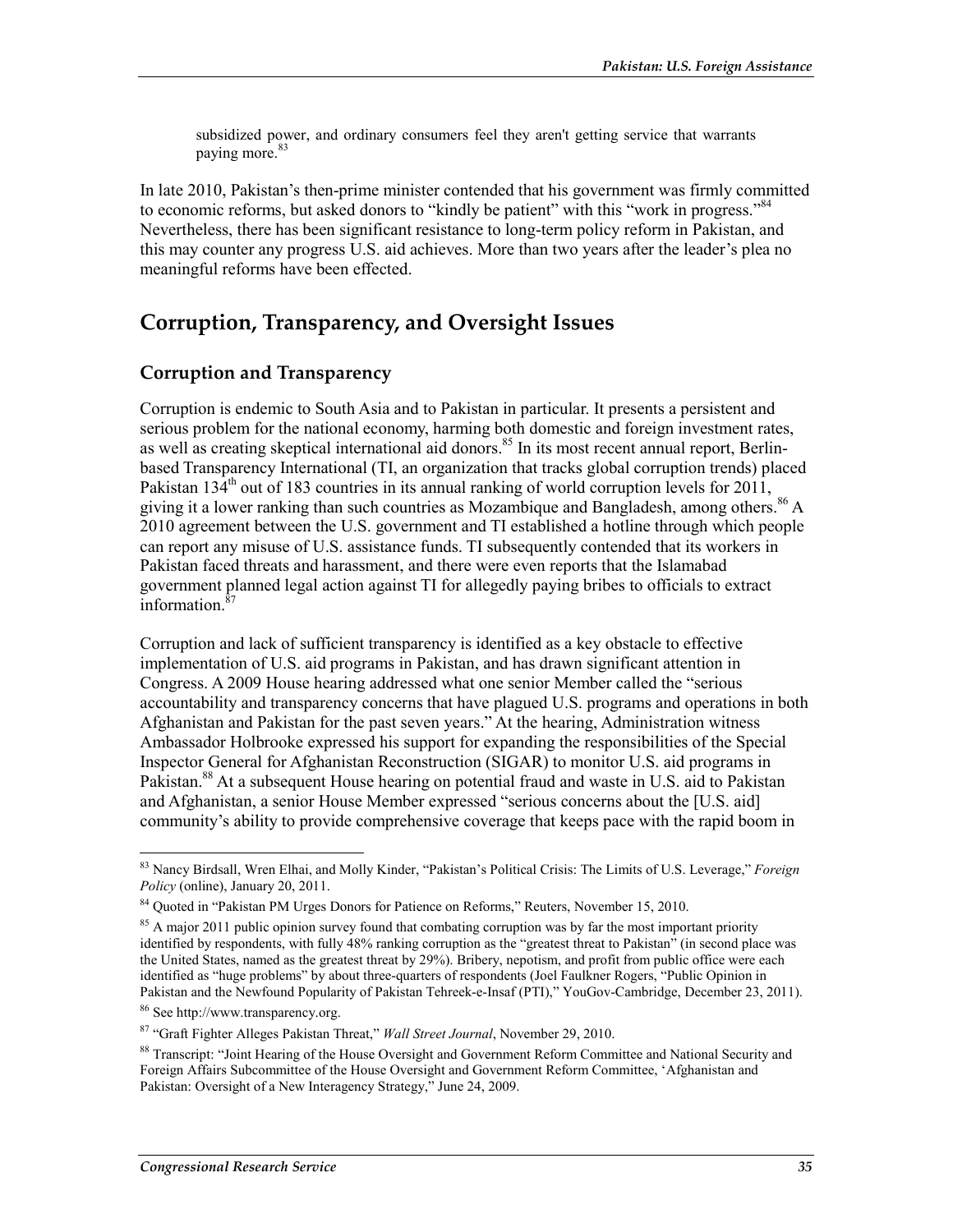U.S. activities in the region."<sup>89</sup> During a 2010 hearing on security and stability in Pakistan, the chairman of the House Armed Services Committee acknowledged that the Administration had developed "good metrics" for tracking progress in Pakistan, but expressed being disappointed that insufficient information was being provided to Congress. $90$ 

Ambassador Robin Raphel, the U.S. Coordinator for Economic and Development Assistance in Pakistan, vowed in 2009 that the United States will employ the "highest standards of accountability" in efforts to minimize future administrative outlays. While such efforts are no doubt sincere, evidence of substantive improvements is scarce four years later. Moreover, U.S. funds to the government of Pakistan for budget support have been comingled with other resources, according to a 2010 U.S. Inspectors General report, contributing to further ongoing accountability and reporting challenges.<sup>92</sup>

A reliance on foreign contractors may have fueled significant resentment among Pakistanis who saw them as enriching themselves with aid dollars.<sup>93</sup> According to skeptics, large-scale U.S. aid only engenders Pakistani corruption and has allowed Islamabad to boost its India-oriented military capabilities in ways that would not have otherwise been possible. Corruption concerns reportedly have led to resentment in Pakistan, where some officials feel slighted after launching a vigorous and risky campaign against militants.<sup>94</sup>

There are concerns that consulting fees and administrative overhead account for too large a proportion of appropriated aid, meaning significant sums may never reach the people they are meant to benefit.<sup>95</sup> Press reports suggest that roughly half of all U.S. assistance pledged for Pakistan is spent on administrative costs, including highly paid foreign experts, thus forwarding the argument that aid flows would be more effective if channeled through Pakistani agencies.<sup>96</sup> Pakistani officials have tended to agree with those in the United States who believe that administrative costs can be reduced by channeling U.S. aid primarily through Pakistani government agencies rather than through NGOs.<sup>97</sup> Under the late Ambassador Holbrooke's guidance, the State Department in 2009 made plans to significantly scale back its use of U.S. aid contractors in Pakistan and begin channeling more money directly to Pakistani officials and local groups.98 This shift did not come without resistance from some quarters, with analysts warning

<u>.</u>

<sup>&</sup>lt;sup>89</sup> Statement of Rep. John Tierney, "Transcript: House Oversight and Government Reform Subcommittee on National Security and Foreign Affairs Holds Hearing on Detecting Fraud and Waste in Afghanistan and Pakistan," September 9, 2009.

<sup>&</sup>lt;sup>90</sup> See the opening remarks of Rep. Ike Skelton, "House Armed Services Committee Holds Hearing on Security and Stability in Pakistan," CQ Transcripts, April 29, 2010.

<sup>91 &</sup>quot;'US Aid Administrative Costs to be Minimalized,'" *Daily Times* (Lahore), August 29, 2009.

 $92$  Quarterly Progress and Oversight Report on the Civilian Assistance Program in Pakistan by the Inspector General for USAID, Inspector General for the Department of State, and the Inspector General for the department of Defense, December 31, 2010, p. 34.

<sup>93 &</sup>quot;Setbacks Plague U.S. Aid to Pakistan," *Wall Street Journal*, January 21, 2011.

<sup>94</sup> Azeem Ibrahim, "How America is Funding Corruption in Pakistan," *Foreign Policy* (online), August 11, 2009; "Economic Aid for Pakistan a Victim of Corruption Worries," Los Angeles Times, March 28, 2010.

<sup>95&</sup>quot;US Aid 'Failing to Reach Target,'" *BBC News*, May 16, 2008.

<sup>96 &</sup>quot;US Aid to Pakistan 'Depleted by Admin Costs,'" *Financial Times* (London), August 27, 2009.

<sup>97 &</sup>quot;Gilani Opposes Aid Disbursement Though NGOs," *Daily Times* (Lahore), September 7, 2009.

<sup>98 &</sup>quot;State Dept Rethinks How to Deliver Aid to Pakistan," *USA Today*, October 2, 2009.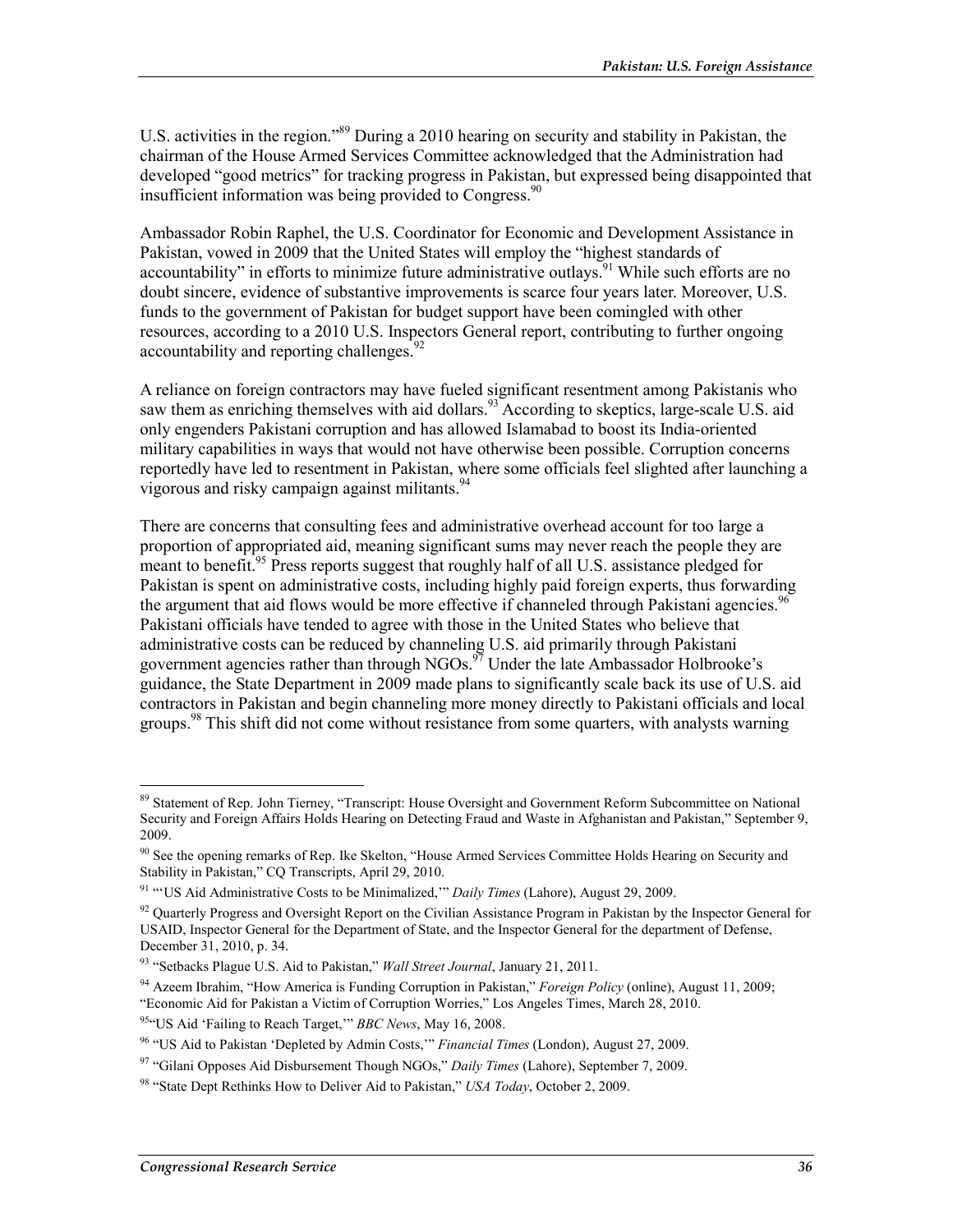that Pakistan's civilian bureaucracies do not have sufficient capacity to be effective implementing partners.<sup>99</sup>

#### **U.S. Government Oversight and Auditing**

A 2011 GAO report listed substantive risk mitigation strategies undertaken by USAID in its shift to increased reliance upon local and Pakistani government implementing partners—now accounting for more than half of economic assistance disbursements—while also recommending executive action going forward:

To help prevent waste, fraud, and abuse of U.S. funds, it is important that USAID effectively implement and monitor efforts to address the weaknesses and enhance the capacity of these [local] organizations, particularly those that are identified as having a high-risk or mediumrisk of not meeting standards for managing U.S. funds.... To enhance the accountability of U.S. civilian assistance to Pakistan, we recommend that the USAID Administrator should ensure that U.S. assistance to Pakistani organizations identified as high- or medium-risk be provided through contracts, grants, or agreements that require these organizations to address weaknesses identified in their preaward assessment that would improve the accountability of funds.<sup>100</sup>

In a sign that oversight of its assistance to Pakistan was becoming more stringent, USAID had in late 2010 suspended a U.S.-based nonprofit organization from receiving new awards pending an investigation into "evidence of serious corporate misconduct, mismanagement, and internal controls."101

Problems with USAID-run programs have persisted. A February 2011 report issued by the Inspectors General of USAID, State, and the Pentagon addressed in some detail USAID's improved oversight and monitoring of its programs, especially though the conducting of preaward assessments of local implementing partners, and with the establishment of oversight entities to ensure that aid funds are protected against waste and theft. However, it also found that, during the period October-December 2010, two audited U.S. aid development programs in the FATA "had made little progress" in achieving their goals. While sections of the report on "risk and mitigation strategies" and "oversight status" listed numerous initiatives meant to ensure better aid management, the auditors identified a considerable lack of progress overall: "We believe that USAID has an imperative to accumulate, analyze, and report information on the results achieved under its programs. One year after the launch of the civilian assistance strategy in Pakistan, *USAID has not been able to demonstrate measureable progress*" [emphasis added].<sup>102</sup>

<u>.</u>

 $99$  One major 2010 study on reforming Pakistan's civil service warned U.S. and other donor countries to refrain from supporting bureaucracies such as the FATA Secretariat until reforms there increase transparency and reduce the risk of large-scale corruption in these "inefficient and unaccountable institutions." An April 2010 Government Accountability Office report provided supporting evidence for such warnings, identifying ongoing problems with efforts to track U.S. development assistance in the FATA ("Reforming Pakistan's Civil Service," International Crisis Group Asia Report No. 85, February 16, 2010, at http://www.crisisgroup.org/home/index.cfm?id=6528; GAO, "Combating Terrorism: Planning and Documentation of U.S. Development Assistance in Pakistan's Federally Administered Tribal Areas Need to Be Improved," April 2010, at http://www.gao.gov/products/GAO-10-289).

<sup>100</sup> See http://www.gao.gov/new.items/d11310r.pdf.

<sup>&</sup>lt;sup>101</sup> See the December 8, 2010, release at http://www.usaid.gov/press/releases/2010/pr101208.html.

 $102$  "Quarterly Progress and Oversight Report on the Civilian Assistance Program in Pakistan As of December 31, 2010," February 2011, at http://www.usaid.gov/oig/public/special\_reports/ pakistan\_quarterly\_report\_as\_of\_dec\_31\_2010.pdf.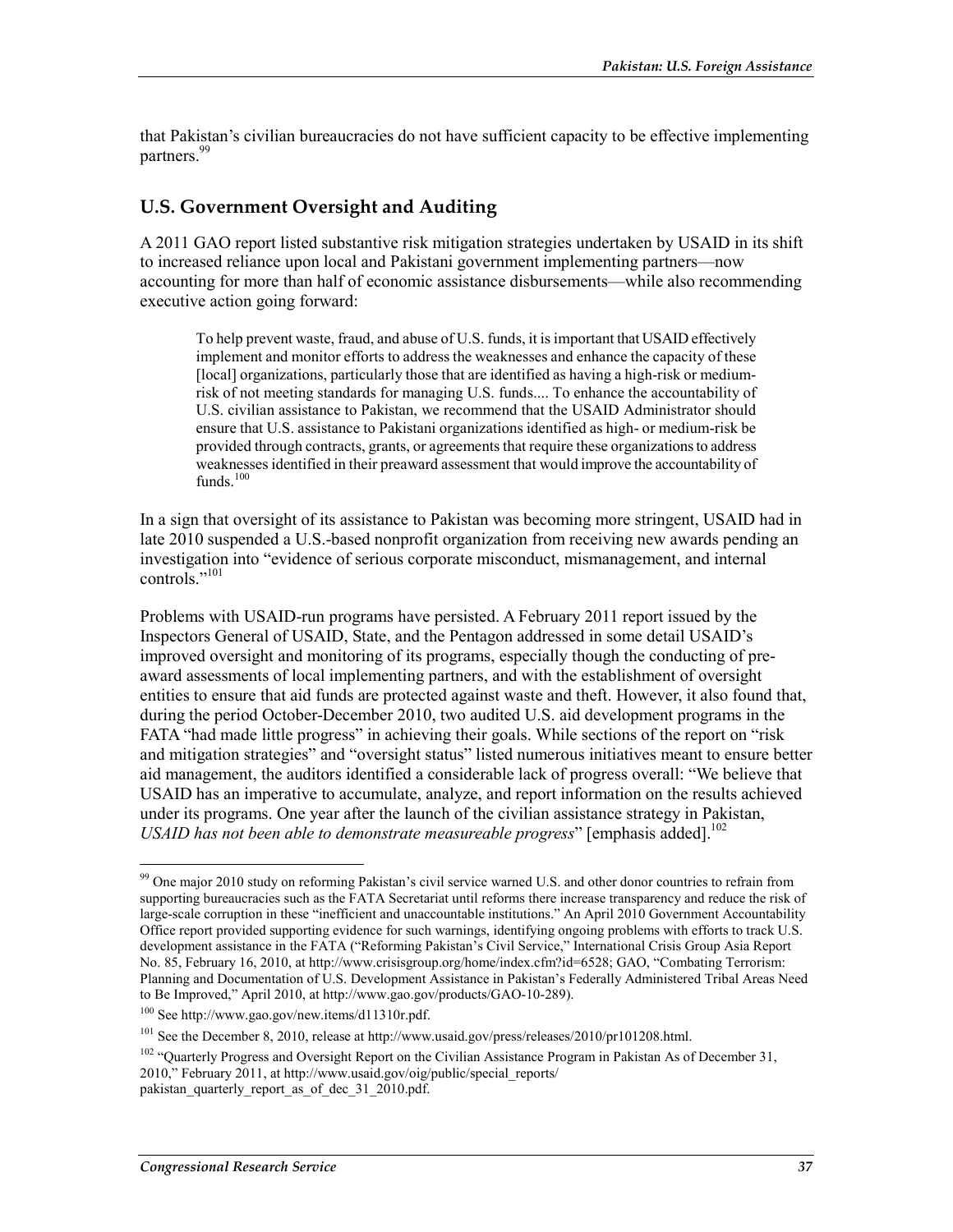Similarly, a late 2011 IG audit determined that USAID's "Firms Project"—a four-year, \$90 million effort to boost productivity and competitiveness in small- and medium-sized Pakistani firms—was "not on track to achieve its main goal" two years after its May 2009 launch. Despite a sustained effort, "no measureable increases in sales or employment" were found in the five sectors engaged (leather, livestock, textile, date, and mango). Auditors determined that the AID mission's performance management plan did not meet agency standards, that the approving official did not provide sufficient procurement oversight, and that the mission had failed to complete required annual performance evaluations.<sup>103</sup> Lack of success caused the mission to curtail project activities in all but the mango sector, but even this effort became stalled. The Firms Project was one of three USAID Pakistan projects to appear in a U.S. Senator's annual "Wastebook" guide to "some of the most wasteful and low priority government spending."<sup>104</sup>

The State Department and USAID have responded to congressional pressure for better oversight of Pakistan assistance. A 2011 State Department report acknowledged that increased funding, an unstable security environment, and the decision to implement through Pakistani institutions combine to create significant oversight challenges. Steps taken to address these include

- subjecting all Pakistani organizations, including government agencies, to *preaward assessments* to ensure that an adequate level of financial and management controls are in place before any U.S. funds are disbursed;
- establishment of State and USAID *Inspectors General offices in Islamabad* to uncover waste and/or fraud, and to boost the capacity of the Auditor General of Pakistan;
- minimizing the risk of fraud with *fixed amount reimbursements* made only after infrastructure work is completed and inspected;
- establishment of a *Transparency International hotline* for anonymous reporting of any suspicious activity related to U.S.-funded projects;
- *increased personnel and improved process for oversight and monitoring*; and
- initiation of a nation-wide *monitoring and evaluation (M&E) contract* with a U.S. firm to provide third-party oversight.

The report expressed confidence that substantial mechanisms are in place "to discourage deliberate fraud, identify and prosecute fraud cases, and help our Pakistan partners develop better monitoring and evaluations systems of their own."<sup>105</sup>

# **Aid Delivery and Security Concerns**

Security concerns in Pakistan raise several issues, including the inability of American aid workers to deliver aid and therefore the need to have Pakistani institutions handle much of the delivery;

<sup>1</sup> <sup>103</sup> USAID Office of the Inspector General, "Audit of USAID/Pakistan's Firms Project," November 3, 2011, at http://www.usaid.gov/oig/public/fy12rpts/g-391-12-001-p.pdf.

<sup>&</sup>lt;sup>104</sup> The two others were a \$10 million effort to create a Pakistani version of the Sesame Street television program and a \$12 million project to encourage energy savings in Pakistani industry (Senator Tom Coburn's "Wastebook 2011" is at http://www.coburn.senate.gov/public/6946d43b-bccf-4579-990e-15a763532b40.html).

<sup>&</sup>lt;sup>105</sup> Department of State, "Status Report: Afghanistan and Pakistan Civilian Engagement," November 2011, at http://www.state.gov/documents/organization/176809.pdf.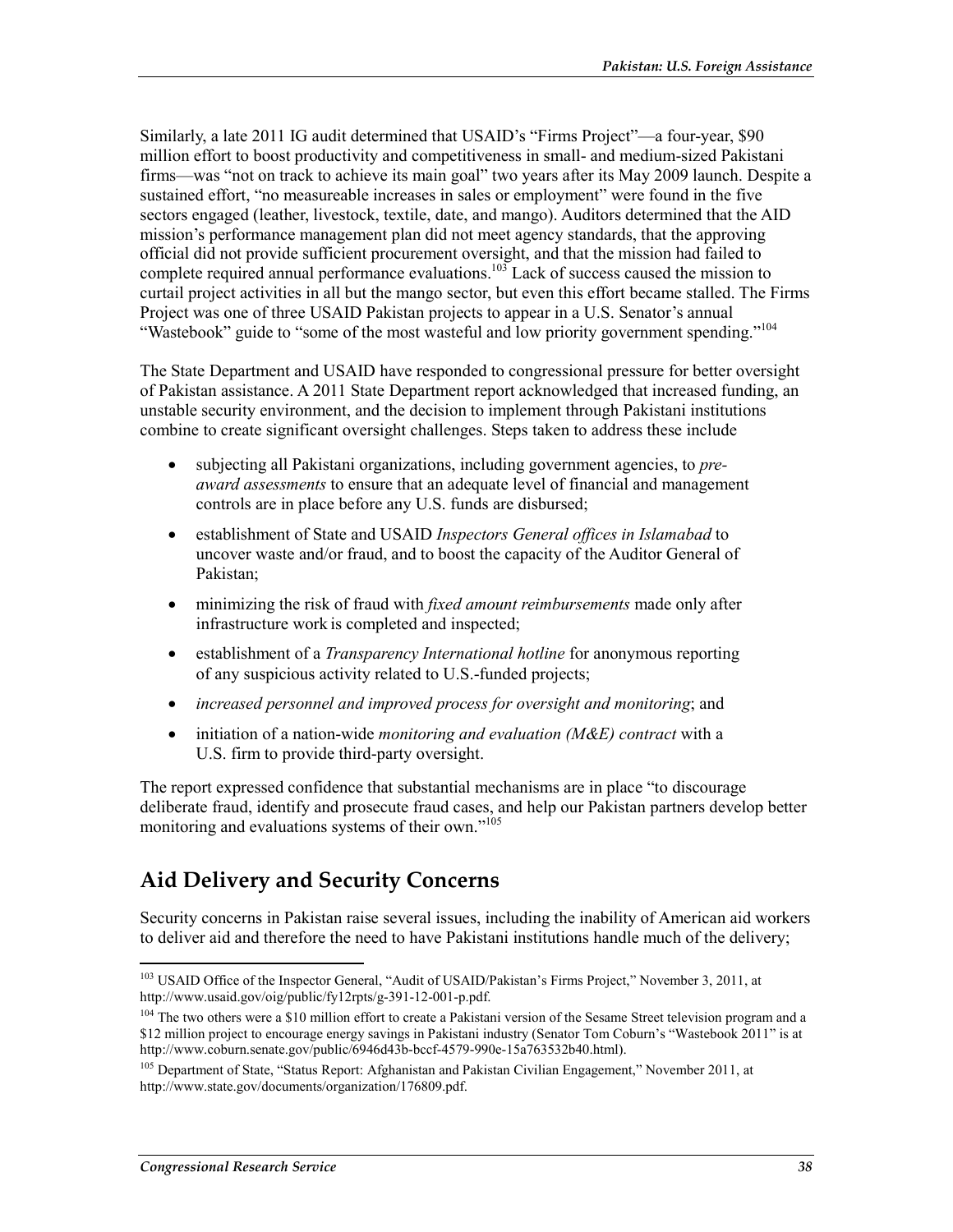the difficulty in monitoring and evaluating the effectiveness of the aid; and the security risks associated with showing the American flag or labeling the aid as coming from the American people (see following section). Security woes continue to hamper implementation of many foreign assistance programs, especially in the KPk and FATA regions.

Because of militant attacks, the Pakistani army's public works division is carrying out numerous U.S. aid projects in the form of roads, water, and electricity in South Waziristan. A senior Pakistani government official in the region said that the projects have gained support, but it is too dangerous to put any USAID logos on them because of possible reprisals against the workers. A tribal elder in the region said that while locals support the road between the towns of Tank and Makin, they "don't like America any more" as a result.<sup>106</sup> In 2010, the U.S.-based Mercy Corps agency halted operations and shut nearly 50 offices due to security issues in both Sindh and Baluchistan. Similarly, World Food Program operations in northwest Pakistan were temporarily halted in 2010 after a suicide bomb attack at a Bajaur food station killed 46 people.<sup>107</sup> Most recently, militants have targeted vaccination workers implementing immunization campaigns—12 such attacks were recorded in 2012 and <sup>108</sup>

Along with direct attacks on NGO operations, Pakistani public perceptions of NGOs appear largely unfavorable.<sup>109</sup> Revelations of a CIA-run ruse employing a phony vaccination campaign in an effort to pinpoint bin Laden's location reinforced conspiracy theories that foreign agents were using the cover of Western humanitarian projects. The uproar led Islamabad to establish new restrictions on foreign aid operations and deeply angered the humanitarian community.<sup>110</sup> The Pakistani doctor involved, Shakil Afridi, had claimed to be working for the aid group Save the Children, spurring that organization to fly eight expatriate workers out of the country for fear they would face detention. In September 2012, the Islamabad government ordered the group's six remaining expatriate staffers to leave the country. Meanwhile, the International Committee of the Red Cross elected to shut down at least three of its KPk offices after personnel access to the locations became too difficult, and it later suspended all operations in Peshawar and Karachi after a British national working for the group was found beheaded.<sup>111</sup>

# **Branding and Public Diplomacy**

Anti-American sentiment is powerful and pervasive in Pakistan. There is a widely held view that substantial, long-term development assistance is the only way to win hearts and minds in that country, and that this should be delivered predictably and through transparent processes that are in large part prioritized and monitored by locals. Some studies support the argument that donor

<sup>106</sup> Quoted in "Setbacks Plague U.S. Aid to Pakistan," *Wall Street Journal*, January 21, 2011.

<sup>107 &</sup>quot;Mercy Corps Leaves South Pakistan," BBC News, June 14, 2010; "Pakistan Attack Halts Aid," *Wall Street Journal*, December 27, 2010.

<sup>108 &</sup>quot;Where It's Most Dangerous to be an Aid Worker," *Washington Post*, December 26, 2012.

<sup>&</sup>lt;sup>109</sup> When asked in a 2010 survey if NGOs are "working for the welfare of the country and society" or are "making money and nothing else," about two-thirds of Pakistani respondents gave the latter answer (see http://www.gallup.com.pk/pollsshow.php?id=2010-03-05).

<sup>110 &</sup>quot;Pakistanis Distrust of Foreigners Impedes Aid Groups," *Los Angeles Times*, January 15, 2012; "Fallout of Bin Laden Raid: Aid Groups in Pakistan Are Suspect," *New York Times*, May 2, 2012; Glenn Greenwald, "The Imperial Mind," Salon.com (online), May 5, 2012.

<sup>111 &</sup>quot;Pakistan Orders Foreign Staff of International Aid Group Save the Children Out of Country," *Associated Press*, September 6, 2012; "ICRC Suspends Operations in Peshawar and Karachi," *BBC News*, May 10, 2012.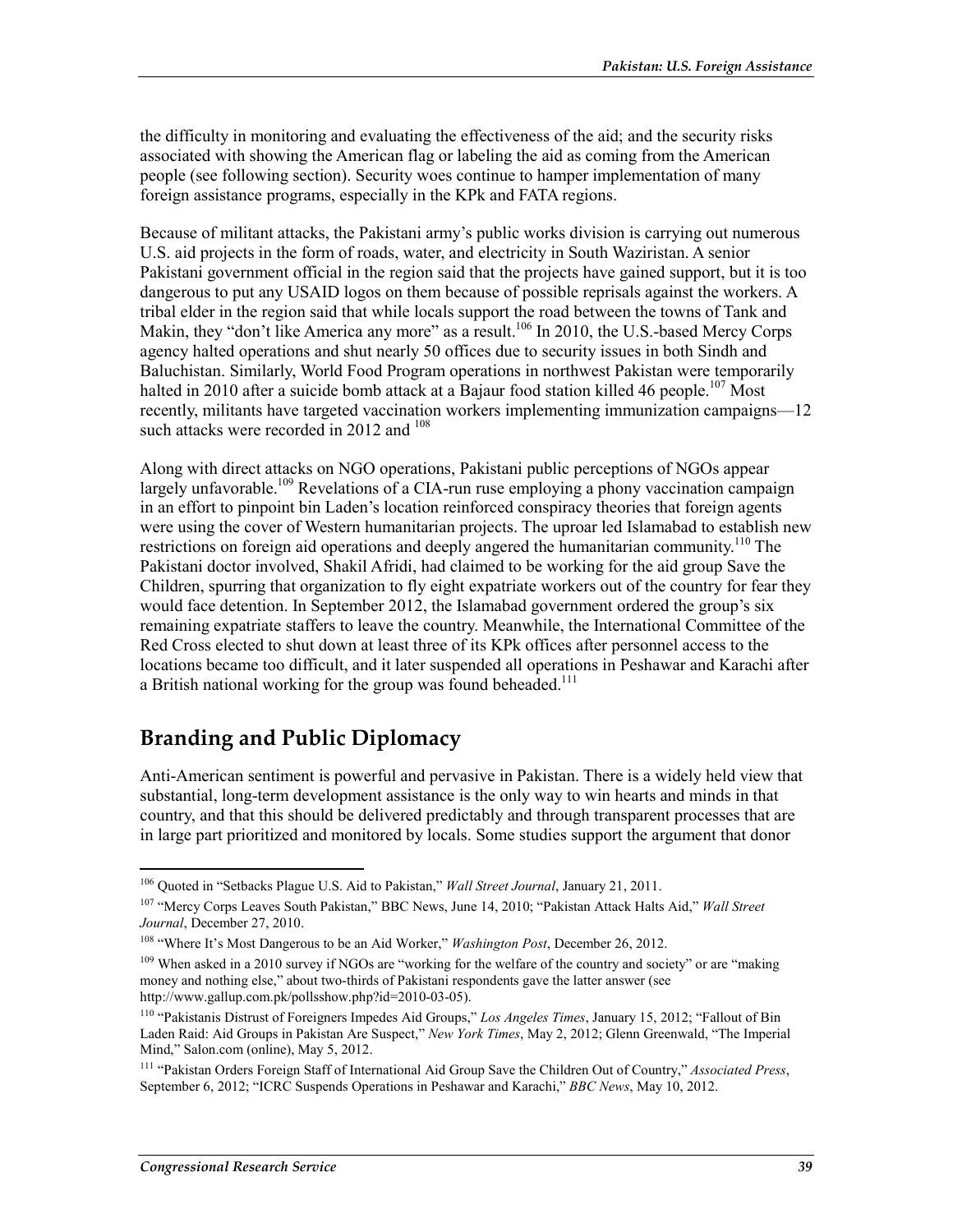countries can reap public diplomacy benefits, perhaps especially through humanitarian aid. A study of the relationship between foreign disaster assistance following Pakistan's 2005 earthquake and local attitudes found evidence that trust of foreigners was measurably increased in areas closest to the fault-line: "The results provide a compelling case that trust in foreigners is malleable, responds to humanitarian actions by foreigners and is not a deeply-rooted function of local preferences."<sup>112</sup> In 2010, there were reports of U.S. public diplomacy benefits resulting from the provision of flood relief in Swat and other areas.<sup>113</sup>

A rebuttal to these conclusions contends there is very little evidence that humanitarian or development assistance is effective in promoting greater stability or improved public perceptions of the United States in Pakistan, and it offers a warning that "greater instrumentalization and securitization of aid" give the military too large a role in the humanitarian and reconstruction sectors.<sup>114</sup> Figure 1 (below) suggests there is no notable correlation between U.S. humanitarian aid and Pakistani views of the United States, and that, in Pew Center surveys over the past decade, favorable views of the United States have never been found in more than 27% of the Pakistani population.

Some evidence suggests that even Pakistanis who directly benefitted from U.S.-funded aid organizations after the catastrophic 2010 floods did not change their views of the United States an increasingly negative view has persisted even after the U.S. provision of more than \$700 million in related humanitarian assistance. This attitude may be partially explained by the many Pakistanis who are ill-informed about levels of U.S. assistance to their country and express being unaware of any benefits, as well. The perception gap to an extent may have resulted from the portions of aid lost to corruption and the lack of labeling of aid as coming from America in some provinces due to security concerns.<sup>115</sup>

Some reports have U.S. officials seeking greater public diplomacy benefits by pressing international aid groups to more prominently advertise the source of the goods and services they provide. Ambassador Holbrooke was himself among those expressing concern that the United States was not receiving sufficient credit for its assistance efforts. Yet many of those groups are reluctant, fearing that such visibility would make them targets for militants; 11 of them penned a letter to USAID asking that requirements on use of U.S. government labels be reconsidered.<sup>116</sup> Some observers contend that too much

 $112$  The study found more than three in five Pakistanis living on or very close to the earthquake fault line saying they trusted foreigners, while slightly more than one in five who lived at least 40 miles from the fault line saying they did so (Tahir Andrabi and Jishnu Das, "In Aid We Trust: Hearts and Minds and the Pakistan Earthquake of 2005," September 2010). See also "Study: Aid After 2005 Quake Won Trust in Pakistan," *Washington Post*, September 7, 2010.

<sup>113</sup> See, for example, Zubair Torwali, "Changing Perceptions of the US" (op-ed), *Friday Times* (Lahore), September 3, 2010.

<sup>114</sup> Andrew Wilder, "Aid and Stability in Pakistan: Lessons From the 2005 Earthquake Response," *Disasters*, October 2010. At a 2009 House hearing on U.S. aid to Pakistan, this same nongovernmental expert contended that development assistance is unlikely to "win hearts and minds" or promote U.S. security objectives. He further warned that aid can have significant destabilizing effects through its fueling of large-scale corruption, which in turn is corrosive of government and institutional legitimacy. In order to avoid such an outcome, he argued, a robust effort to rebuild and repair Pakistan's civil service bureaucracy should be a priority (Testimony of Andrew Wilder before the House Oversight and Government Reform Subcommittee on National Security and Foreign Affairs, "U.S. Aid to Pakistan: Planning and Accountability," December 9, 2009).

<sup>115 &</sup>quot;Setbacks Plague U.S. Aid to Pakistan," *Wall Street Journal*, January 21, 2011; "U.S. Aid Buys Little Goodwill," *Washington Post*, August 24, 2010.

<sup>116 &</sup>quot;US Wants More Aid Recognition in Pakistan," *Washington Post*, September 25, 2010; Samuel Worthington, "Why (continued...)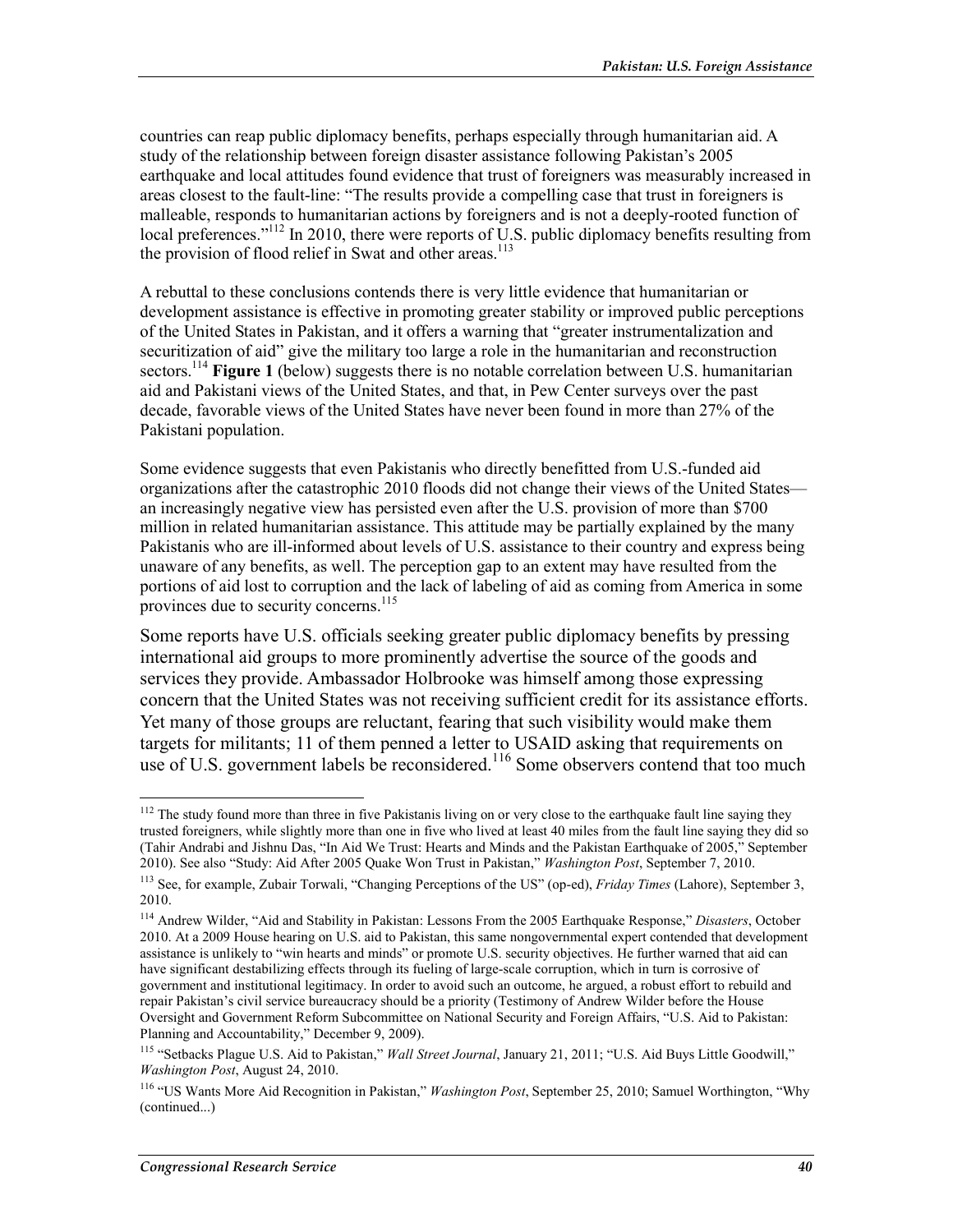emphasis on branding may have distorted the effects of U.S. aid by making the focus short-term public diplomacy gains rather than long-term development improvements.<sup>117</sup>



**Figure 1. Pakistani Views of the United States** 

**Source:** Pew Research Center, *Does Humanitarian Aid Improve America's Image?* by Richard Wike, March 6, 2012.

Anti-American sentiment related to perceived gross sovereignty violations—including the May 2011 Abbottabad raid, NATO raids across the Pakistan-Afghanistan border that have left Pakistani soldiers dead, and ongoing drone strikes—has led the U.S. government to minimize its "footprint" when providing aid in certain regions, especially those bordering Afghanistan. This has meant that some projects are conducted in ways similar to covert operations under the cover of Pakistani government agencies. Although such an approach facilitates delivery of aid, public diplomacy gains can be sacrificed when aid beneficiaries are unaware of the origin of the assistance they are receiving. Because development of Pakistan's tribal areas is identified as a key U.S. national security goal in and of itself, such costs may be considered acceptable.

Press reports indicate, however, that in 2011 the U.S. government began pressuring aid groups to more openly advertise their delivery of American assistance. Even a previous ban on such branding in the FATA was replaced with case-by-case evaluations, and the U.S. Ambassador began requiring that the American flag be added to the printed AID logo to better ensure that illiterate Pakistanis know the source of aid. The new policy upset aid organizations that fear such branding will make them more vulnerable to targeting by religious militants. The international

<sup>(...</sup>continued)

American Aid Workers in Pakistan Need to Keep a Low Profile" (op-ed), *Washington Post*, October 10, 2010; "Aid Groups Concerned Over U.S. Branding in Pakistan," Reuters, October 12, 2010.

<sup>&</sup>lt;sup>117</sup> Nancy Birdsall, Milan Vaishnav, and Daniel Cutherell, "More Money More Problems: A 2012 Assessment of the US Approach to Development in Pakistan," Center for Global Development, July 2012.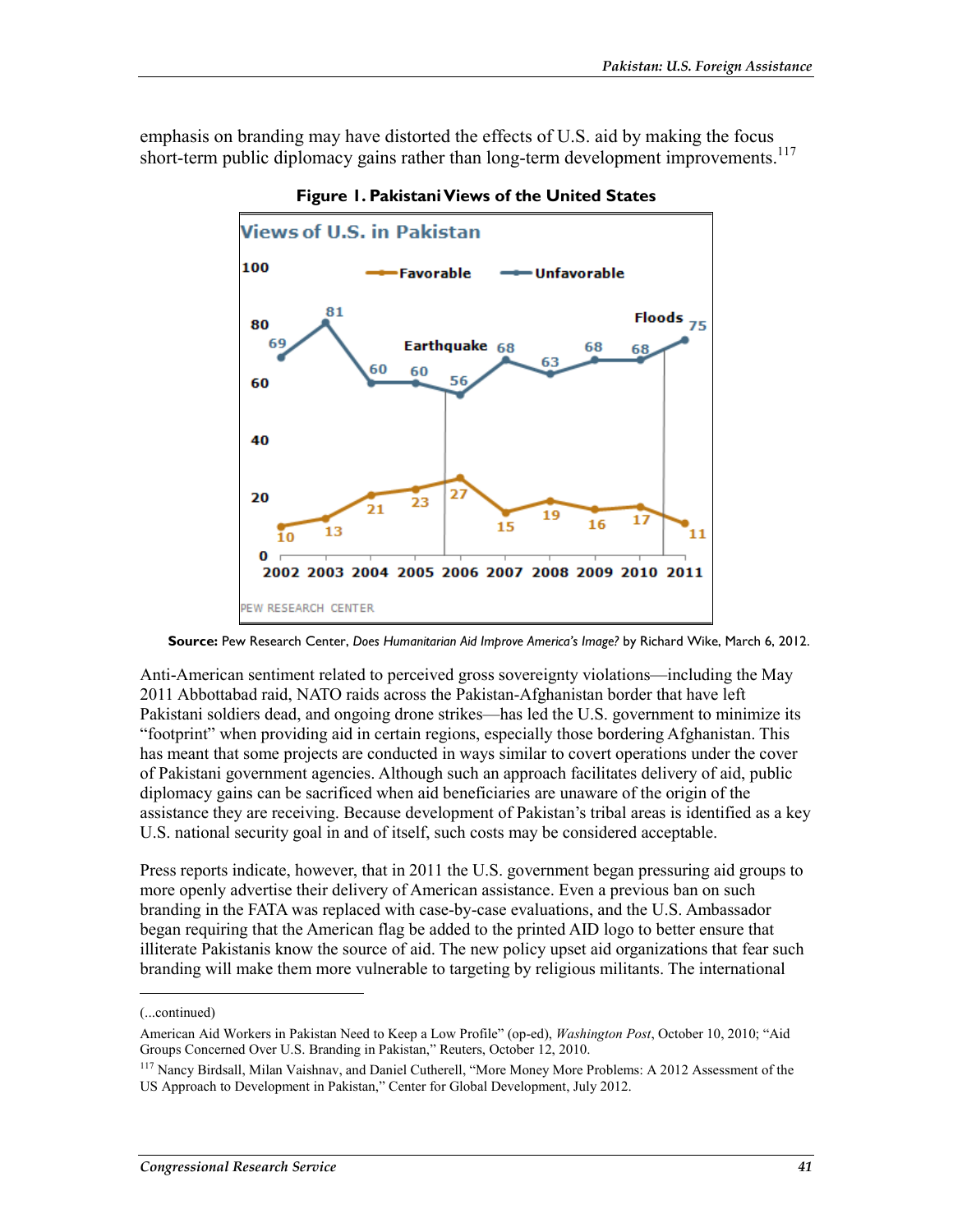humanitarian aid group CARE is among those that have at times rejected U.S. funding due to AID's branding requirements. Still, some Pakistanis believe branding is the only means by which the United States can significantly increase local awareness of projects.<sup>118</sup>

## **Possible Adjustments to U.S. Assistance Programs**

In a response to the Administration's December 2009 Pakistan Assistance Strategy, a report by a large coalition of U.S.-based international nongovernmental organizations lauded the new U.S. approach while also presenting numerous recommendations meant to ensure greater accountability and effectiveness in U.S. civilian aid to Pakistan.<sup>119</sup> In 2011, a working group convened by a Washington, DC, think tank issued a report strongly endorsing the so-called "KLB approach" to civilian aid for Pakistan as being of vital importance to both countries.<sup>120</sup> The report offered nearly 30 recommendations for "mid-course changes," many of which were subsequently made. $121$ 

Also in 2011, the Washington, DC-based Center for Global Development (CGD) issued a substantive report aimed at "fixing" the U.S. development strategy in Pakistan. This report contained ten key recommendations.<sup>122</sup> A year later, CGD analysts revisited the topic and gave the U.S. government generally poor "grades" on relevant progress, saying, "Despite some improvements in individual projects and agencies, the government-wide development strategy for Pakistan still lacks clear leadership, mission, transparency, and adequate exploration of nonaid tools." The sole bright spot identified in the report was AID's support for Pakistani reformers; a perceived absence of effective metrics and continued obstacles to Pakistani access of U.S. markets both earned failing grades.<sup>123</sup> In early 2012, CGD sent a letter to the State Department with three specific recommendations for improving the effectiveness of U.S. aid to Pakistan: (1) expand market access for Pakistani goods while dropping plans to establish ROZs; (2) task the U.S. Overseas Private Investment Corporation with establishing a new facility for small business lending in Pakistan; and (3) publically signal U.S. support for the proposed Diamer-Bhasha dam project.<sup>124</sup>

<sup>&</sup>lt;sup>118</sup> "US Steps Up Push for Aid Recognition in Pakistan," Associated Press, July 20, 2011; Sabina Khan, "Making US Aid Work for Pakistan" (op-ed), *Express Tribune* (Karachi), February 14, 2012.

<sup>119 &</sup>quot;Recommendations for Implementation of Pakistan Assistance Strategy," InterAction Policy Paper, March 2010, at http://www.interaction.org/document/recommendation-implementation-pakistan-assistance-strategy.

<sup>&</sup>lt;sup>120</sup> Wilson Center officials explained their thesis in Jane Harman and Robert Hathaway, "Why Pakistan Still Needs U.S. Assistance" (op-ed), *Washington Post*, December 1, 2011. Other analyses also emphasize the importance of development rather than military aid to Pakistan, usually with the assumption that the latter has largely failed to achieve its objectives for either country (see, for example, S. Akbar Zaidi, "Who Benefits From U.S. Aid to Pakistan?" Carnegie Endowment for International Peace Policy Outlook, September 21, 2011).

<sup>&</sup>lt;sup>121</sup> "Aiding Without Abetting: Making U.S. Civilian Assistance to Pakistan Work for Both Sides," Woodrow Wilson International Center for Scholars, 2011, at http://www.wilsoncenter.org/sites/default/files/ WWC%20Pakistan%20Aiding%20Without%20Abetting.pdf.

<sup>&</sup>lt;sup>122</sup> These were "1) clarify the mission; 2) name a leader; 3) say what you're doing; 4) staff the USAID mission for success; 5) measure what matters; 6) let Pakistani products compete in US markets; 7) encourage investment; 8) beware the unintended consequences of aid; 9) finance what is already working; and 10) support Pakistan's reformers" (Nancy Birdsall, Molly Kinder, and Wren Elhai, "Beyond Bullets and Bombs: Fixing the U.S. Approach to Development in Pakistan," Center for Global Development, June 1, 2011).

<sup>&</sup>lt;sup>123</sup> Nancy Birdsall, Milan Vaishnav, and Daniel Cutherell, "More Money More Problems: A 2012 Assessment of the US Approach to Development in Pakistan," Center for Global Development, July 2012.

 $124$  See the January 6, 2012, Center for Global Development letter at http://www.cgdev.org/content/publications/detail/ (continued...)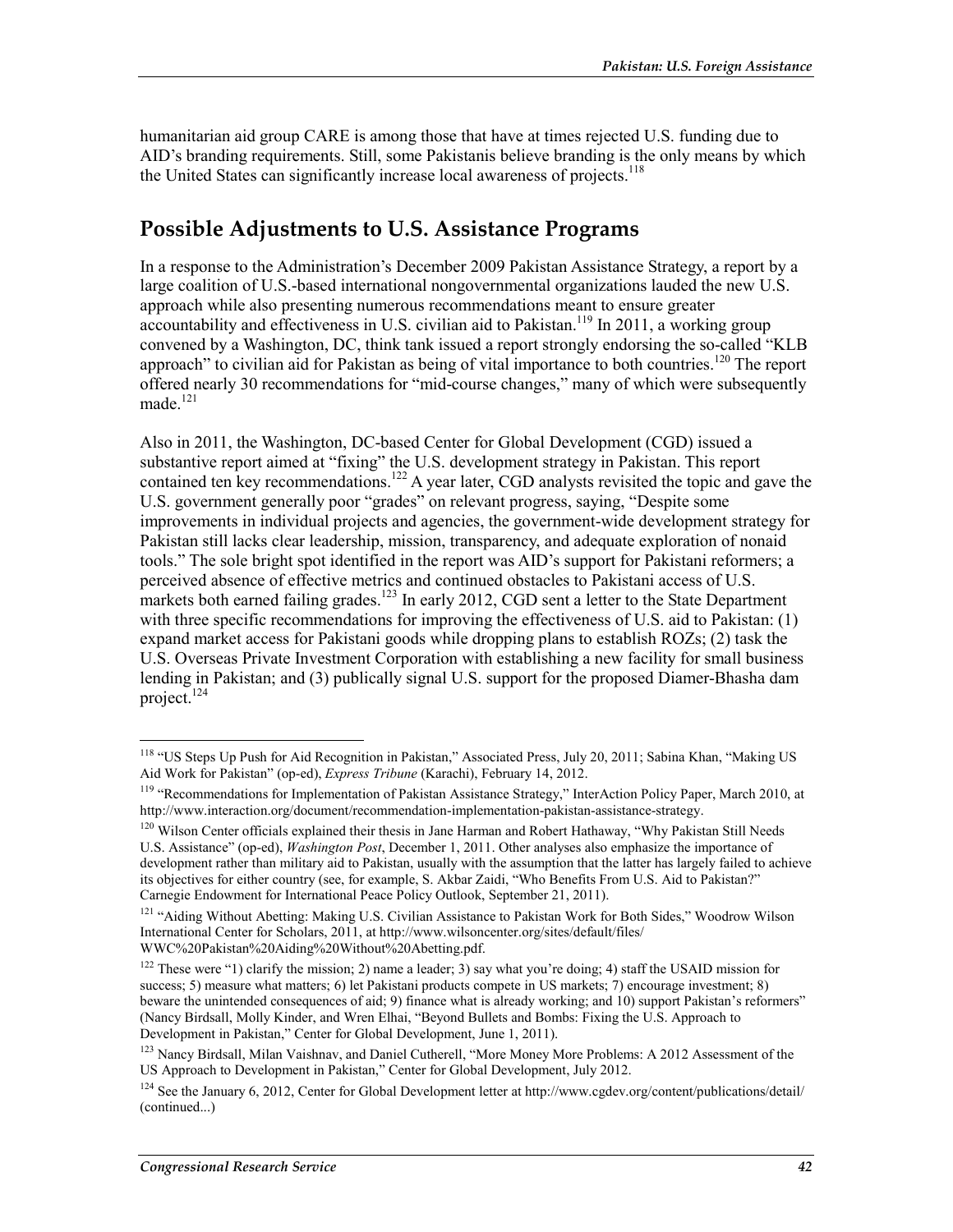# **Conclusions**

Major upheavals in U.S.-Pakistan relations in 2011 caused the already troubled bilateral relationship to further sour. Following NATO's late 2011 border incursion, bilateral ties were largely put "on hold" by Islamabad as the Pakistani Parliament completed a comprehensive review of ties, a review that called for stringent new restrictions and conditions on future engagement. Several measures within the defense authorization and appropriations bills to restrict U.S. aid to Pakistan in FY2014 are pending in the  $113<sup>th</sup>$  Congress, reflecting Members' ongoing concerns.

Nevertheless, many U.S. government and independent analysts continue to assert that U.S. strategic interests are inextricably linked with a stable Pakistan that can effectively rule all of its territory, assist the United States with efforts to stabilize Afghanistan, as well as with the fight against terrorism, and contribute to the stability in the region. While there are numerous concerns about whether Pakistan can be accountable in how it uses U.S. aid and whether its newly seated government will pursue needed reforms, these observers emphasize the importance of maintaining a close bilateral engagement, with an eye toward encouraging and facilitating Pakistani democratization. Given the current budgetary constraints facing the United States and the recent strained relationship, some in the  $113<sup>th</sup>$  Congress question the return on such large investments in Pakistan, among the largest recipients of U.S. aid. Lawmakers will continue to seek the right balance between U.S. aid expenditures to promote U.S. national security interests in Pakistan and the region versus belt-tightening budget cuts to foreign aid programs and accountability measures to address the lack of trust between the two governments.

<sup>(...</sup>continued)

<sup>1425847.</sup>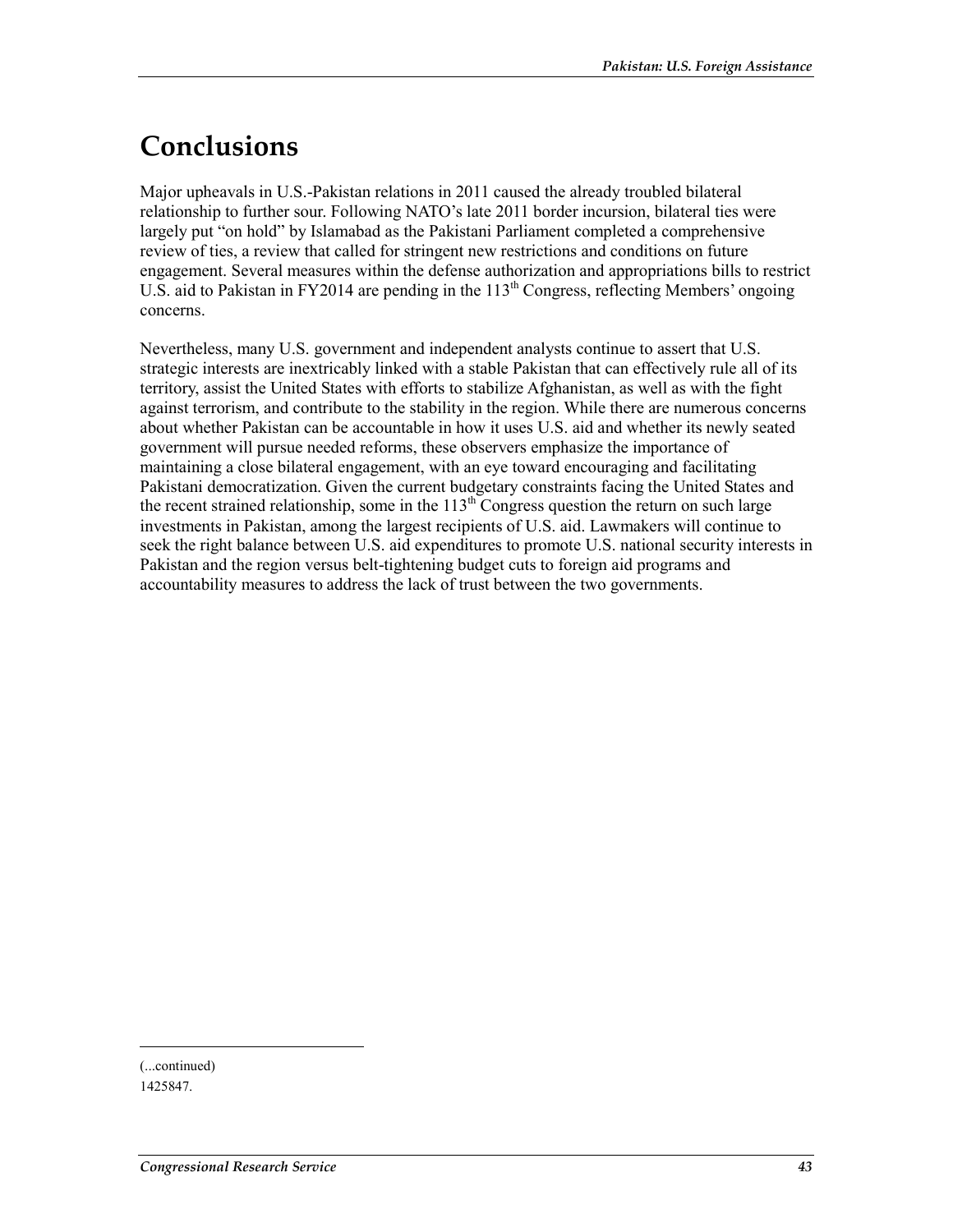

# **Appendix A. History of U.S. Aid to Pakistan**

**Source:** U.S. Overseas Loans and Grants (Greenbook), U.S. Agency for International Development, The Department of State's Congressional Budget Justifications, FY2002-FY2012, and CRS calculations.

**Notes:** Figures 1948-2000 = obligations; 2001-2010=appropriations. (a) 1962 Peak aid. Pakistan aligned with West; signed two defense pacts. (b) 1981 Reagan administration negotiated five year \$3.2 million security economic aid package with Pakistan. (c) 1985 Pressler Amendment, Reagan and George H. W. Bush certified Pakistan to get aid until 1990. (d) 1989 - Soviet Army withdrew from Afghanistan. George H. W. Bush suspended aid in 1990 because of Pakistan's nuclear activities. Aid lowest in 1990s. (e) Post 9/11 aid to Pakistan.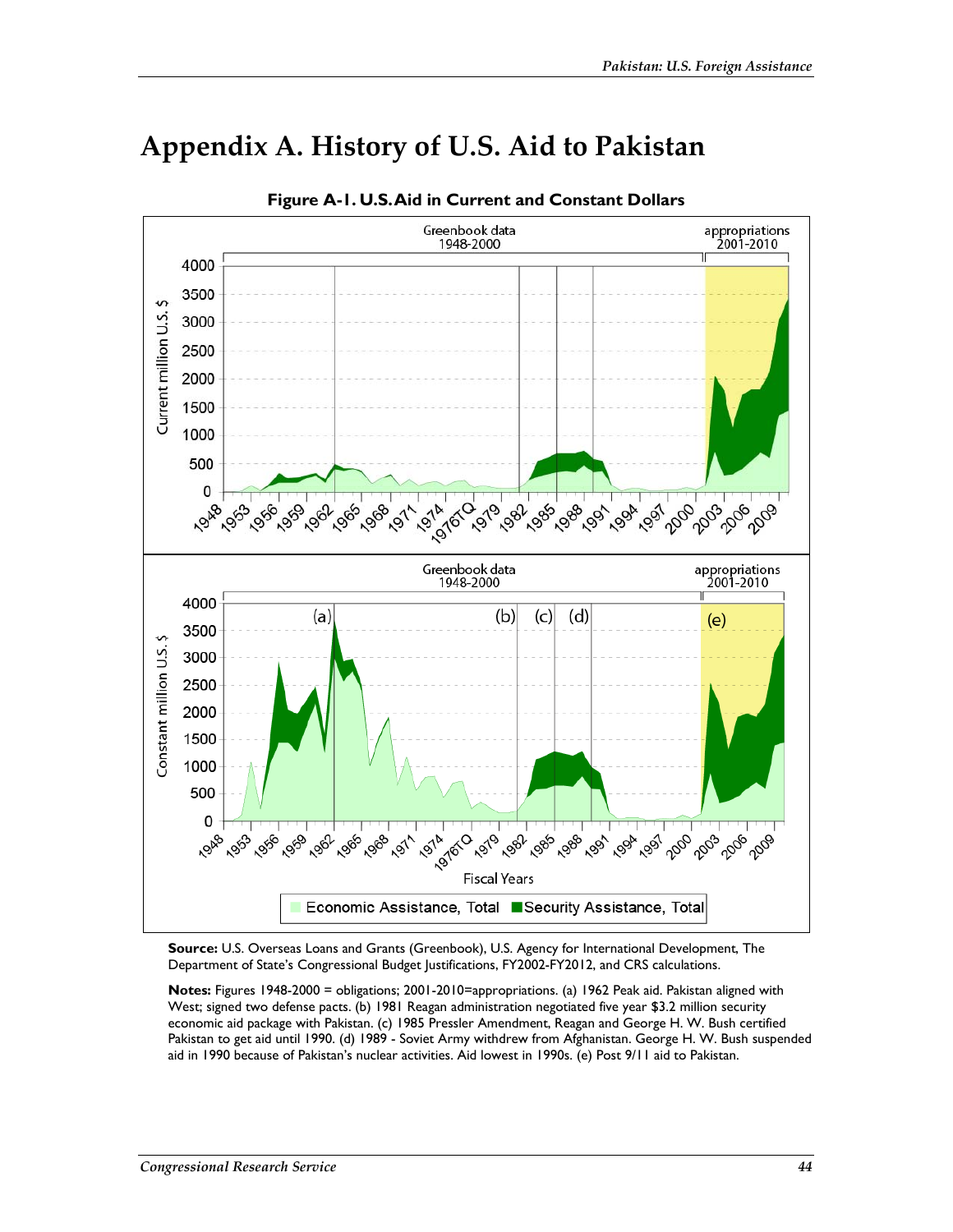# **Appendix B. Current Year Request**



**Figure B-1.FY2013 Budget Request for Aid to Pakistan** 

**Source:** The Department of State Congressional Budget Justification, FY2013 and CRS calculations.

**Notes:** Includes only aid from the State-Foreign Operations Appropriation Request. Defense Department funds for FY2013 are not yet available. ESF=Economic Support Fund; FMF=Foreign Military Financing; IMET=International Military Education and Training; INCLE=International Narcotics Control and Law Enforcement; NADR=Nonproliferation, Anti-terrorism, Demining, and Related Programs; and PCF/PCCF=Pakistan Counterinsurgency Fund/Pakistan Counterinsurgency Capability Fund.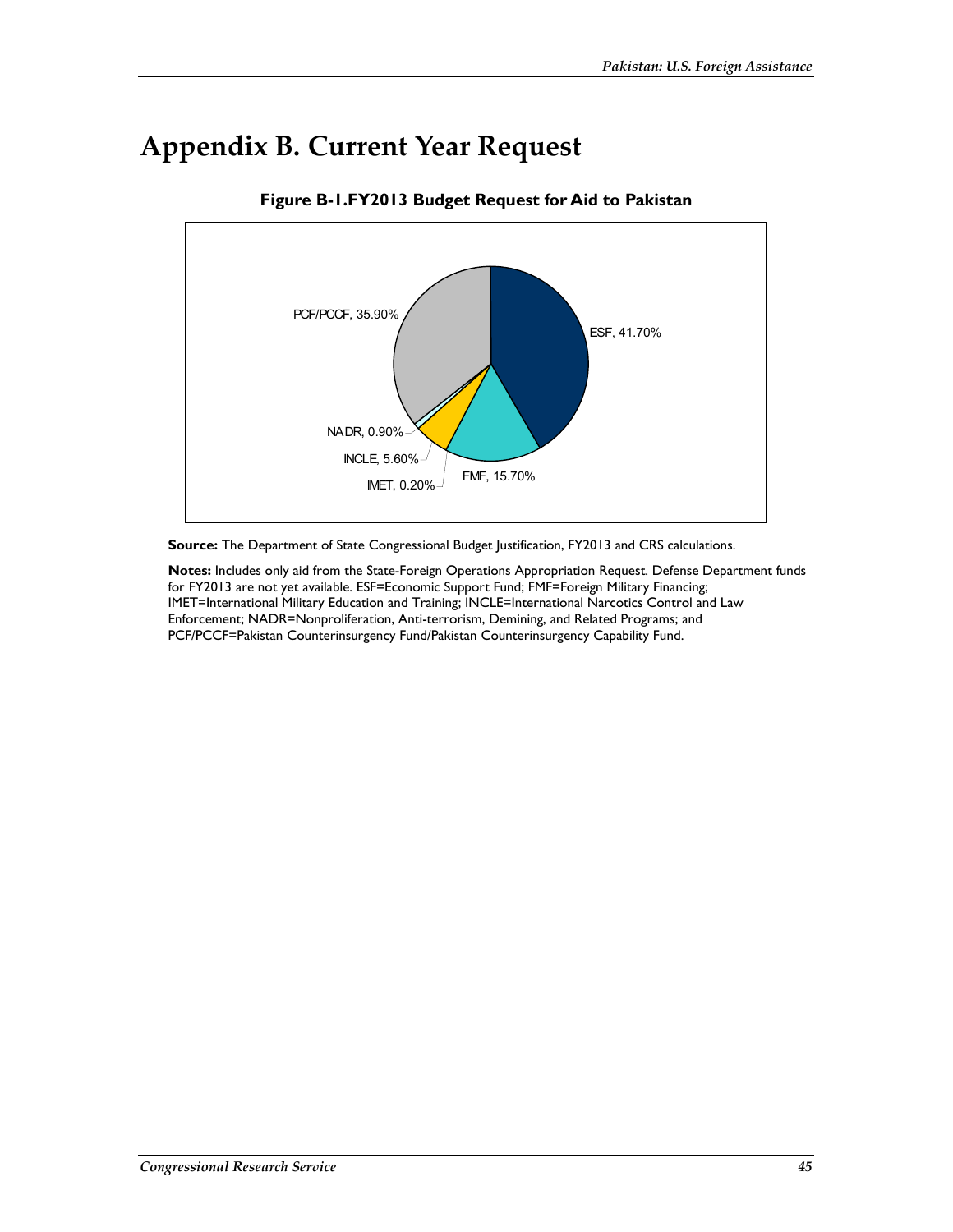# **Appendix C. Major Donor Bilateral Development Assistance to Pakistan, CY2010**

**Figure C-1.Official Development Assistance to Pakistan, by Donor** 

(In millions of U.S. \$ and percentages)



**Source:** Organization for Economic and Development Cooperation, OECD/DAC International Development Statistics Online, prepared by USAID Economic Analysis and Data Services, April 10, 2012.

**Notes:** In addition to bilateral development assistance, in 2010 Pakistan received \$1.2 billion from multilateral agencies, including the World Bank's International Development Association—\$430 million, European Union Institutions—\$270 million, and the Asian Development Fund—\$290 million.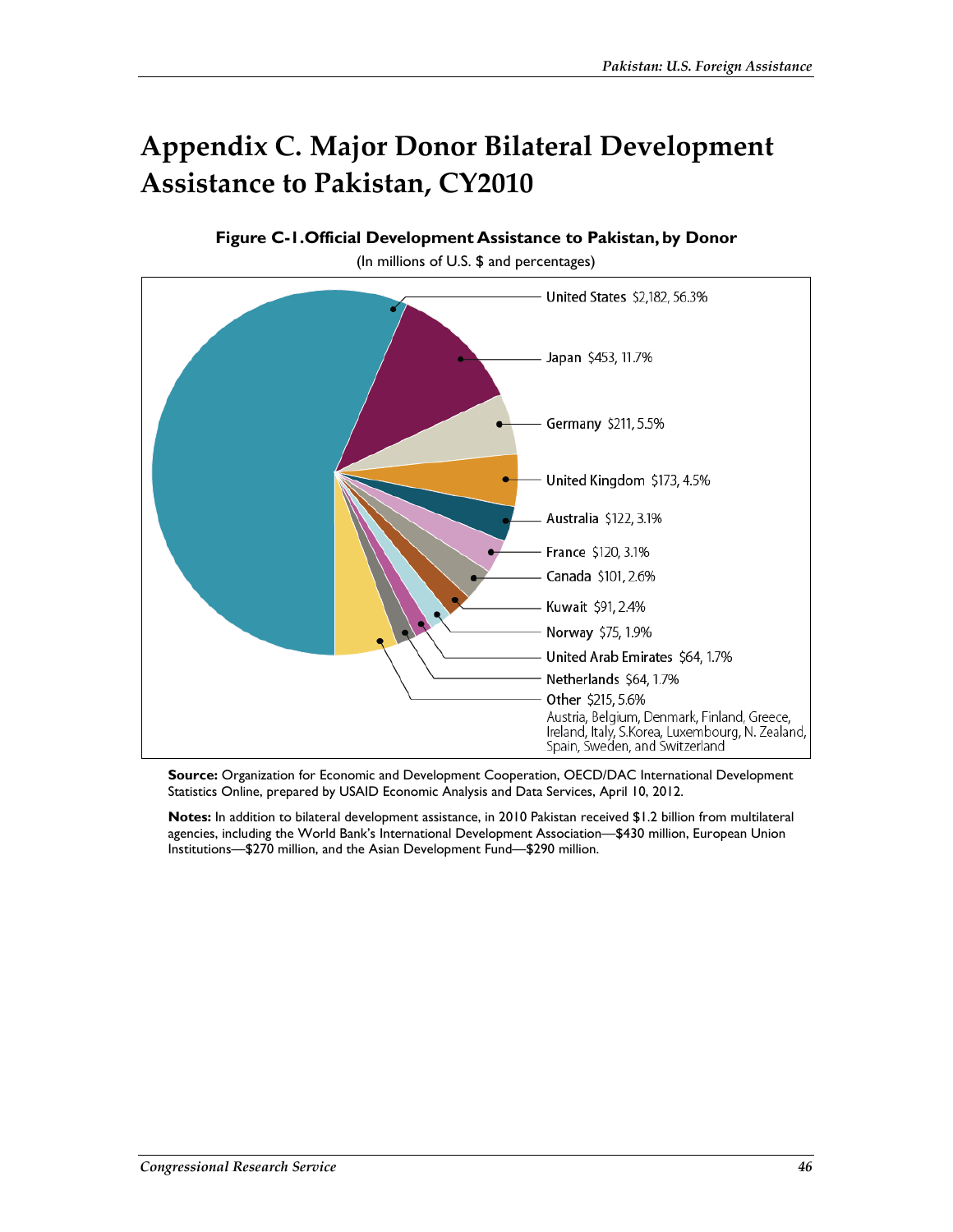# **Appendix D. Principles and Purposes of the Enhanced Partnership with Pakistan Act of 2009**

## **Principles:**

- 1. Pakistan is a critical friend and ally to the United States and share goals of combating terrorism, firmly establishing democracy and rule of law , and promoting social and economic development in Pakistan;
- 2. U.S. aid to Pakistan is to supplement, not replace, Pakistan's own efforts;
- 3. The United States requires a balanced, countrywide strategy that provides aid throughout the country;
- 4. The United States supports Pakistan's struggle against extremism and recognizes its sacrifices in this regard;
- 5. The United States intends to work with the Government of Pakistan
	- to build mutual trust by strengthening mutual security, stability, and prosperity of both countries;
	- to support the people of Pakistan and democracy there, including strengthening its parliament, judicial system, and rule of law in all provinces;
	- to promote sustainable long-term development and infrastructure projects, including healthcare, education, water management, and energy programs;
	- to ensure all people of Pakistan have access to public education;
	- to support curricula and quality of schools throughout Pakistan;
	- to encourage public-private partnerships in Pakistan top support development;
	- to expand people-to-people engagement between the United States and Pakistan;
	- to encourage capacity to measure program success and increase accountability;
	- to help Pakistan improve its counterterrorism financing and anti-money laundering;
	- to strengthen Pakistan's counterinsurgency/counterterrorism strategy to prevent any territory of Pakistan from becoming a base for terrorist attacks;
	- to aid in Pakistan's efforts to strengthen law enforcement and national defense forces under civilian leadership;
	- to have full cooperation on counterproliferation of nuclear weapons;
	- to assist Pakistan in gaining control and addressing threats in all its areas and along its border; and
	- to explore ways to consult with the Pakistani-American community.